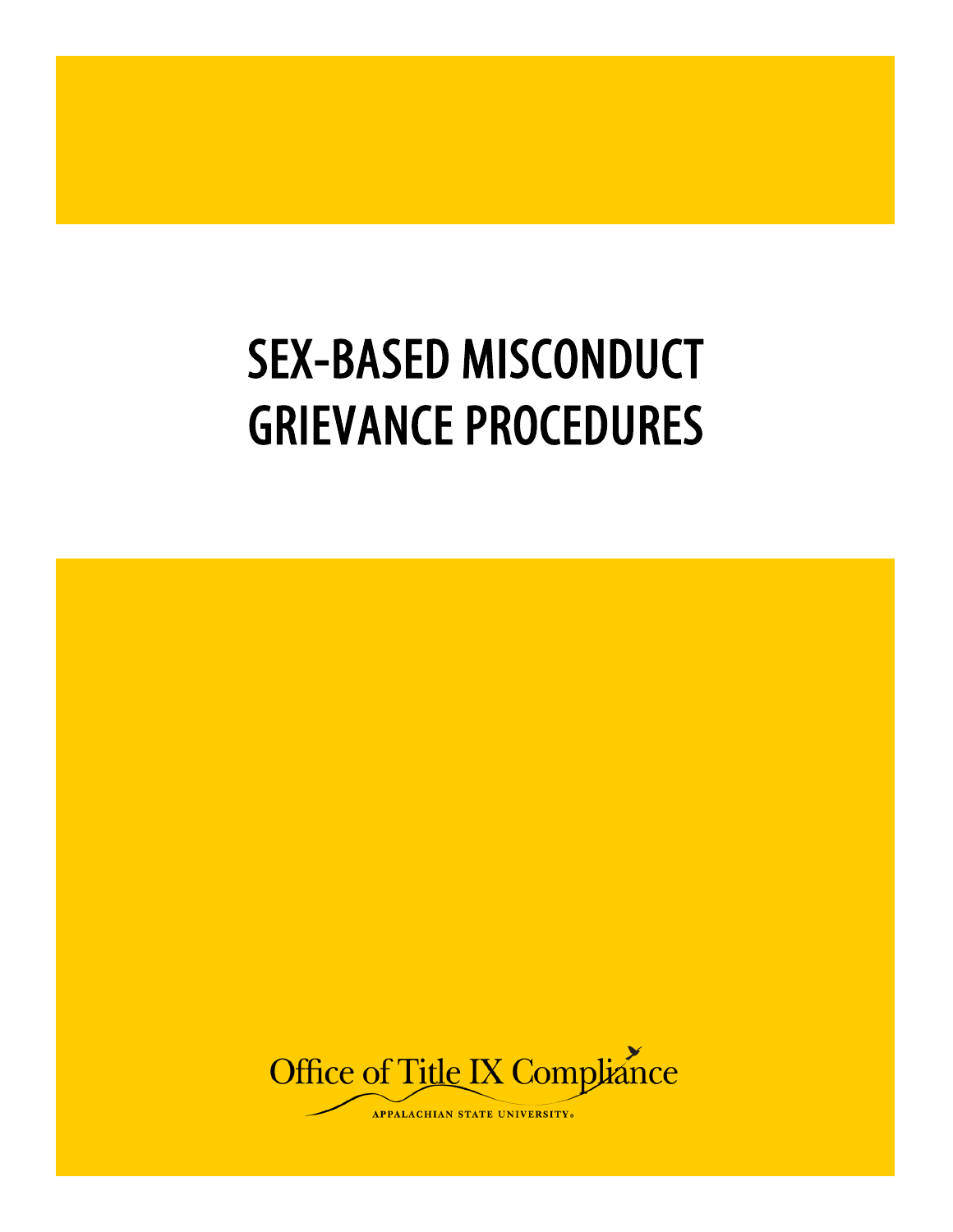# Table of Contents

| 1 Introduction                                                                           | 3  |
|------------------------------------------------------------------------------------------|----|
| 2 Scope                                                                                  | 3  |
| <b>3 Definitions</b>                                                                     | 3  |
| <b>4 Prohibited Conduct</b>                                                              | 5  |
| 5 Procedure Overview                                                                     | 9  |
| <b>6 Confidentiality and Amnesty</b>                                                     | 9  |
| <b>7 Reporting</b>                                                                       | 11 |
| <b>8 Formal Complaints and Notices Generally</b>                                         | 12 |
| 9 Evaluation of a Formal Complaint                                                       | 15 |
| 10 Presumption of Responsibility, Timelines, and Advisors                                | 17 |
| 11 Resolution Options Outside of a Formal Investigation and Hearing                      | 18 |
| 12 Formal Grievance Process and Investigation                                            | 21 |
| 13 Hearings: Composition and Notice                                                      | 25 |
| 14 Hearings: Pre-Hearing                                                                 | 27 |
| 15 Hearings: Processes and Procedures                                                    | 29 |
| 16 Hearings: Decision and Notice of Outcome                                              | 31 |
| <b>17 Sanctions</b>                                                                      | 32 |
| 19 Appeals                                                                               | 35 |
| 20 Implementation of Procedures                                                          | 36 |
| 21 Academic Freedom                                                                      | 36 |
| 22 Contact Information for Questions and Concerns                                        | 36 |
| 23 Authority and Additional References                                                   | 37 |
| 24 Original Effective Date                                                               | 38 |
| APPENDICES: INFORMATION RELATED TO SEX-BASED MISCONDUCT PROCEDURES (subject to revision) | 39 |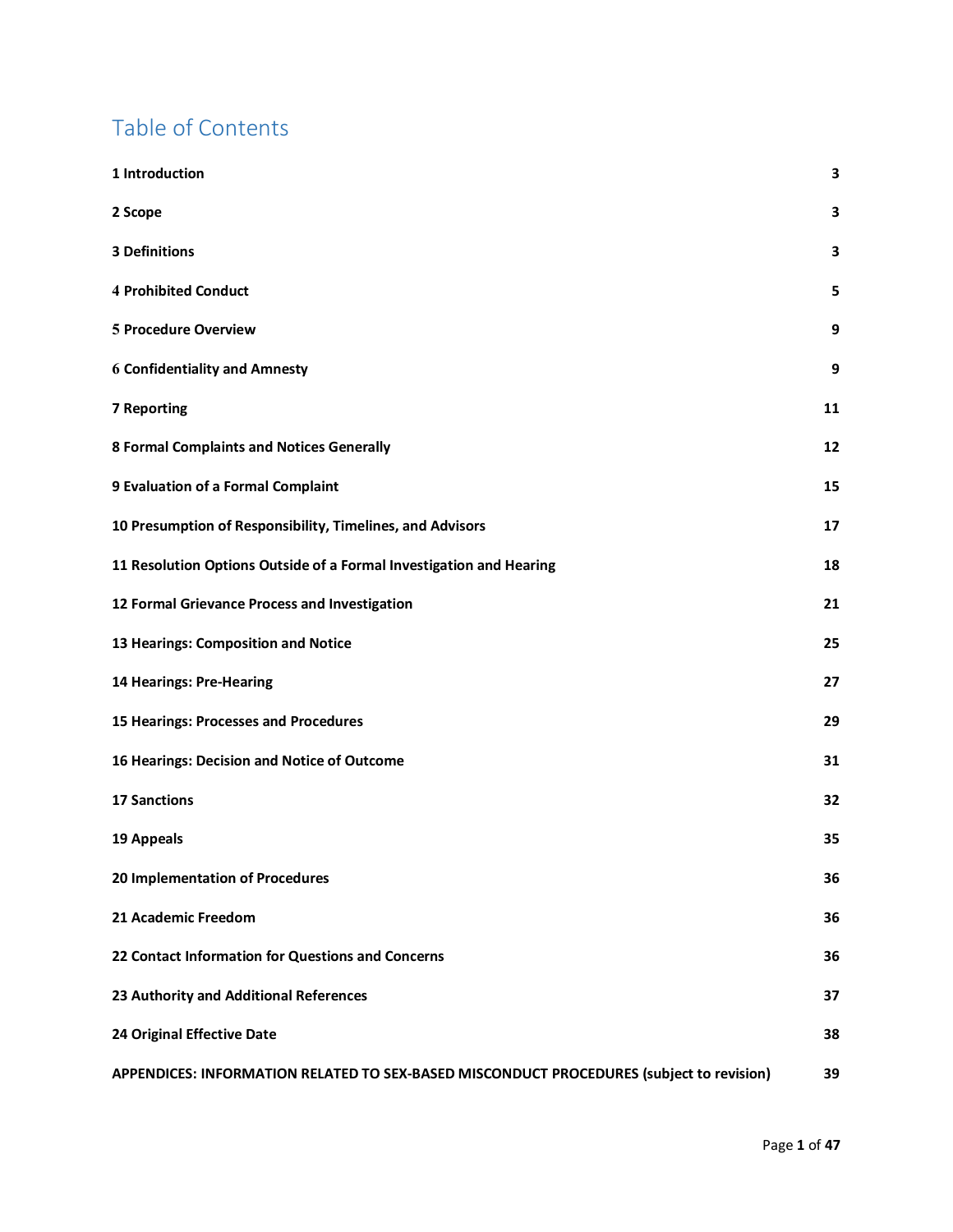| Appendix A: NON-EXHAUSTIVE LIST OF SUPPORT RESOURCES AND SUPPORTIVE MEASURES POTENTIALLY |    |
|------------------------------------------------------------------------------------------|----|
| AVAILABLE FOR COMPLAINANTS AND/OR RESPONDENTS                                            | 40 |
| Appendix B: ROLES AND EXPECTATIONS FOR PARTY ADVISORS                                    | 44 |
| Appendix C: ROLES AND EXPECTATIONS FOR WITNESSES                                         | 47 |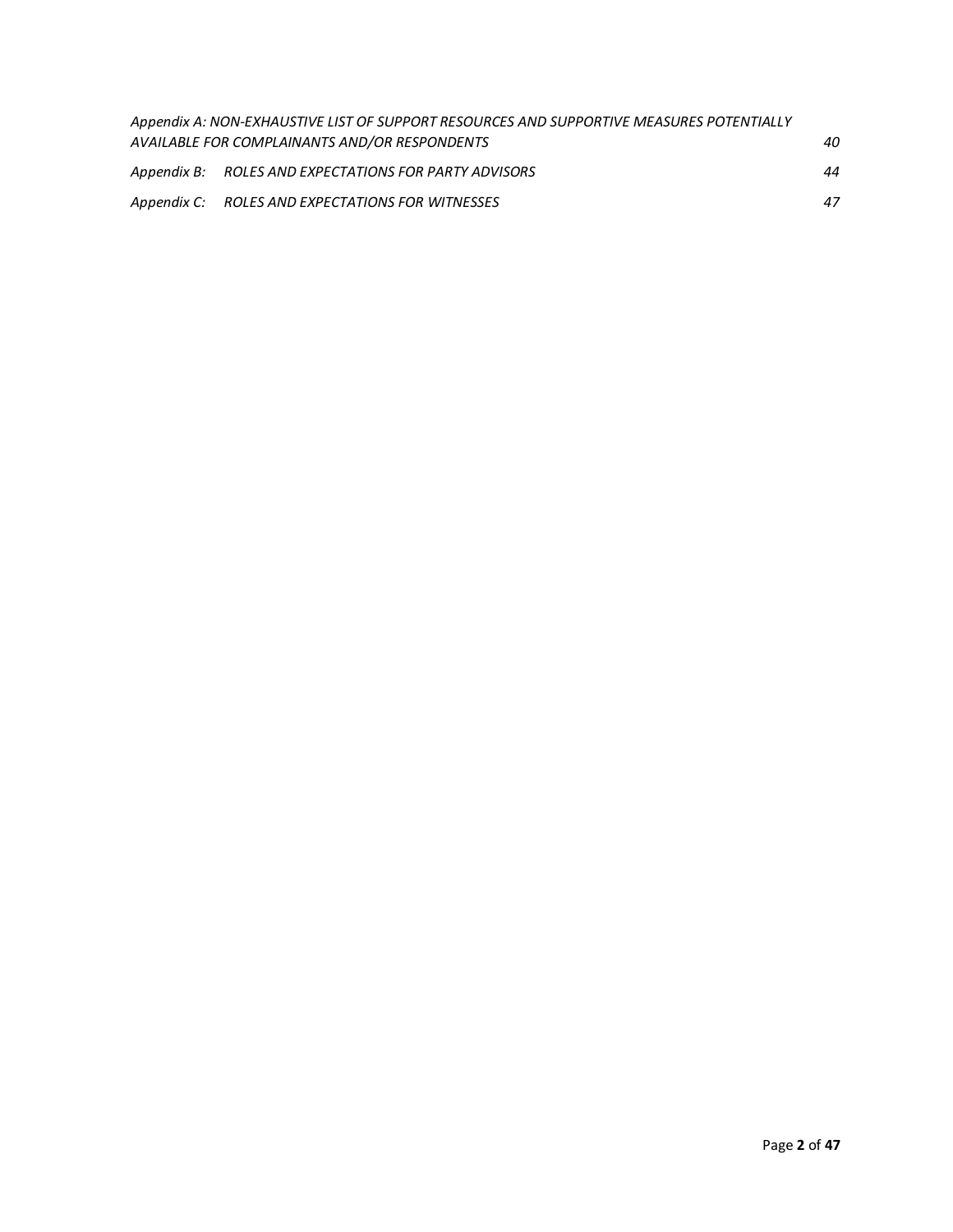#### **SEX-BASED MISCONDUCT PROCEDURES**

# <span id="page-3-0"></span>1 Introduction

The purpose of these procedures is to support Appalachian State University's ("Appalachian" or the "University") commitment to providing an institutional environment free of Sex-Based Misconduct, as well as to provide an administrative framework and oversight for reporting, investigating, adjudicating, and resolving violations of **Appalachian Policy 112 – Sex-Based Misconduct**.

Appalachian utilizes these procedures to determine whether or not **Appalachian Policy 112 – Sex-Based Misconduct** has been violated. If it is determined through these procedures that Sex-Based Misconduct has occurred, Appalachian will promptly implement effective remedies designed to ensure that Appalachian is not deliberately indifferent to Sex-Based Misconduct, Sexual Harassment, or Retaliation, nor their potential recurrence or effects.

At the discretion of the Title IX Coordinator and in consultation with the Office of General Counsel, Appalachian reserves the right to contract with external Investigator(s), adjudicator(s), or assessor(s) of sanctions whenever Appalachian either lacks capacity or is too conflicted to ensure timely, impartial processes as discussed throughout these procedures.

# <span id="page-3-1"></span>2 Scope

These procedures apply to all members of the Appalachian community, including students, faculty, staff, visitors, volunteers, and others who participate in programs, activities, or conduct business on behalf of Appalachian that occur in locations, events, or circumstances where Appalachian exercises substantial control over both the Respondent and the context in which the alleged Sex-Based Misconduct occurs.

These procedures address prohibited conduct that occurs either: (a) on property owned or controlled by Appalachian; (b) off Appalachian property in any building owned or controlled by a student organization that is officially recognized by Appalachian; or (c) on property owned or controlled by non-Appalachian entities or individuals that has an adverse or detrimental effect on Appalachian and its employees, employment applicants, students, visitors or volunteers.

# <span id="page-3-2"></span>3 Definitions

- **Advisor** A person chosen by a Party, or appointed by Appalachian to: (a) accompany the Party to meetings related to the grievance process (b) advise the Party on the process; and (c) conduct cross-examinations, on behalf of the Party, of another Party or witness at a hearing.
- **Business Day** Any day that Appalachian is in normal operation from Monday through Friday, excluding holidays.
- **Clery Act** The Jeanne Clery Disclosure of Campus Security Policy and Campus Crime Statistics Act, 20 U.S.C. § 1092(f).
- **Complainant** Any person who has alleged to be the victim of conduct that could constitute Sex-Based Misconduct or Retaliation.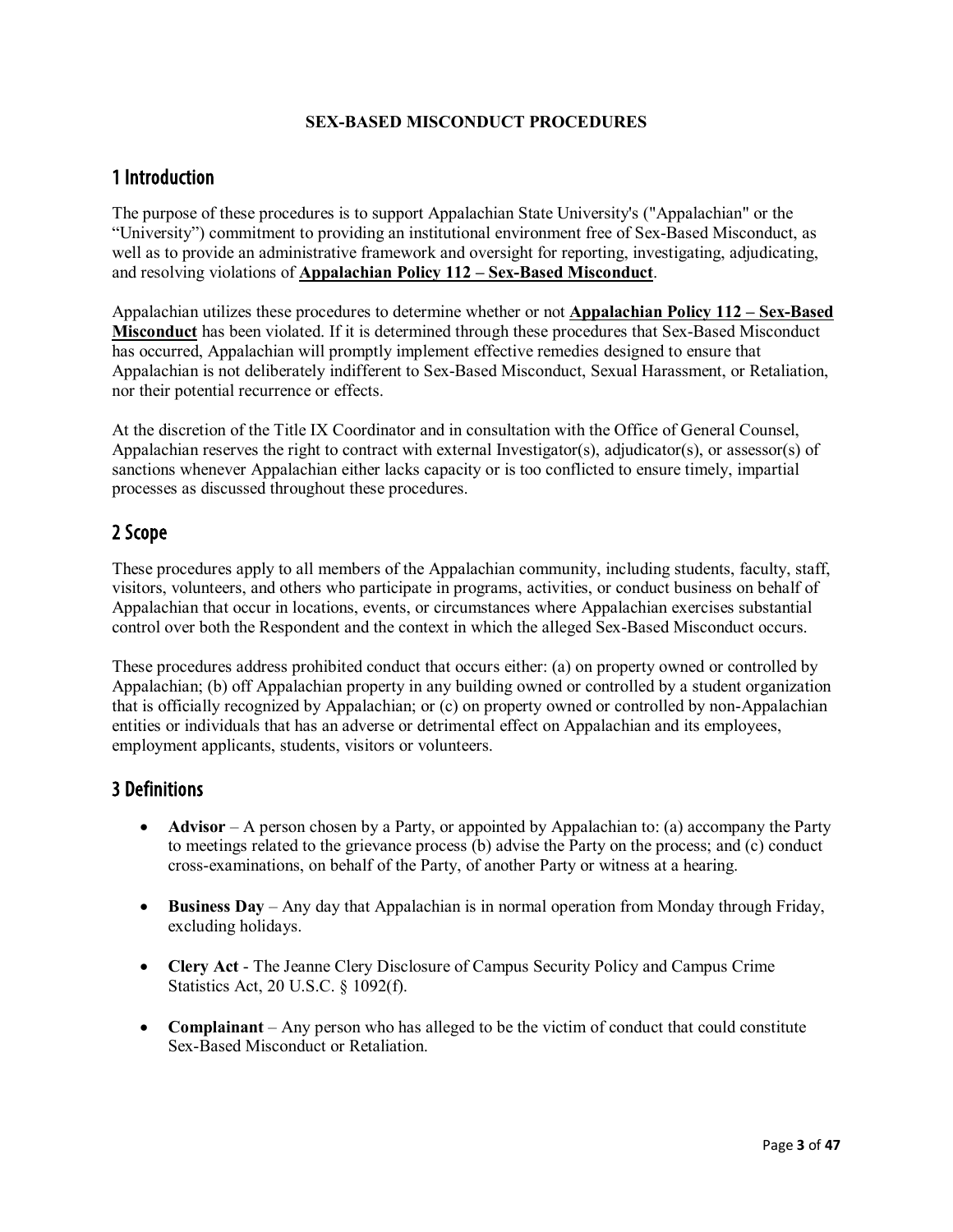- **Confidential Resources**  As defined in **Appalachian Policy 110 – Discrimination and Harassment**, irrespective of their designation as a Campus Security Authority pursuant to the Clery Act.
- **Decision-Maker(s)** Individuals who have decision-making and sanctioning authority within Appalachian's Formal Grievance Process, as expressed in these procedures.
- **Education Program or Activity** Locations, events, or circumstances where Appalachian exercises substantial control over both the Respondent and the context in which the alleged Sex-Based Misconduct occurs.
- **Finding** A conclusion based upon a preponderance of the evidence that the conduct did or did not occur as alleged (as in a "finding of fact").
- **Formal Complaint** A document submitted by a Complainant or signed by the Title IX Coordinator requesting Appalachian to investigate an allegation involving: (a) Sex-Based Misconduct against a Respondent, or (b) Retaliation against an individual who is engaging in protected activities under **Appalachian Policy 112 – Sex-Based Misconduct** or these procedures.
- **Formal Grievance Process** The Formal Grievance Process refers to the entire span of actions and procedures commencing with Appalachian's initial receipt of a Formal Complaint of alleged Prohibited Conduct through final resolution and appeals. This process incorporates, as needed and determined by the Title IX Coordinator and as addressed in these procedures, the initial review of complaints, assessments of needs for assistance or supportive measures, options for informal resolutions, initiation and completion of formal investigations, adjudication, sanctioning, and appeals.
- **Grievance Process Pool** A pool that includes Investigators, Decision Makers, Hearing Officers, Appeal Officers, and Advisors who may perform any or all of these roles (though not at the same time or with respect to the same case).

**Hearing Panel –** Individuals who have decision-making authority within Appalachian's Formal Grievance Process for determinations of responsibility, as expressed in these procedures.

- **Hearing Panel Chair** ("Hearing Chair") An individual that renders decisions on admissibility and relevance of evidence and ensures the Formal Grievance Process is followed, as expressed in these procedures.
- **Investigator** An individual charged by the Title IX Coordinator with gathering testimonial and documentary evidence about an alleged violation of Sex-Based Misconduct and compiling the information into an investigation report.
- **Mandatory Reporter** Employees of Appalachian who are responsible for sharing knowledge, notice, or reports of Sex-Based Misconduct and Retaliation with the Title IX Coordinator, as identified in **Appalachian Policy 110 - Discrimination and Harassment**. A Mandatory Reporter may also be referred to as a "Responsible Employee."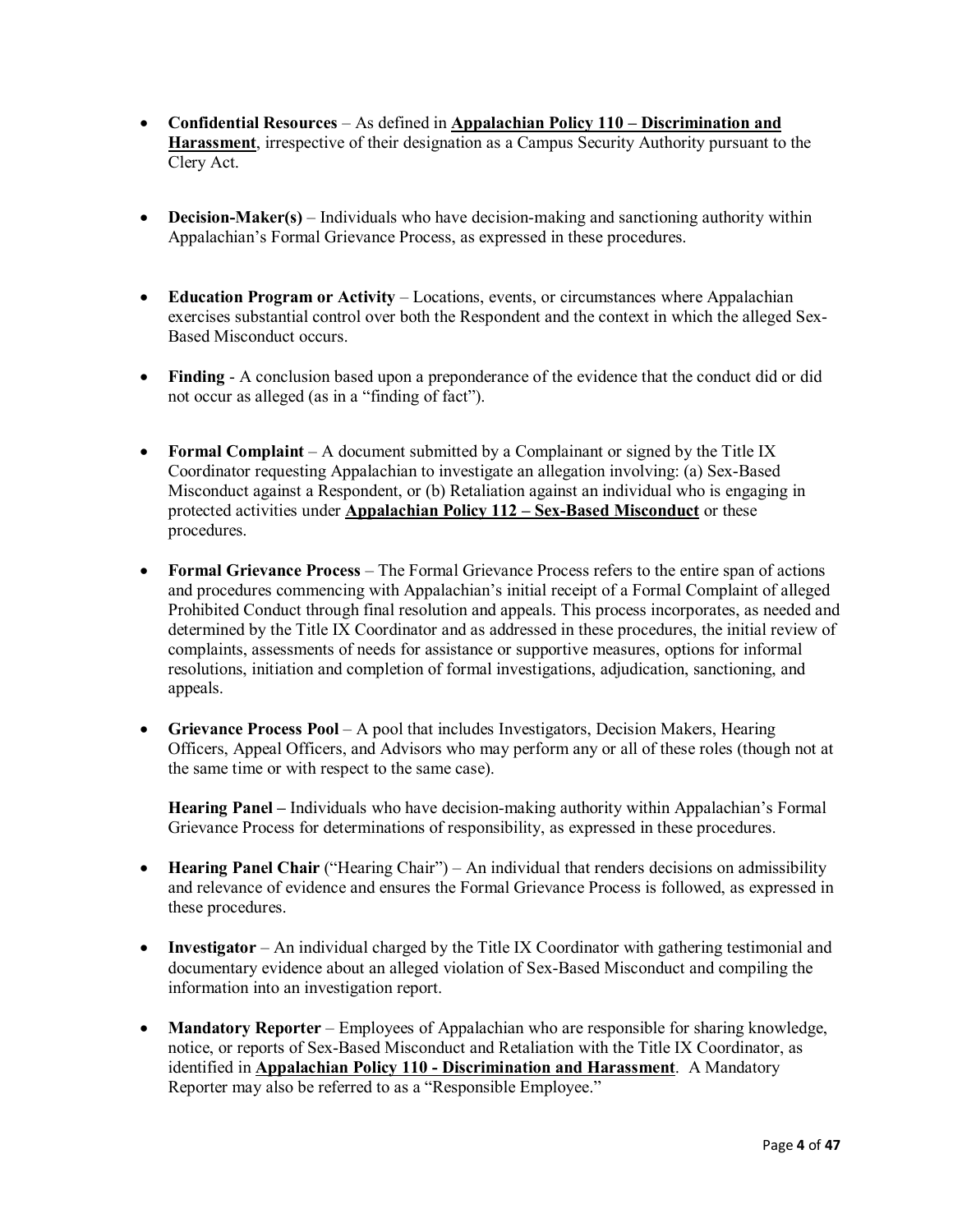- **Notice** When an employee, student, or third Party has informed the Title IX Coordinator or other Official with Authority of an alleged occurrence of Sex-Based Misconduct or Retaliation.
- **Official with Authority** (OWA) An employee of Appalachian explicitly vested with the responsibility to implement corrective measures including interim or supportive measures for allegations of Sex-Based Misconduct or Retaliation on behalf of Appalachian.
- **Party or Parties** A reference to a Complainant(s) and Respondent(s), either separately or collectively.
- **Remedies** Post-finding actions directed to the Complainant or the community as mechanisms to address safety, prevent recurrence of Sex-Based Misconduct, or restore access to Appalachian's educational program.
- **Respondent** Any individual who has been reported to be the perpetrator of conduct that could constitute Sex-Based Misconduct or Retaliation.
- **Resolution** The result of an informal or Formal Grievance Process.
- **Sanction** A consequence imposed by Appalachian on a Respondent(s) who is found to have committed Prohibited Conduct.
- **Sex** As referenced in these procedures encompasses sex, gender, gender expression, gender identity, and sexual orientation, as defined by federal and state law and UNC system policies.
- **Sex-Based Misconduct** Any conduct that involves the Sexual Harassment or Sex-Based Discrimination of an individual based on their gender, gender expression, gender identity, sex (including pregnancy) or sexual orientation, including instances involving Sexual Assault, Dating Violence, Domestic Violence, or Stalking.
- **Title IX** The federal civil rights legislation first enacted in 1972 and codified at 20 U.S. Code §§ 1681-1688, and accompanying Federal Regulations at 34 CFR § 106.
- **Title IX Coordinator** Appalachian's Director of Title IX Compliance who oversees all implementation of **Appalachian Policy 112 – Sex-Based Misconduct** and these procedures.
- **Title IX Team** A team comprised of the Title IX Coordinator, Title IX Deputy Coordinators, Investigators, Title IX Staff, Title IX Liaisons, and any member of the Grievance Process Pool.

# <span id="page-5-0"></span>**4** Prohibited Conduct

All members of the Appalachian community are prohibited from engaging in or attempting to engage in Sex-Based Misconduct and Retaliation (collectively referred to in these procedures as, "Prohibited Conduct").

The university may investigate and take appropriate action regarding attempts to engage in any Prohibited Conduct as if those attempts have been completed.

The following conduct identifies categories of Prohibited Conduct: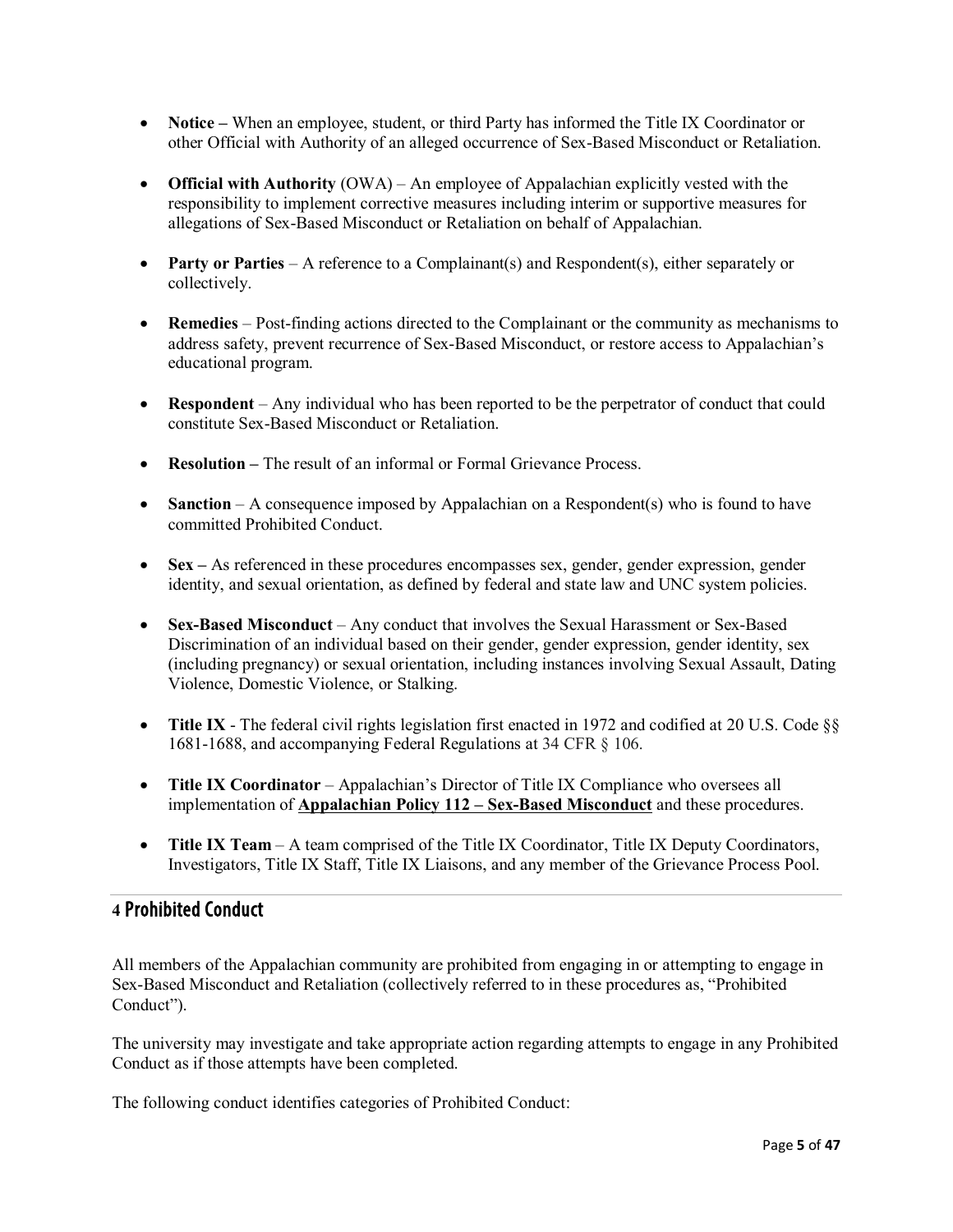#### **A. Sexual Harassment**, includes:

1. Unwelcome conduct determined by a reasonable person to be so severe, pervasive, and objectively offensive that it effectively denies a person equal access to the University's Education Program or Activity; or

2. Quid Pro Quo Sexual Harassment, defined as, an employee of the University conditioning the provision of an aid, benefit, or service of Appalachian on an individual's participation in unwelcome sexual conduct; or

3. Sexual Assault, defined as, any sexual act directed against another person, without the consent of the Complainant, including instances where the Complainant is incapable of giving consent. Sexual Assault includes,

a. (Rape) the penetration, no matter how slight, of the vagina or anus with any body part or object, or oral penetration by a sex organ of another person, without the consent of the Complainant; or

b. (Fondling) the touching of the private body parts of another person for the purpose of sexual gratification, without the consent of the Complainant; or

c. (Incest) sexual intercourse between persons who are related to each other within the degrees wherein marriage is prohibited by law; or

d. (Statutory Rape) sexual intercourse with a person who is under the statutory age of consent.

4. Dating Violence, defined as, violence committed by a person who is or has been in a social relationship of a romantic or intimate nature with the Complainant. The existence of such a relationship shall be determined based on a consideration of the length of the relationship, the type of relationship, and the frequency of interaction between the persons involved in the relationship. Dating violence includes, but is not limited to, sexual or physical abuse or the threat of such abuse. Dating violence does not include acts covered under the definition of Domestic Violence; or

5. Domestic Violence, defined as, any violence that may constitute felony or misdemeanor crime of violence committed: (a) by a current or former spouse or intimate partner of the Complainant, (b) by a person with whom the Complainant shares a child in common, (c) by a person who is cohabitating with or has cohabitated with the Complainant as a spouse or intimate partner, (d) by a person similarly situated to a spouse of the Complainant under the domestic or family violence laws of North Carolina, or (e) by any other person against an adult or youth Complainant who is protected from that person's acts under the domestic or family violence laws of North Carolina.

6. Stalking, defined as, engaging in a "course of conduct" directed at a specific person that would cause a reasonable person to fear for the person's safety or the safety of others; or "suffer substantial emotional distress." Under this section, "course of conduct" is defined as two or more acts, including, but not limited to, acts in which the stalker directly, indirectly, or through third Parties, by any action, method, device, or means, follows, monitors, observes, surveils, threatens, or communicates to or about a person, or interferes with a person's property; and "substantial emotional distress" is defined as a significant mental suffering or anguish that may but does not necessarily require medical or other professional treatment or counseling; or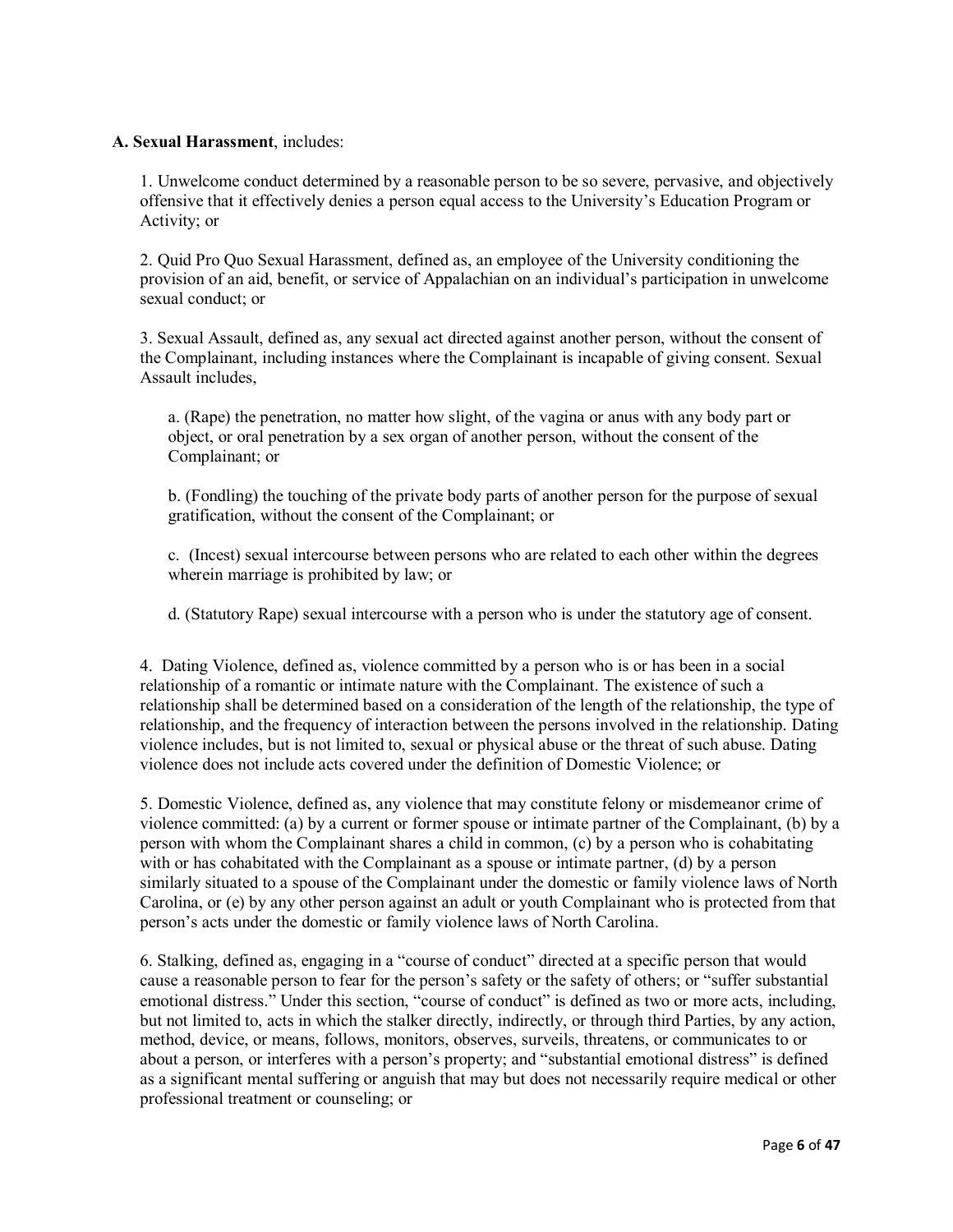7. Exploitation, defined as, taking non-consensual or abusive sexual advantage of another for an individual's own advantage or benefit, or to advantage or benefit anyone other than the individual being exploited. Examples include, but are not limited to, invading sexual privacy; creating, using, or sharing a photograph, video, or audio recording of a sexual nature without consent; viewing or downloading child pornography; prostituting another individual; allowing a third Party to observe sexual activity without consent of the partner(s) (e.g., letting individuals hide in closet to watch consensual sexual activity); engaging in voyeurism, peeping, or indecent exposure; knowingly transmitting sexually transmitted infections or other communicable diseases without the knowledge of the partner(s); and exposing one's breasts, buttocks, groin, or genitals in non-consensual circumstances or inducing another to expose their breasts, buttocks, groin, or genitals.

#### **B. Sex-Based Discrimination**, includes:

Conduct based on an individual's sex that is an unlawful or otherwise prohibited preference for, or detrimental treatment of, one individual compared to other individuals. The conduct must be sufficiently serious to unreasonably interfere with or limit:

a. an employee or employment applicant's access to employment, terms, conditions or benefits of employment (e.g., hiring, advancement, assignment, etc.);

b. a student or admission applicant's ability to participate in, access or benefit from University programs, services, or activities (e.g., admission, academic standing, grades, assignments, campus housing, etc.); or

c. a volunteer or visitor's ability to participate in, access or benefit from or deliver University's programs or services.

## **C. Retaliation**, includes:

Any adverse action against an individual, or an individual's spouse, partner, or other person with a close personal relation, for: (a) making or supporting a claim of Sex-Based Misconduct, (b) opposing any Sex-Based Misconduct, (c) participating in the reporting, investigation, or resolution of alleged violation(s) under this policy, or (d) otherwise engaging in a protected activity under these procedures or other associated University policies. Examples of Retaliation include intimidation, threats, Coercion, or adverse employment or educational actions. Retaliation may be found even when an underlying report or complaint made in good faith was not substantiated.

Acts of alleged Retaliation should be reported immediately to the Title IX Coordinator and will be promptly investigated. Appalachian will take all appropriate and available steps to protect individuals who fear that they may be or have been subjected to Retaliation.

The exercise of rights protected under the First Amendment does not constitute, of and by itself, Retaliation.

**D. Related Terms**. As used in Section 4, the following definitions and understandings apply:

• **Force**. The use of physical violence and/or physical imposition to gain sexual access. Force also includes threats, intimidation (implied threats), and coercion that is intended to overcome resistance or produce consent. Sexual activity that is forced is, by definition, non-consensual, but non-consensual sexual activity is not necessarily forced. Silence or the absence of resistance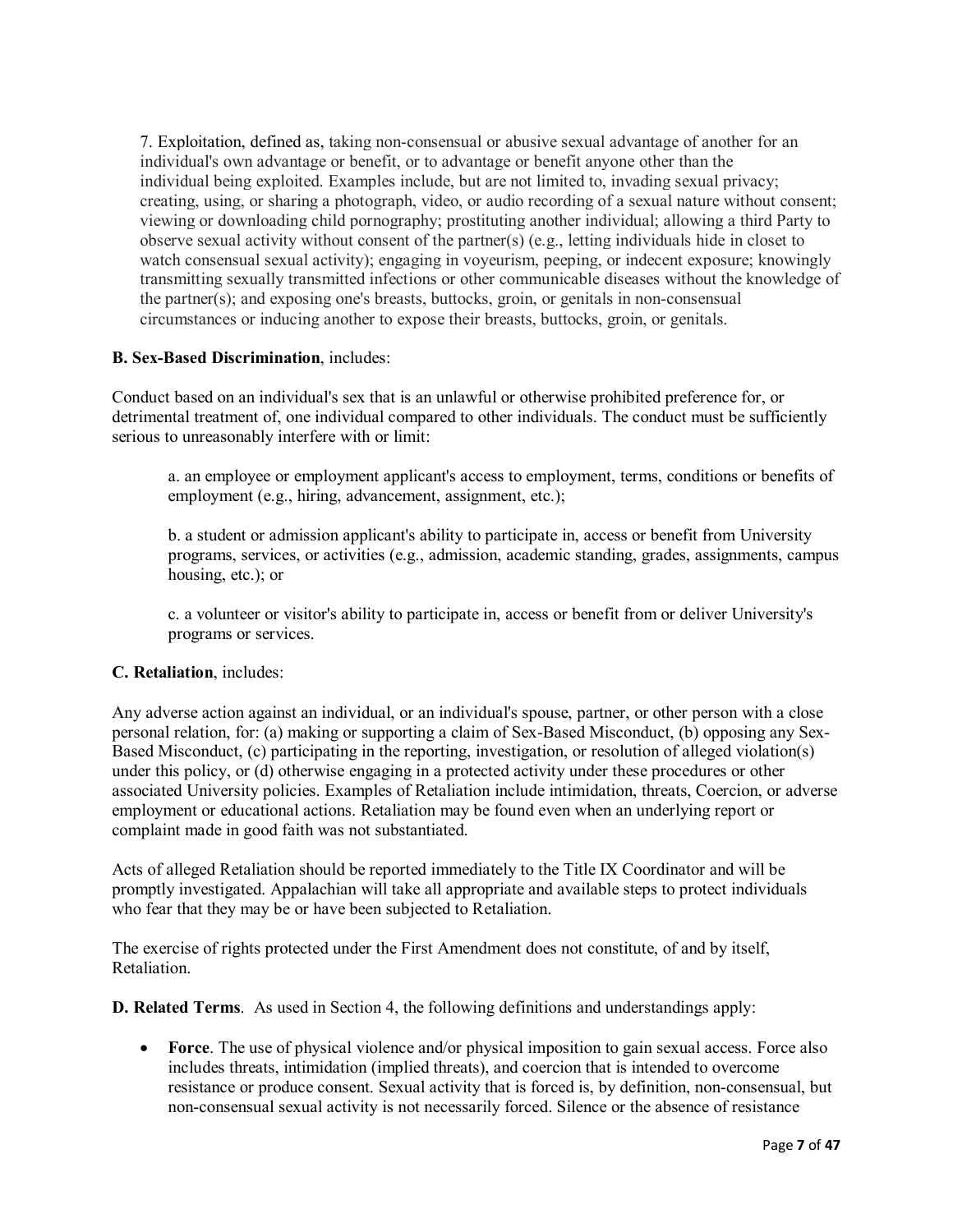alone is not consent. Consent is not demonstrated by the absence of resistance. While resistance is not required or necessary, it is a clear demonstration of non-consent.

- **Coercion.** Unreasonable pressure for sexual activity. Coercive conduct differs from seductive conduct based on factors such as the type and/or extent of the pressure used to obtain consent. When someone makes clear by words or actions that they do not want to engage in certain sexual activity, that they want to stop, or that they do not want to go past a certain point of sexual interaction, continued pressure beyond that point can be coercive.
- **Consent.** For consent to be present, it must be knowing and voluntary, with clear permission, by word or action, to engage in sexual activity.
	- o Individuals may experience the same interaction in different ways. Therefore, it is the responsibility of each person to determine that the other has consented before engaging in the activity.
	- $\circ$  If clear consent is not provided before engaging in the activity, consent may be ratified by word or action at some point during the interaction, but clear communication from the outset is strongly encouraged.
	- o For consent to be valid, there must be a clear expression in words or actions that the other individual consented to that specific sexual conduct. Reasonable reciprocation can be implied. For example, if someone kisses you, you can kiss them back (if you want to) without the need to explicitly obtain *their* consent to being kissed back.
	- o Consent can also be withdrawn once given, as long as the withdrawal is reasonably and clearly communicated. If consent is withdrawn, that sexual activity must cease.
	- o Consent to some sexual contact (such as kissing or fondling) cannot be presumed to be consent for other sexual activity (such as intercourse). A current or previous intimate relationship is not sufficient to constitute consent.
	- o Proof of consent or non-consent is not a burden placed on either Party involved in an incident. Instead, the burden remains on Appalachian to determine whether its policy has been violated. The existence of consent is based on the totality of the circumstances evaluated from the perspective of a reasonable person in the same or similar circumstances, including the context in which the alleged incident occurred and any similar, previous patterns that may be evidenced.
	- o Consent in relationships must also be considered in context. When Parties consent to BDSM (a combined acronym referring to bondage/discipline, domination/submission, sadism/masochism), or other forms of kink, non-consent may be shown by the use of a safe word. Resistance, force, violence, or even saying "no" may be part of the kink and thus consensual, so Appalachian's evaluation of communication in kink situations shall be guided by reasonableness, rather than strict adherence to a policy that assumes nonkink relationships as a default.
- **Incapacitation**. A person cannot consent if they are unable to understand what is happening or is disoriented, helpless, asleep, or unconscious, for any reason, including by alcohol or other drugs.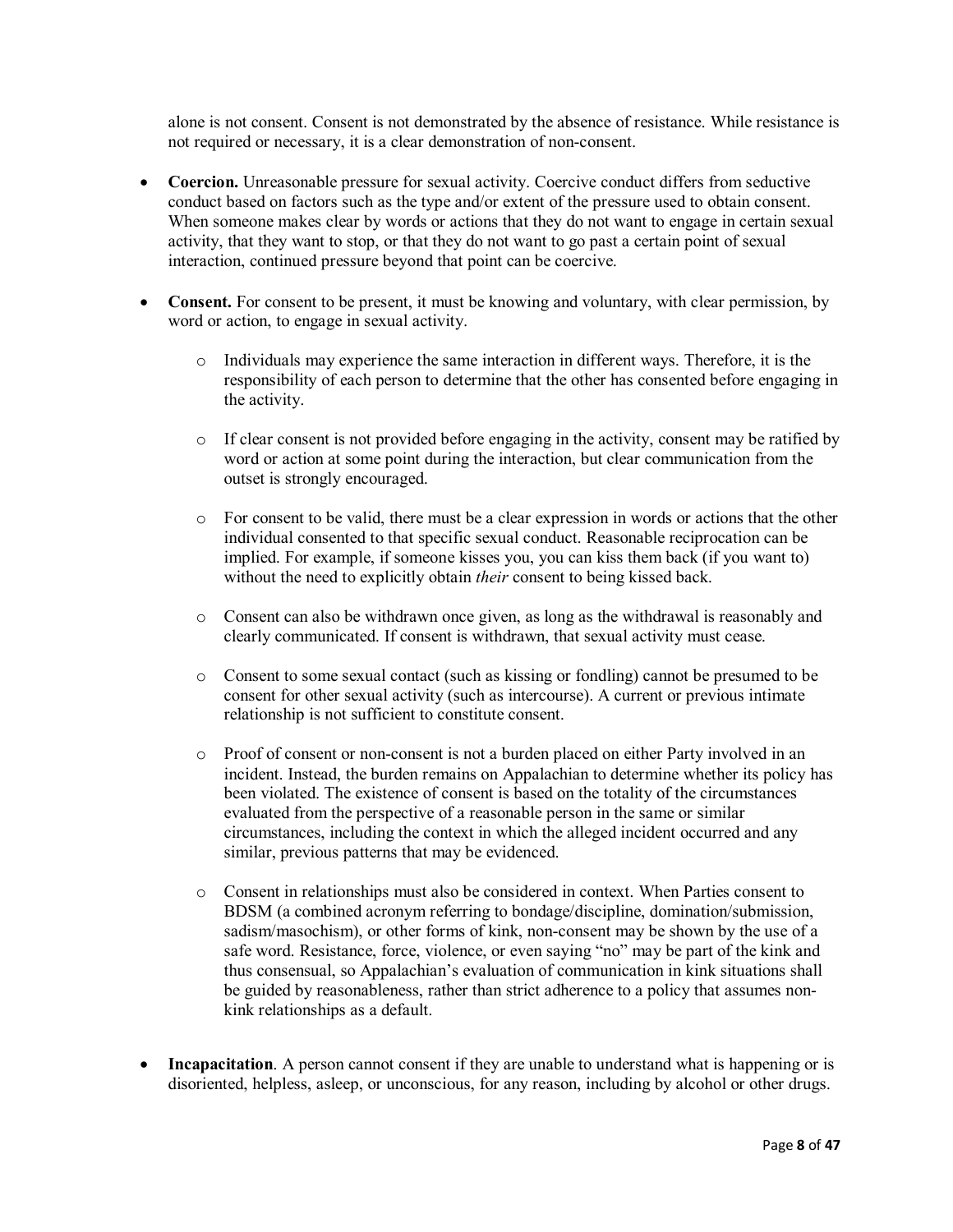As stated above, a Respondent violates **Appalachian Policy 112 – Sex-Based Misconduct** if they engage in sexual activity with someone incapable of giving consent.

- o Incapacitation occurs when someone cannot make rational, reasonable decisions because they cannot give knowing/informed consent (e.g., to understand the "who, what, when, where, why, or how" of their sexual interaction).
- o Incapacitation is determined through consideration of all relevant indicators of an individual's state and is not synonymous with intoxication, impairment, blackout, and/or being drunk.
- o These procedures also cover a person whose incapacity results from a temporary or permanent physical or mental health condition, intellectual disability, involuntary physical restraint, and/or the consumption of incapacitating drugs.
- **Defense to a Charge of Sexual Assault with an Incapacitated Party.** It is a defense to a sexual assault policy violation that the Respondent neither knew nor should have known the Complainant to be physically or mentally incapacitated. "Should have known" is an objective reasonable person standard that assumes that a reasonable person is both sober and exercising sound judgment.

# <span id="page-9-0"></span>**5** Procedure Overview

Appalachian will respond to all Notices or Formal Complaints of any violation of Prohibited Conduct that is received by the Title IX Coordinator or any other Official with Authority.

The procedures referenced below apply to all allegations of Prohibited Conduct involving students, employees (including but not limited to faculty, EHRA, SHRA, and student employees), and others acting on behalf of Appalachian. These procedures apply to students, who are otherwise subject to the terms of the Code of Student Conduct, and employment policies (including the Faculty Handbook) applicable to SHRA, Faculty, and EHRA non-faculty employees

These procedures may be used to address collateral misconduct occurring in conjunction with reported Sex-Based Misconduct (e.g., vandalism, physical abuse of another) or arising in the course of a subsequent investigation at the discretion of the administrative official with the authority over the Respondent. All other allegations of misconduct unrelated to incidents covered by these procedures will be addressed through procedures described in the Student Code of Conduct, Faculty Handbook, and any other UNC System, Office of State Human Resources, or University policies.

# <span id="page-9-1"></span>**6** Confidentiality and Amnesty

#### **A. Privacy and Confidentiality**

Information obtained by Appalachian in response to allegations of Prohibited Conduct will be reviewed in a manner that balances an individual's preferences for privacy with the University's legal obligations, as well as the University's obligations to provide a safe and nondiscriminatory environment. Complete confidentiality cannot be guaranteed, and information may be shared with others when necessary to investigate or address the Prohibited Conduct, to prevent its recurrence, or to fulfill legal obligations.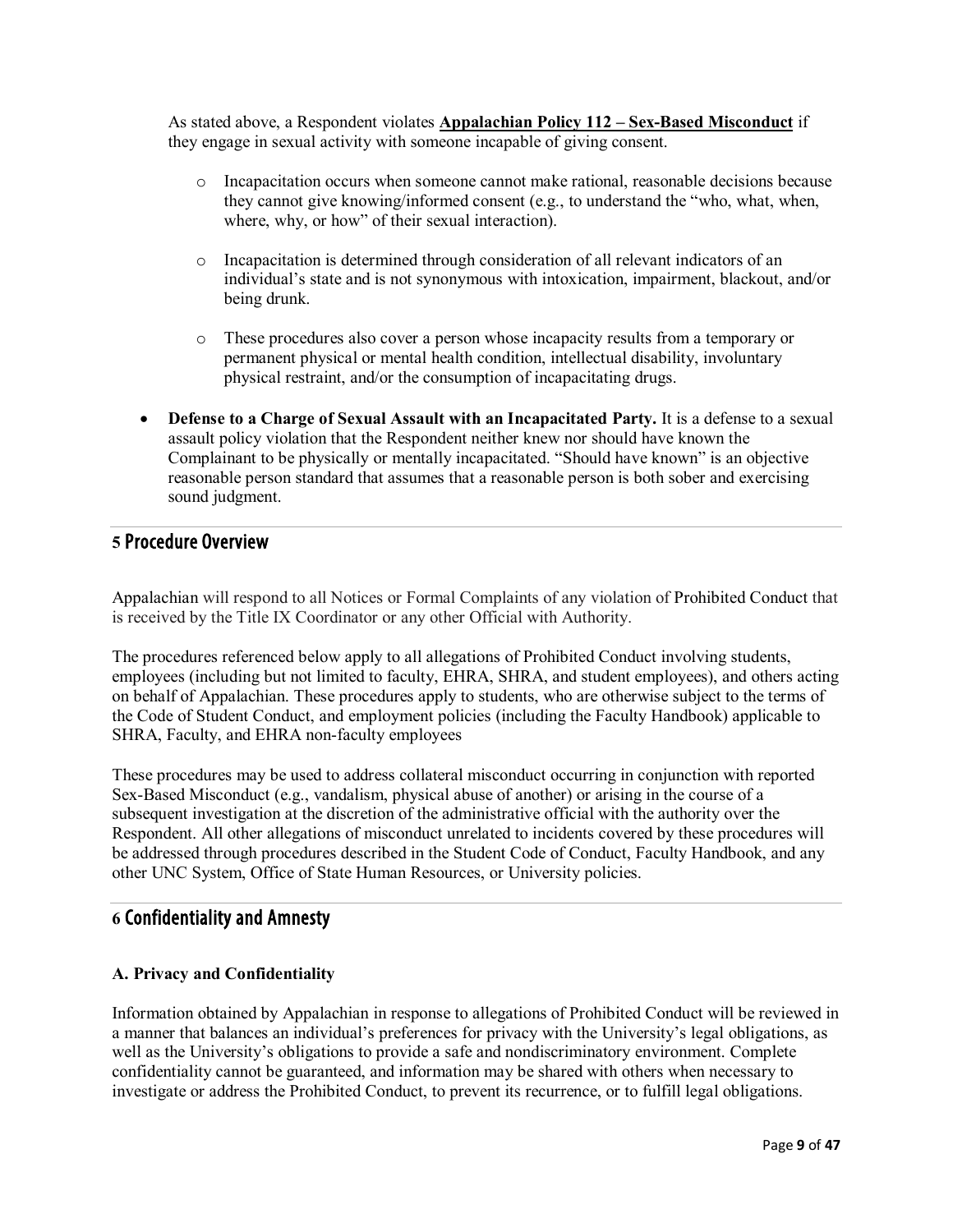Resolution proceedings are private. All persons present at any time during the resolution process are expected to maintain the privacy of the proceedings. Although there is an expectation of privacy around what Investigators share with Parties during interviews, the Parties have the discretion to share their own knowledge and evidence with others if they so choose, except for information the Parties agree not to disclose related to any informal resolution, discussed below. Appalachian encourages Parties to discuss any sharing of information with their Advisors before doing so.

Employees who are Confidential Resources and who receive reports within the scope of their confidential roles must timely submit anonymous statistical information for reporting purposes pursuant to **Appalachian Policy 301.4 – Clery Act Compliance Policy**, unless they believe it would be harmful to their client or patient. $<sup>1</sup>$  $<sup>1</sup>$  $<sup>1</sup>$ </sup>

#### **B. Amnesty for Parties and Witnesses**

The Appalachian community encourages the reporting of misconduct by Complainants and witnesses. Sometimes, Complainants or witnesses are hesitant to report to Appalachian officials or participate in the Formal Grievance Process because they fear that they may be in violation of certain policies or laws, such as underage drinking or use of illicit drugs at the time of the incident. Respondents may hesitate to be forthcoming during the process for the same reasons. However, it is in the best interests of the Appalachian community that Complainants choose to report misconduct to Appalachian officials, that witnesses come forward to share what they know, and that all Parties be forthcoming during the process. Amnesty may be granted, at Appalachian's discretion, for University policy violations (typically, minor policy violations) for all individuals who report Prohibited Conduct matters addressed in these procedures. Granting amnesty will be reviewed on a case-by-case basis by reviewing the totality of the circumstances. The decision not to offer amnesty will not be based on Sex, but on the fact that collateral misconduct may be addressed for all individuals.

To receive amnesty, an individual must agree to the recommended action plan, which may include participation in educational programming. Failure to complete the action plan may result in revocation of amnesty. The rationale for amnesty – the incentive to report Prohibited Conduct – is rarely applicable to Respondent with respect to a Complainant. Amnesty provides an opportunity for an intervention that will not result in the violations becoming part of an individual's disciplinary record or history, and will remain confidential subject to federal and state law.

The decision to grant amnesty will be made by the administrative official with authority over the involved Parties in consultation with the Title IX Coordinator.

#### *Amnesty may apply to circumstances, such as:*

- when individuals seek assistance on their own behalf from a University official or emergency personnel; or
- when individuals seek assistance from a University official or emergency personnel on the behalf of another student and remains on the scene to provide support (as well as to the student who received assistance).

#### *Amnesty does not apply in the following circumstances:*

• when conducting Prohibited Conduct referenced in these procedures; or

<span id="page-10-0"></span><sup>&</sup>lt;sup>1</sup> More information is available in Appendix A: Non-Exhaustive List of Support Resources and Supportive Measures Potentially Available for Complainants and/or Respondents.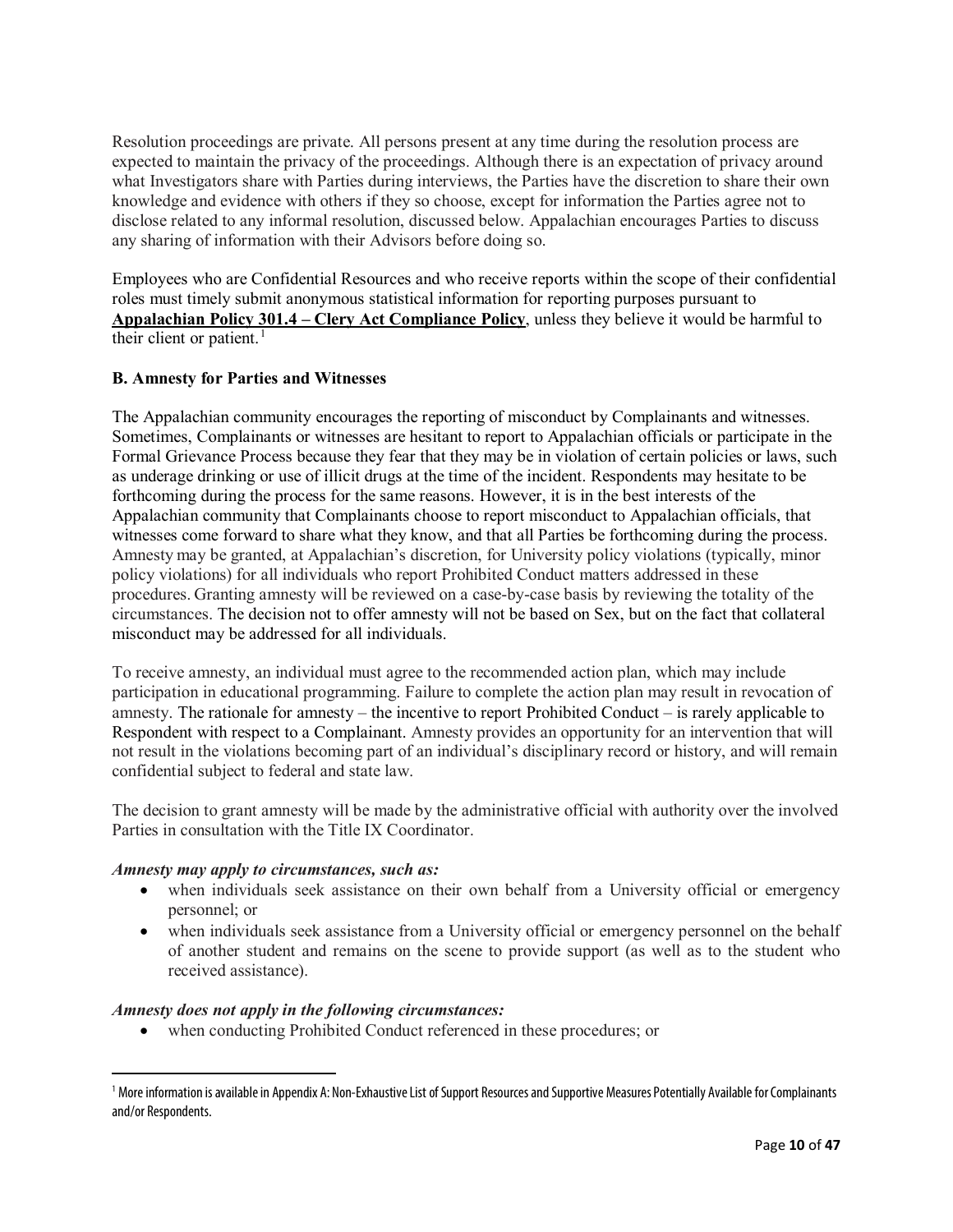• illicit drug distribution.

Amnesty granted does not prevent independent action from law enforcement agencies, including the Appalachian Police Department. It does not prevent an individual who has enforcement obligations under federal, state, or local law to report an alleged violation, file a charge, or take other action related to the possible criminal prosecution.

# <span id="page-11-0"></span>7 Reporting

#### **A. Mandatory Reporting**

All employees designated as a Mandatory Title IX Responsible Employee under **Appalachian Policy 110 – Discrimination and Harassment** are Mandatory Reporters and must promptly share with the Title IX Coordinator any information they receive that may indicate the occurrence of Sex-Based Misconduct or Retaliation made to or witnessed by them.

Upon receiving any information that may indicate the occurrence of Prohibited Conduct based on Sex, the following employees are required to report the information to the Office of Title IX Compliance as promptly as possible, within approximately (24) hours: Faculty, Coaching Staff in the Athletics Department, Office of Human Resources Staff, University Housing Staff, and other University staff with supervisory responsibility.

Employees, in the following University departments, are considered Confidential Resources and are exempt from mandatory reporting: Counseling for Faculty and Staff, Counseling and Psychological Services, ComPsych (or a similar service provider), Psychology Clinic, Student Legal Clinic, Student Health Services, and University Ombuds.

#### *Limited Exceptions*

Generally, disclosures in climate surveys, classroom writing assignments or discussions, human subjects research, or at events such as "Take Back the Night" marches or speak-outs do not provide notice that must be reported to the Title IX Coordinator by employees unless the Complainant clearly indicates that they desire a report to be made or seek a specific response from Appalachian. Supportive measures may be offered as the result of such disclosures without formal Appalachian action.

## *Failure to Report*

Failure of a Mandatory Reporter, to report an incident of Prohibited Conduct may result in disciplinary action for failure to comply.

#### **B. Anonymous Complainants**

A Complainant may report allegations of Sex-Based Misconduct anonymously by contacting the Office of Title IX Compliance or completing the web form found on Appalachian's Title IX website [\[https://titleix.appstate.edu\]](https://titleix.appstate.edu/).

A Mandatory Reporter is not permitted to withhold a Complainant's identity. They must share all information they received about the identity of the Parties, location, and allegations. A Mandatory Reporter can consult with the Title IX Coordinator before revealing personally identifiable information about the Complainant. Further, the Mandatory Reporter cannot remain anonymous themselves.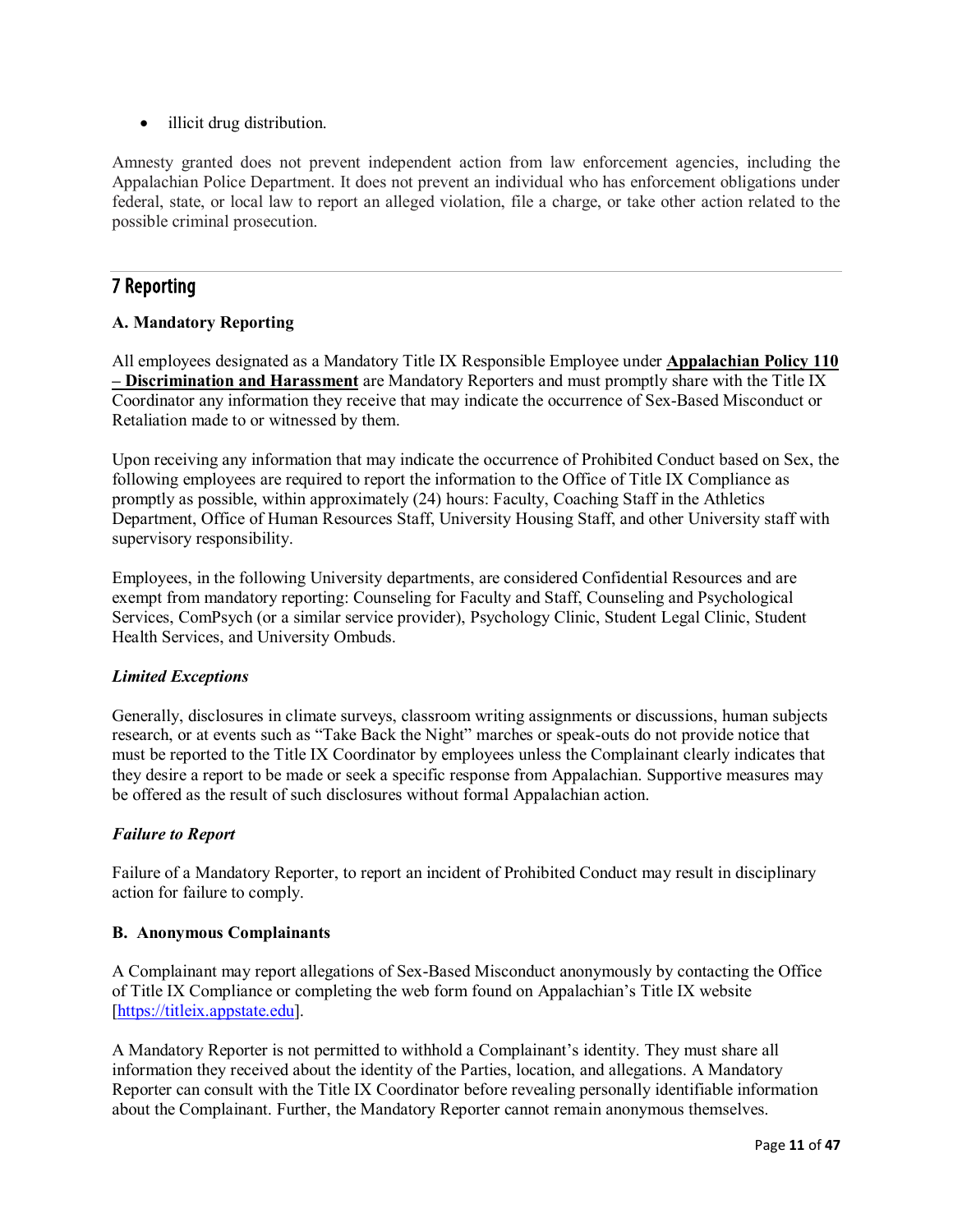If a Complainant is requesting anonymity the Title IX Coordinator will honor their request to the extent they are able after assessing any health and safety issues impacting the campus community.

#### **C. Counterclaims**

Appalachian is obligated to ensure that the grievance process is not abused for retaliatory purposes. Appalachian permits the filing of counterclaims, but uses an initial assessment to assess whether the allegations in the counterclaim are made in good faith. Counterclaims determined to have been reported in good faith will be processed using the Formal Grievance Process addressed in these procedures. Investigation of such claims may take place after a resolution of the underlying initial allegation, in which case a delay may occur. Counterclaims may also be resolved through the same investigation as the underlying allegation, at the discretion of the Title IX Coordinator. When counterclaims are not made in good faith, they will be considered retaliatory and may reviewed and investigated pursuant to University policies.

#### **D. False Accusations and Bad-Faith Participation**

Deliberately false or malicious accusations by any Party or witness providing information under these procedures is a serious offense and will be subject to appropriate disciplinary action. This includes knowingly providing false evidence, tampering with or destroying evidence, or deliberately misleading an official conducting the investigation. This does not encompass allegations that are made in good faith but are ultimately shown to be erroneous or do not result in a determination of a policy violation.

#### **E. Clery Reporting Obligations**

Under the Clery Act, when Appalachian receives reports for Sexual Assault, Domestic Violence, Dating Violence, or Stalking, the University is responsible for issuing timely warnings for incidents reported that pose a serious or continuing threat of bodily harm or danger to members of the campus community.

Appalachian will ensure that a Complainant's name and other identifying information is not disclosed, while still providing enough information for community members to make safety decisions in light of the potential danger.

Appalachian maintains a Clery Compliance Coordinator who can be accessed through the Clery Act Compliance website [\[https://policy.appstate.edu/clery-act-support\]](https://policy.appstate.edu/clery-act-support). See **Appalachian Policy 301.4 – Clery Act Compliance Policy** for additional details and access to the Annual Campus Security and Fire Safety Report.

# <span id="page-12-0"></span>8 Formal Complaints and Notices Generally

Upon receipt of a Formal Complaint or Notice of an alleged violation of Prohibited Conduct to the Title IX Coordinator, the Title IX Coordinator shall initiate a prompt assessment to determine appropriate next steps. The Title IX Coordinator will work in collaboration with appropriate representative(s) of the administrative office that governs any Respondent (e.g., the Office of Student Conduct, the Office of Academic Affairs, the Office of Human Resources).

#### **A. Initial Assessment**

The Title IX Coordinator shall be initially responsible for:

• ensuring that each Notice or Formal Complaint is responded to promptly;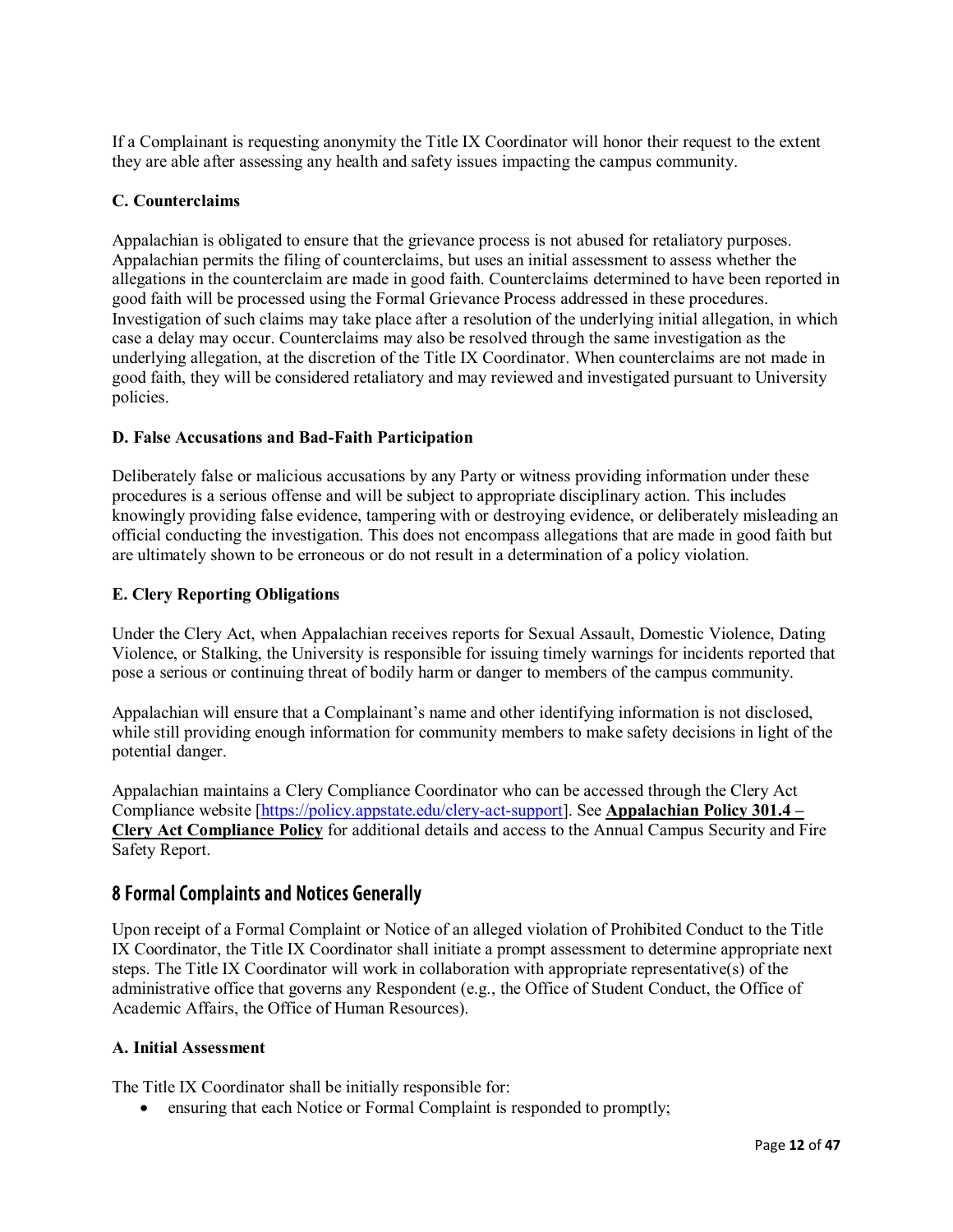- identifying if a Complainant wishes to file a Formal Complaint;
- contacting the Complainant and determining whether a Campus Safety Assessment, as discussed below, is warranted;
- discussing the availability of supportive measures with the Complainant, and coordinate the Complainant's access to such support; and
- inquire what, if any, remedial measures the Complainant might desire, and subsequently assess for action, as appropriate. $^{2}$  $^{2}$  $^{2}$

#### **B. Supportive Measures**

The Title IX Coordinator or designee will reach out to students and employees who fall under the scope of these procedures and may have experienced Prohibited Conduct. Individuals will be offered resources, options for reporting, and supportive measures.

Supportive Measures are non-disciplinary and non-punitive individualized services offered as appropriate, as reasonably available without fee or charge, to the Complainant or the Respondent. Supportive measures may be offered before or after the filing of a Formal Complaint, as well as when no Formal Complaint has been filed. Such measures are designed to restore or preserve equal access to the University's Education Program or Activity without unreasonably burdening the other Party. Additionally, supportive measures include measures designed to protect the safety of all Parties and the University's educational environment.

Examples of supportive measures may include: counseling; extensions of deadlines or other courserelated adjustments; modifications of work or class schedules; school escort services; mutual restrictions on contact between the Parties; changes in work or housing locations; leaves of absence; increased security and monitoring of certain areas of the Academy; and other similar measures. Supportive measures may include referrals to both confidential and private resources.

The University will maintain as confidential any supportive measures provided to the Complainant or Respondent to the extent that maintaining such confidentiality would not impair the ability of the institution to provide supportive measures. The Title IX Coordinator is responsible for coordinating the effective implementation of supportive measures.

Supportive measures will be offered to individuals involved in reports of Sex-Based Misconduct whether or not they file a Formal Complaint.

## **C. Emergency Removal / Administrative Leave**

#### *Campus Safety Assessment.*

In many cases, the Title IX Coordinator may determine that a Campus Safety Assessment involving a Respondent should be conducted by the Campus Safety Assessment Team (the "Team") as part of the initial assessment. The Team is a group comprised of Appalachian employees established by the University to assess both immediate and potential threats to the Appalachian community, including those that could potentially impact the workplace, residences, and educational mission. This Team shall include the Director of Title IX Compliance and representation from the Appalachian Police Department, Academic Affairs, Student Affairs, Human Resources, Counseling for Faculty & Staff, the Office of

<span id="page-13-0"></span><sup>&</sup>lt;sup>2</sup> More information is available in Appendix A: Non-Exhaustive List of Support Resources and Supportive Measures Potentially Available for Complainants and/or Respondents.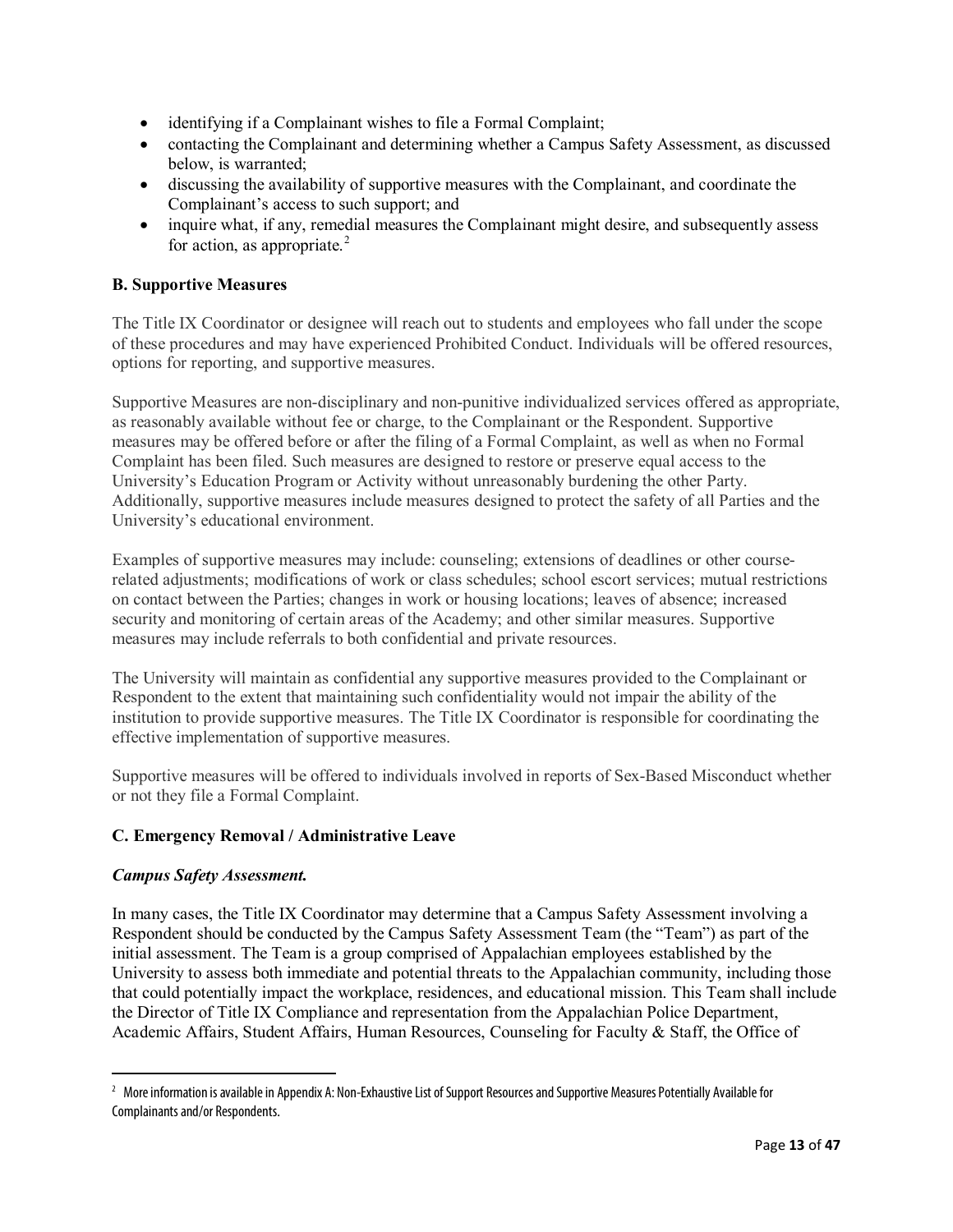Disability Resources, and Counseling and Psychological Services. The Title IX Coordinator will strive to have representatives from the aforementioned departments, but has the discretion to make an assessment without a representative from every department.

In reviewing reports of Sex-Based Misconduct, this Team shall assess the need and utility of implementing interim actions to maintain a safe and non-discriminatory environment for the Appalachian community. This Team extends and does not displace the work of the Campus Safety Assessment Team referenced in **Appalachian Policy 602.32 - Workplace Violence**.

A Campus Safety Assessment is not an evaluation for an involuntary behavioral health hospitalization, nor is it a psychological or mental health assessment. Rather, a Campus Safety Assessment assesses the risk of actionable violence, often with a focus on targeted/predatory escalations, and is supported by research from the fields of law enforcement, criminology, human resources, and psychology. A Campus Safety Assessment is designed to assist in the following critical and/or required determinations:

- Whether emergency removal of a Respondent based on an immediate threat to physical health/safety is warranted;
- Whether the Title IX Coordinator should pursue/sign a formal complaint absent a willing/able Complainant;
- Whether a related Title IX investigation should encompass an incident and/or pattern and/or climate;
- Whether predatory conduct is potentially involved;
- Whether grooming behaviors are potentially involved;
- Whether it is reasonable to resolve the Formal Complaint through informal processes and what modality might be most successful;
- Whether to permit a voluntary withdrawal or resignation by a Respondent in place of an investigation;
- Whether to impose transcript or employment notation or to communicate with other places of study or employment regarding the Respondent;
- Whether particular sanctions or remedies would be appropriate should the Respondent ultimately be found responsible for violating Appalachian Policy 110 – Discrimination and Harassment; or
- Whether a Clery Act Timely Warning/No Trespass order is needed.
- 1. **Emergency Removal for students** may include but is not limited to; interim suspension from campus, including all property owned or controlled by the University. Students may appeal this decision (see section E below).
- 2. **Administrative Leave for Employees** is consistent with the Faculty Handbook, University, UNC System, and OSHR policies, administrative leave can be imposed on an employee (SHRA, EHRA, Faculty) at any time after Notice has been given of an alleged act(s) of Prohibited Conduct. The decision to place an employee on administrative leave is not appealable.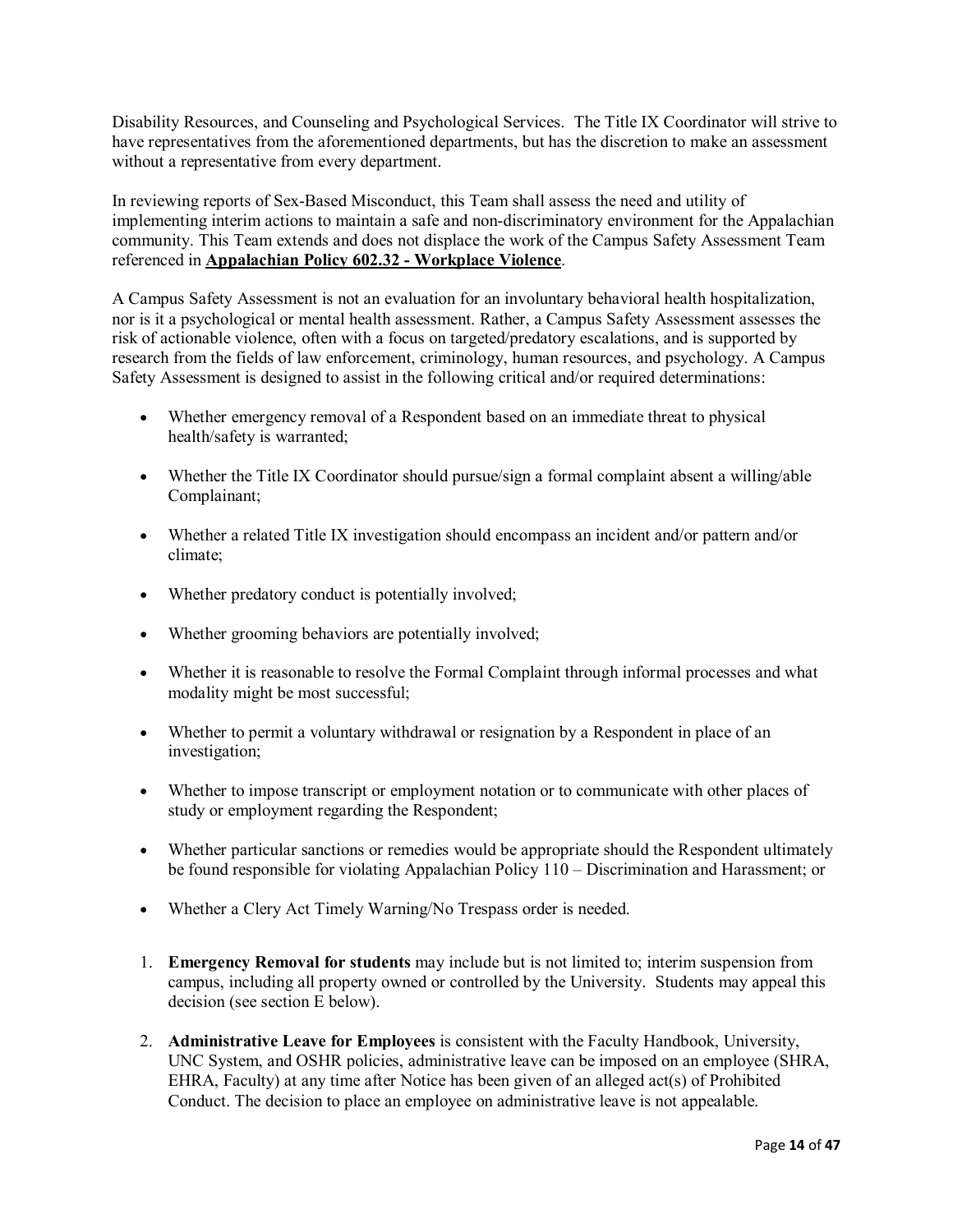#### **D. Refusal of Respondent to Comply with Emergency Removal / Administrative Leave.**

A Respondents refusal to cooperate with the Emergency Removal / Administrative Leave may result in disciplinary action for failure to comply.

#### **E. Appeal of Emergency Removal (students)**

A student Respondent will be provided an opportunity to appeal any decisions for Emergency Removal in writing to the Title IX Coordinator or designee within five  $(5)$  business days of notice of the Emergency Removal. The Title IX Coordinator will appoint an appellate officer to review the appeal. The appellate officer will be someone that was not involved in the decision to implement the Emergency Removal.

#### **F. Employees placed on Administrative Leave**

Employees placed on administrative leave do not have a right to appeal that decision.

#### **G. Filing a Formal Complaint**

The Title IX Coordinator or designee is responsible for receiving Formal Complaints from a Complainant, as well as informing the Complainant of all rights available to them, including the right to an Advisor.

#### *Complainant Chooses to File a Formal Complaint*

If the Title IX Coordinator or designee identify that the Complainant wishes to file a Formal Complaint, then the Tittle Coordinator or designee will assist the Complainant to file a Formal Complaint with the Office of Title IX Compliance and will help ensure that the Formal Complaint is correctly completed. The Title IX Coordinator will also explain Title IX procedures and options that may include an informal resolution, if appropriate.

#### *Complainant Does Not Choose to File a Formal Complaint*

If the Title IX Coordinator or designee determines that the Complainant does not wish to file a Formal Complaint, then the Title IX Coordinator or designee will inform the Complainant that the Complainant may choose to file a Formal Complaint at a later time. Additionally, the Title IX Coordinator will inform the Complainant that, should circumstances show that there is a compelling threat to campus safety or health that is related to the Formal Complaint, then the Title IX Coordinator may elect to proceed with a formal Title IX investigation.

# <span id="page-15-0"></span>9 Evaluation of a Formal Complaint

#### **A. Determination to Dismiss a Formal Complaint.**

A decision by the Title IX Coordinator to dismiss a formal complaint before instituting a Formal Grievance Process is appealable by any Party under the procedures for appeal below. The decision not to dismiss is also appealable by any Party claiming that dismissal is required or appropriate. A Complainant who decides to withdraw a formal complaint may later request to reinstate it or refile it. Upon any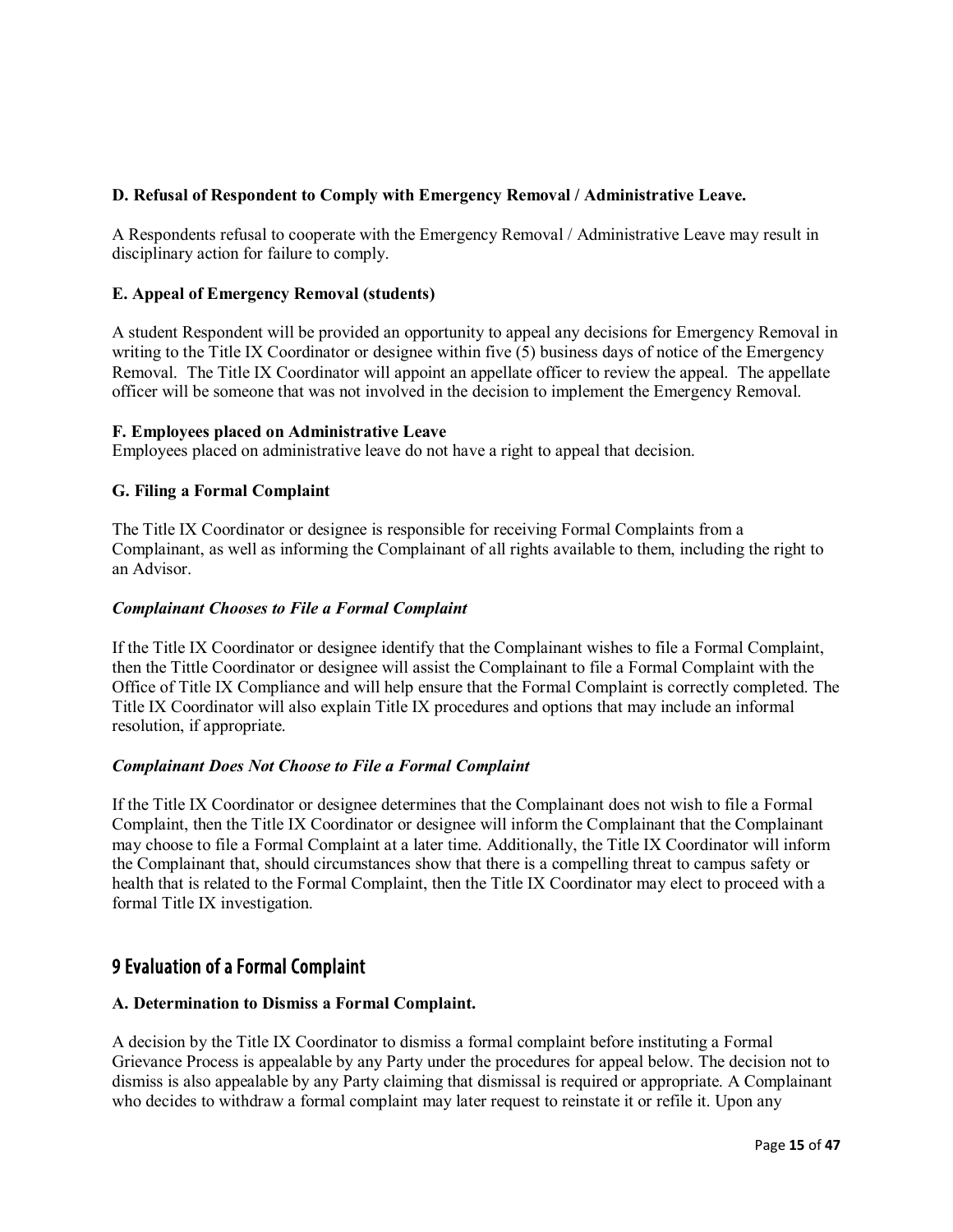dismissal, Appalachian will promptly send written notice of the dismissal and the rationale for doing so simultaneously to the Parties.

#### **B. Title IX Mandatory Dismissal of a Formal Complaint**

Appalachian must dismiss a Formal Complaint, if at any time before or during the investigation or hearing, it is determined that:

1. the conduct alleged in the formal complaint would not constitute Prohibited Conduct as defined within these procedures, even if proven; or

2. the conduct did not occur in an Educational Program or Activity; or

3. the conduct did not occur against a person in the United States; or

4. at the time of filing a formal complaint, a Complainant was not participating in or attempting to participate in the Education Program or Activity.

However, if a formal complaint is required to be dismissed under Title IX it may still be investigated and adjudicated under **Appalachian Policy 112 – Sex-Based Misconduct** and these procedures because the conduct may be prohibited at Appalachian regardless of whether it is dismissed under Title IX.

#### **C. Discretionary Dismissal**

Appalachian, at the sole discretion of the Title IX Coordinator, or designee, may dismiss a Formal Complaint, if at any time during the investigation or hearing:

1. a Complainant notifies the Title IX Coordinator in writing that the Complainant would like to withdraw the Formal Complaint or any allegations therein; or

2. the Respondent is no longer enrolled in or employed by Appalachian, as applicable; or

3. specific circumstances prevent Appalachian from gathering evidence sufficient to reach a determination as to the Formal Complaint or allegations therein.

#### **D. Rights Reserved to Appalachian**

Dismissing a Formal Complaint under Title IX is solely a procedural requirement under Title IX and does not limit Appalachian's authority to address a complaint with an appropriate process or remedy consistent with this procedure.

#### **E. Determination to Proceed with a Formal Complaint**

There are only two circumstances where a Formal Complaint will proceed to a formal Title IX resolution process:

**1. Formal Complaint Filed by a Complainant**. A Complainant may submit a Formal Complaint to the Title IX Coordinator alleging Prohibited Conduct against a Respondent. Upon receipt of a Formal Complaint, the Title IX Coordinator or designee will review all supportive measures and resolution options with the Complainant and their Advisor, and determine if an investigation is the most appropriate means to address the complaint. The Title IX Coordinator will assign an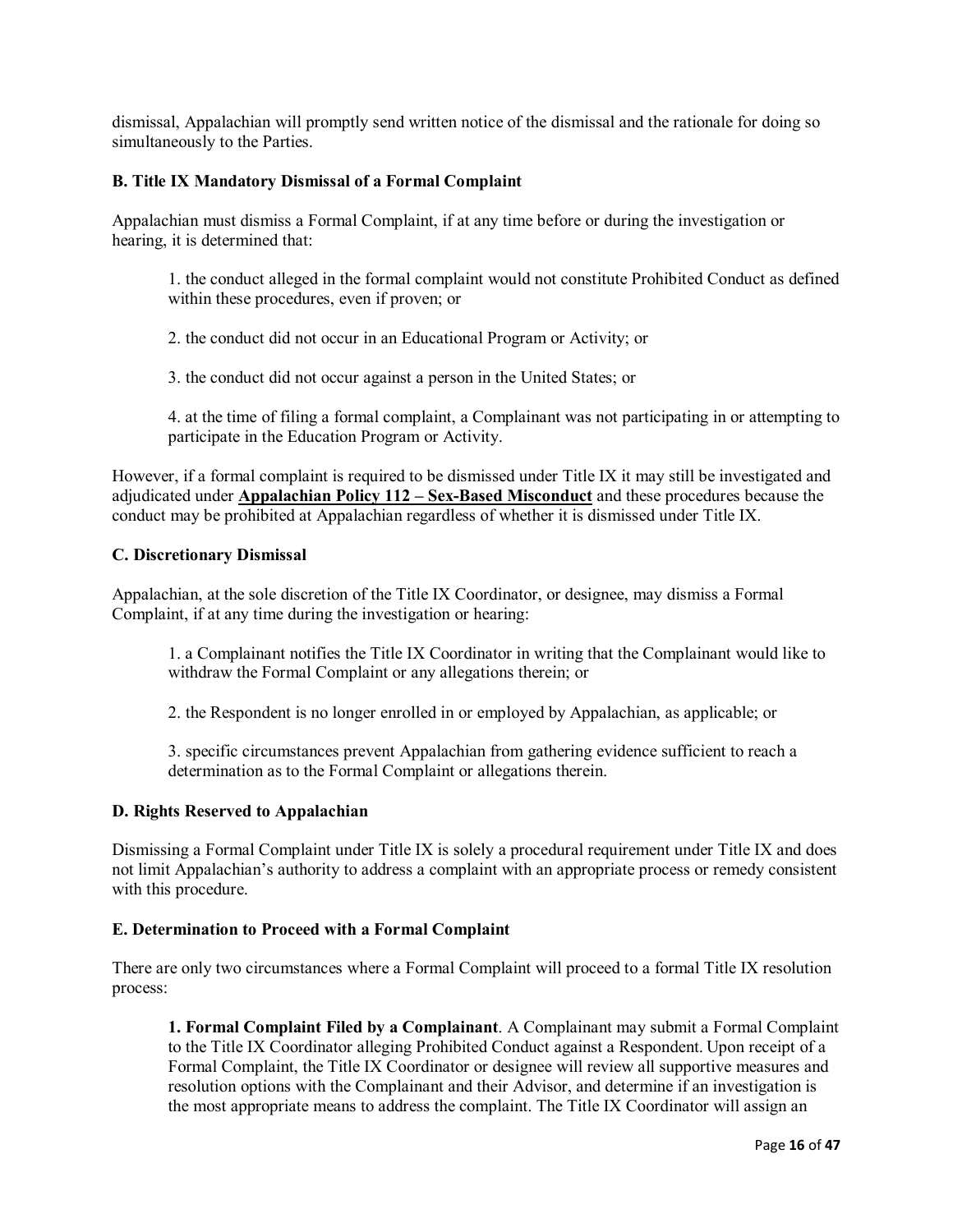Investigator to investigate the allegation(s) if there are no procedural grounds for dismissal or an informal resolution.

**2. Formal Complaint Signed by the Title IX Coordinator.** The Title IX Coordinator has the discretion over whether the Academy will proceed with a formal review when the Complainant does not wish to file a Formal Complaint. In deciding, the Title IX Coordinator will evaluate the situation in light of the duty to ensure the safety of the University and to comply with federal and state law, and may sign a Formal Complaint to initiate the grievance process upon completion of an appropriate safety assessment made by the Title IX Coordinator or designee. The University's ability to remedy and respond to Notice may be limited if the Complainant does not want the University to proceed with the Formal Grievance Process.

The safety assessment will be based on the results of a campus safety assessment that shows a compelling risk to health or safety that requires the University to pursue a Formal Grievance process to protect the University community. A compelling risk to health or safety may result from evidence of patterns of misconduct, predatory conduct, threats, abuse of campus community members, use of weapons, or violence. Furthermore, the Title IX Coordinator will consider the effects on the availability of evidence and the University's ability to pursue a Formal Grievance Process fairly and effectively, if the Complainant chooses not to participate in the Title IX resolution process.

The Complainant retains all rights and status as a Complainant irrespective of their level of participation. Typically, when the Complainant chooses not to participate, the Advisor may be appointed as proxy for the Complainant throughout the process, acting to ensure and protect the rights of the Complainant, though the Advisor will not be able to provide evidence or testimony.

# <span id="page-17-0"></span>10 Presumption of Responsibility, Timelines, and Advisors

#### **A. Presumption of Non-Responsibility of Respondent**

For purposes of these procedures, the Respondent is presumed to be not responsible for any of the allegations in the formal complaint.

#### **B. Training, Impartiality, and Neutrality of the Title IX Team**

The Formal Grievance Process relies on the Title IX Team to carry out the Title IX resolution process. The names of members of the Title IX Team will be published annually in these procedures. They will also be listed in the Annual Title IX Report published by the Office of Title IX Compliance and on the Office of Title IX Compliance website at [https://titleix.appstate.edu.](https://titleix.appstate.edu/)

Members of the Title IX Team receive annual training that includes but is not limited to:

- How to conduct impartial and unbiased investigations and hearings;
- How to assess credibility, weigh evidence, and make determinations of fact; and
- How to ensure due process rights are afforded to all Parties.

Any individual materially involved in the administration of the resolution process (including the Title IX Coordinator, any Investigator, and any Decision-maker) may neither have nor demonstrate a conflict of interest or bias for a Party generally, or for a specific Complainant or Respondent.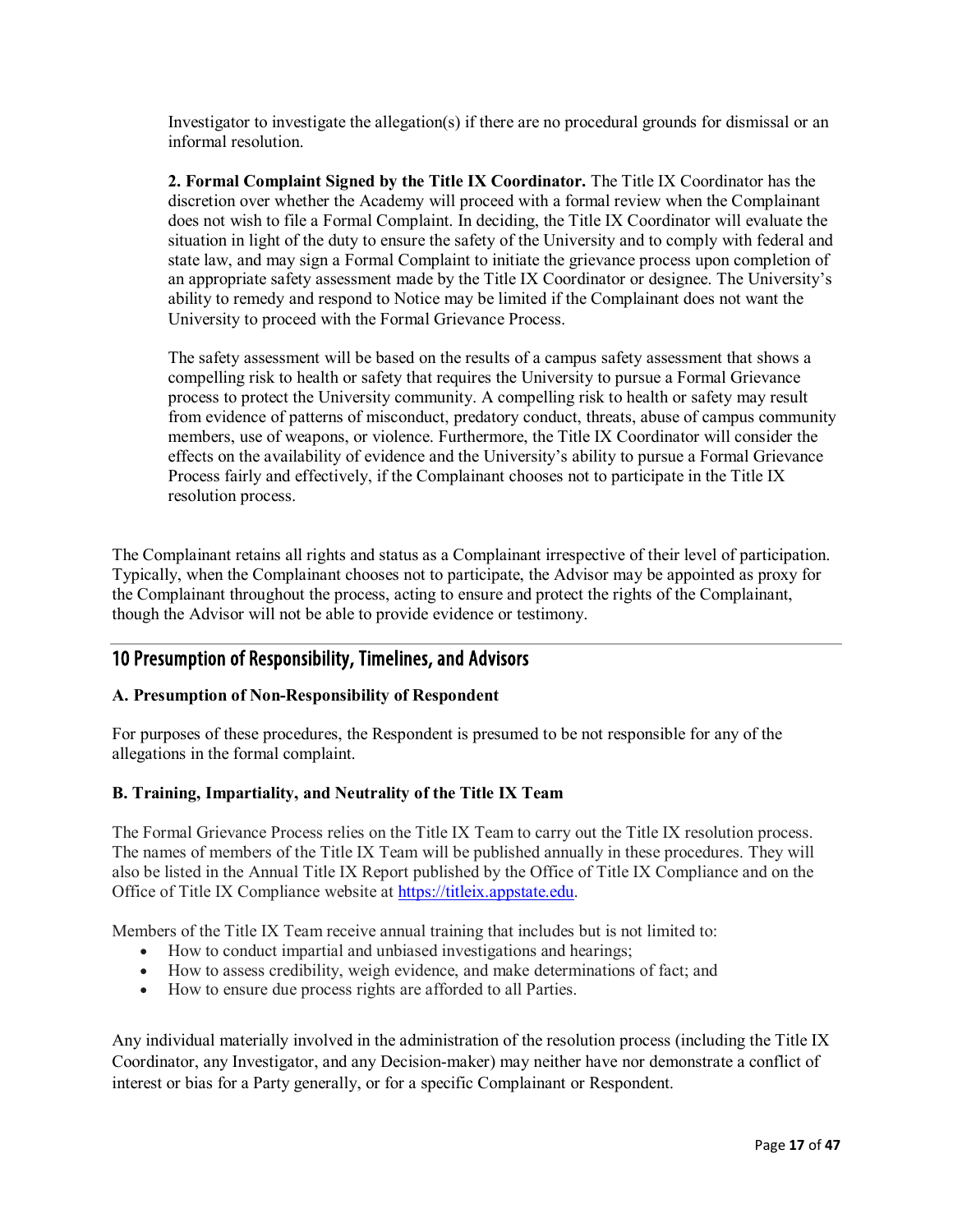The Title IX Coordinator will vet the assigned Investigator(s) to ensure impartiality by ensuring there are no actual or apparent conflicts of interest or disqualifying biases. The Parties may, at any time during the resolution process, raise a concern regarding bias or conflict of interest, and the Title IX Coordinator will determine whether the concern is reasonable and supportable. If a conflict is identified, another Investigator(s) will be assigned and the impact of the bias or conflict, will be remedied. If the source of the conflict of interest or bias is the Title IX Coordinator, concerns should be raised with the appropriate administrative officer(s).

#### **C. Timeliness of Resolution**

Appalachian will make a good faith effort to complete the Formal Grievance Process within ninety (90) business days, including appeal, which can be extended as necessary for appropriate cause by the Title IX Coordinator. The Title IX Coordinator will provide notice with rationale for any extensions or delays to the Parties as appropriate, as well as an estimate of the additional time needed to complete the process.

#### **D. Advisors**

Each Party may have an Advisor of their choice present with them for all meetings, interviews, and hearings within the resolution process, should they so choose. The Parties may select whomever they wish to serve as their Advisor as long as the Advisor is eligible and available. An Advisor may be a friend, mentor, family member, attorney, or any other individual a Party chooses to advise, support, or consult with them throughout the resolution process. The Parties may choose Advisors from inside or outside of the Appalachian community. Parties also have the right to choose not to have an Advisor in the initial stages of the resolution process, up until the point of a live hearing where an Advisor is mandatory*. [3](#page-18-1)*

**1. Option for Provision of Advisors by Title IX Coordinator.** The Title IX Coordinator will provide Parties with the option to choose an Advisor from an available University pool. All Advisors in this pool have been trained by the University and will be familiar with Appalachian's resolution process.

**2. Potential Conflicts.** Choosing an Advisor who is also a witness may create the potential for bias and a conflict-of-interest. These potential biases or conflicts will be reviewed by the Decision-Maker(s).

# <span id="page-18-0"></span>11 Resolution Options Outside of a Formal Investigation and Hearing

#### **A. Informal Resolutions**

The Title IX Coordinator may facilitate an informal resolution between the Parties after a Formal Complaint has been filed. A Respondent who wishes to initiate an informal resolution after a Formal Complaint has been filed should contact the Title IX Coordinator.

<span id="page-18-1"></span><sup>&</sup>lt;sup>3</sup> More information is available in Appendix B: Roles and Expectations of Advisors.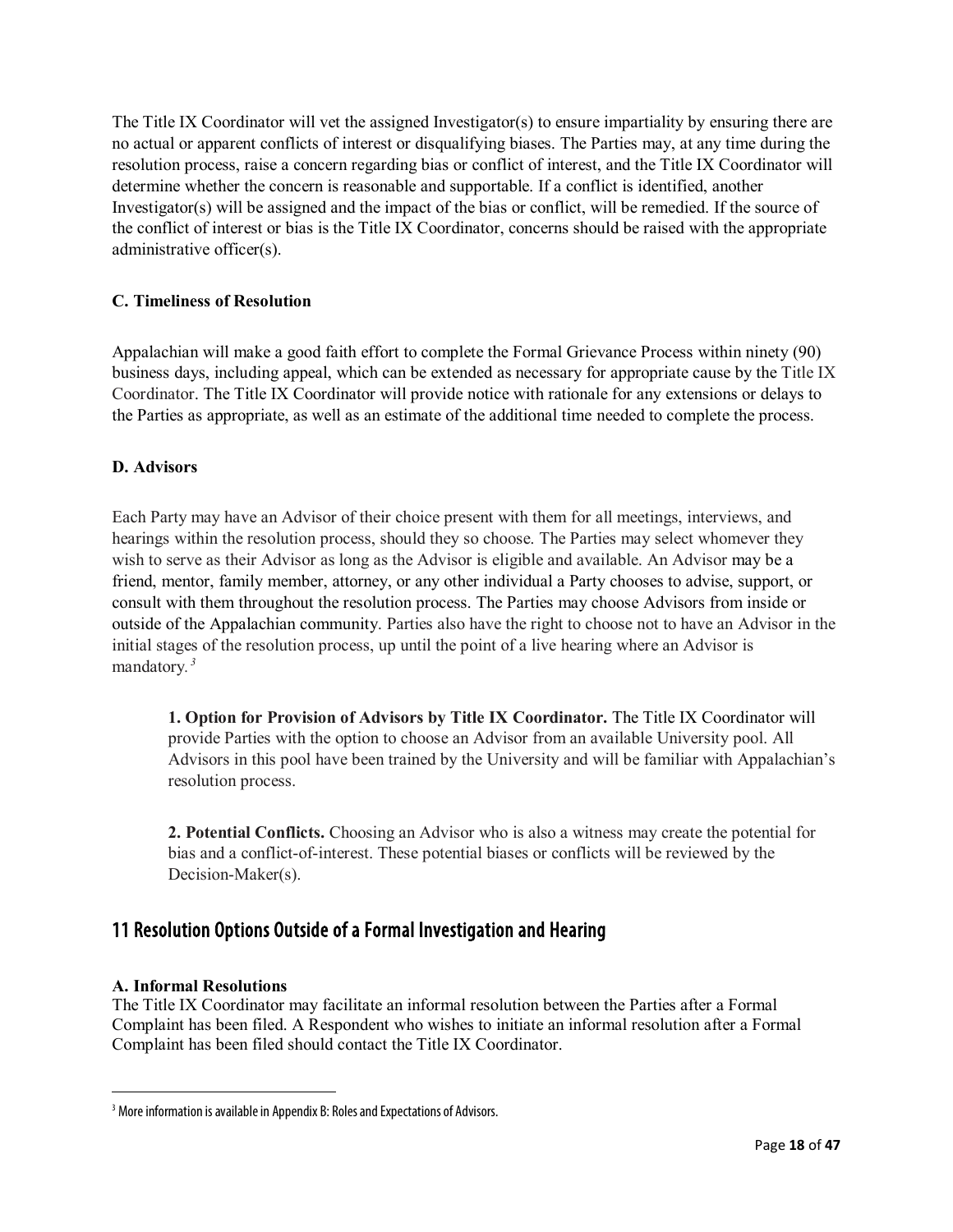Before implementing an informal resolution process, Appalachian will provide the Parties with written notice of the reported misconduct and any sanctions or measures that may result from participating in such a process, including information regarding any records that will be maintained or shared by Appalachian. Appalachian will obtain voluntary, written confirmation that all Parties wish to resolve the matter through Informal Resolution before proceeding and will not pressure the Parties to participate in informal resolution.

Any Party participating in an informal resolution can stop the process at any time and begin or resume the Formal Grievance Process. Additionally, an informal resolution may be entered at any time before a determination of responsibility has been made by the University.

When an informal resolution is accomplished, the appropriate sanction or responsive actions will be promptly implemented to effectively stop the Prohibited Conduct, prevent its recurrence, and remedy the effects of the discriminatory conduct, both on the Complainant and the community.

#### **B. Respondent Acceptance of Full Responsibility**

The Respondent may accept responsibility for all or part of the alleged policy violations at any point during the resolution process. If the Respondent indicates an intent to accept responsibility for all of the alleged misconduct, the Formal Grievance Process will be paused, and the Title IX Coordinator will determine whether informal resolution can be used.

If informal resolution is applicable, the Title IX Coordinator will determine whether all Parties and Appalachian can agree on responsibility, sanctions, and/or remedies. Upon agreement of the Parties, the Title IX Coordinator or designee, in collaboration with the appropriate administrative official(s), will implement a Finding that the Respondent is in violation of Prohibited Conduct and the agreed-upon sanctions or remedies.

This result of an informal resolution is not subject to appeal once all Parties indicate their written assent to all agreed-upon terms of the resolution. When the Parties cannot agree on all terms of resolution, the Formal Grievance Process will resume at the same point where it was paused.

## **C. Complainant Satisfaction with Sufficiency of Supportive Measures.**

The Title IX Coordinator or designee may resolve a Formal Complaint with an informal resolution by providing supportive measures to remedy the complaint, if the supportive measures offered to the Complainant are both fully satisfactory to the Complainant and are sufficient to remedy the reported allegations.

## **D. Withdrawal or Resignation of Respondent (Students)**

Should a student decide to not participate in the Resolution Process, the process proceeds absent their participation to a reasonable resolution. Should a student Respondent permanently withdraw from Appalachian, the Resolution Process or investigation may continue providing the Parties with an opportunity to participate in the process. The Title IX Coordinator will determine if the case will be referred to a Hearing Panel at the conclusion of the investigation.

However, Appalachian will continue to address and remedy any systemic issues or concerns that may have contributed to the alleged violation(s), and any ongoing effects of the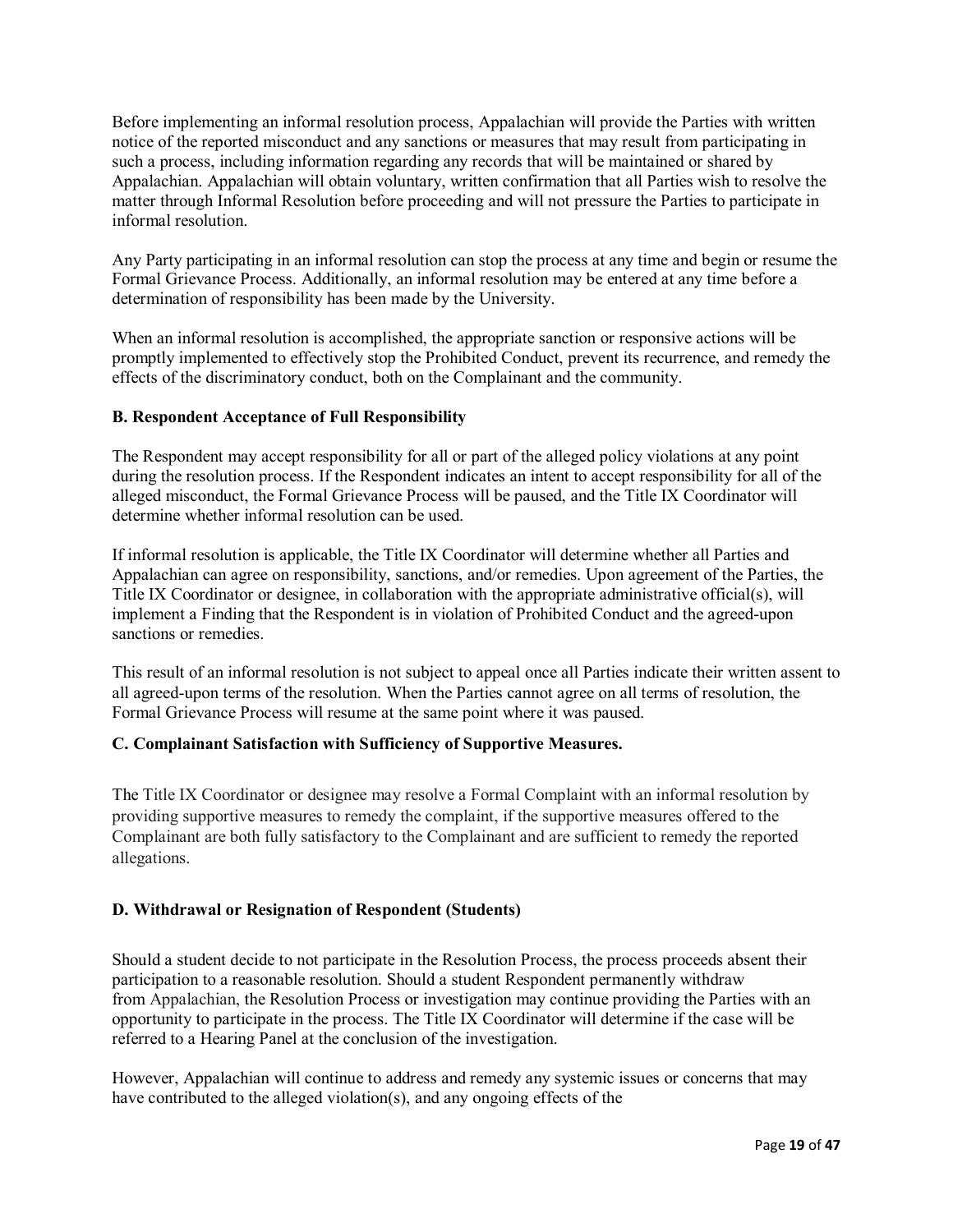alleged Prohibited Conduct. The student who withdraws or leaves while the process is pending may not return to Appalachian without completing the Formal Grievance Process. If the student that withdraws refused to complete the Formal Grievance Process, Admissions will be notified that they cannot be readmitted until the student completes the Formal Grievance Process. They may also be barred from Appalachian's property and/or events for failing to complete the Formal Grievance Process.

If the student Respondent only withdraws or takes a leave for a limited time (e.g., one semester or term), during the Formal Grievance Process, the resolution process may continue remotely. If the Formal Grievance Process is completed while the Respondent is no longer at the University, the Respondent may only return to the University after the competition of any sanction(s) that were imposed.

#### **E. Withdrawal or Resignation of Respondent (Employees)**

If an employee resigns during a pending allegation of Prohibited Conduct, then the resolution process or investigation will continue providing the Parties with an opportunity to participate in the process. The Title IX Coordinator will determine if the case will be referred to a Hearing Panel at the conclusion of the investigation.

Appalachian will continue to address and remedy any systemic issues, variables that contributed to the alleged violation(s), and any ongoing effects of the alleged prohibited conduct. 

The employee who resigns with unresolved allegations pending may not be eligible for rehire with Appalachian and the records retained by the Title IX Coordinator and the Office of Human Resources may reflect that status. All Appalachian responses to future inquiries regarding employment references should be referred to the Office of Human Resources.

#### **F. Alternative Dispute Resolution Mechanisms**

Alternate dispute resolution is an informal mechanism, including mediation, by which the Parties reach a mutually agreed-upon resolution of an allegation. All Parties must consent to the use of an alternate dispute resolution mechanism.

The Title IX Coordinator may look to the following factors to assess whether alternate dispute resolution is appropriate, or which form of alternate dispute resolution may be most successful for the Parties:

- The Parties' amenability to alternate dispute resolution;
- Likelihood of potential resolution, considering any power dynamics between the Parties;
- The Parties' motivation to participate;
- Civility of the Parties;
- Results of any Campus Safety Assessment or any ongoing risk analysis;
- The disciplinary history of the Parties;
- The skill of the alternate dispute resolution facilitator with this type of allegation;
- Formal complaint complexity;
- Emotional investment, rationality, and/or capability of the Parties;
- Goals of the Parties;
- Adequate resources to invest in alternate dispute resolution (time, staff, etc.).

The ultimate determination of whether alternate dispute resolution is available or successful is to be made at the sole discretion of the Title IX Coordinator. The Title IX Coordinator maintains records of any resolution that is reached, and failure to abide by the resolution agreement may result in appropriate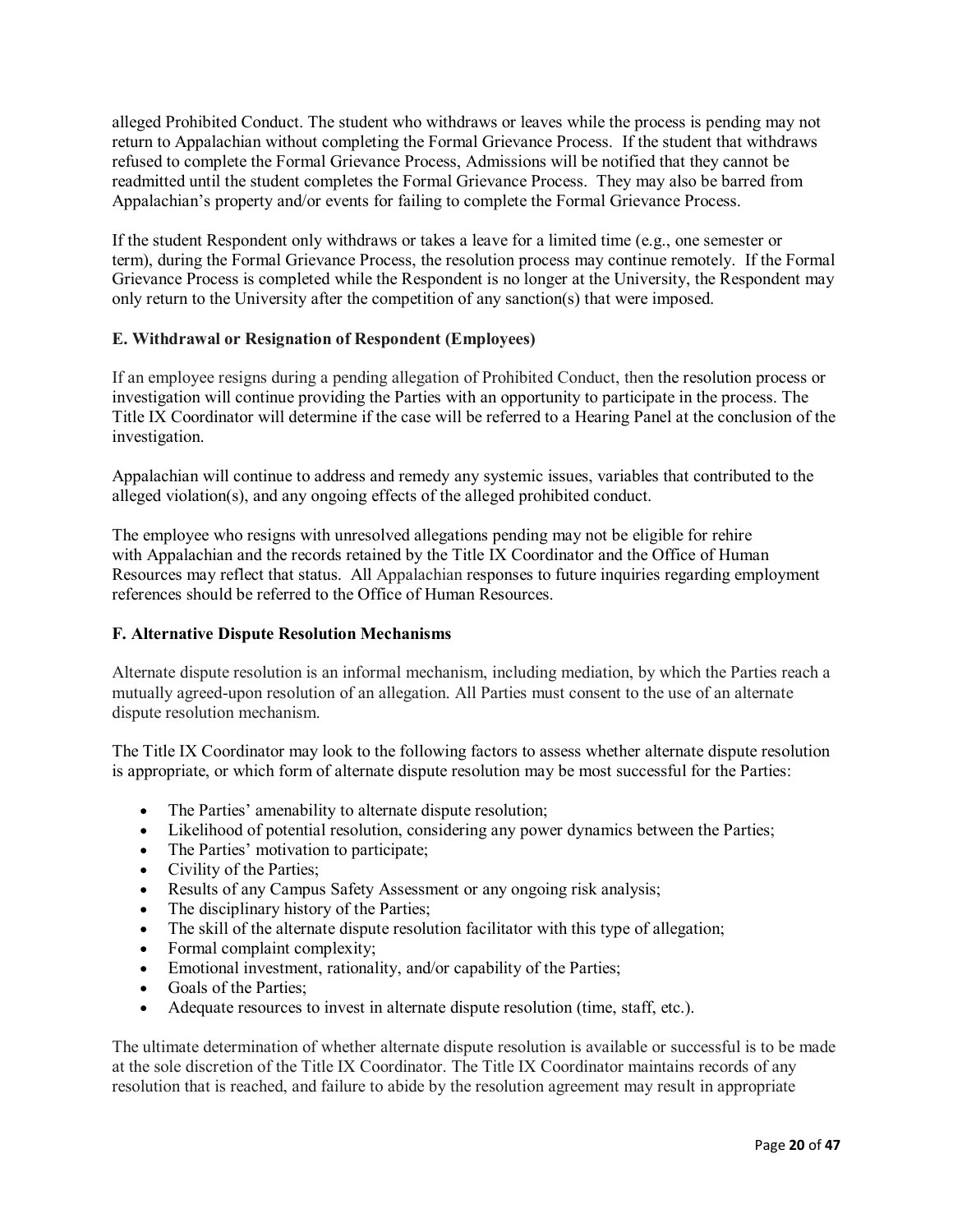responsive/disciplinary actions. Results of formal complaints resolved by informal resolution or alternate dispute resolution are not appealable.

# <span id="page-21-0"></span>12 Formal Grievance Process and Investigation

## **A. Initiation**

A Formal Grievance Process will commence when either:(1) a Complainant files a Formal Complaint with the Director of Title IX Compliance; OR (2) The Director of Title IX Compliance signs a Formal Complaint, as previously discussed in these procedures.

#### **B. Investigation**

All formal investigations of Formal Complaints will be handled by the Office of Title IX Compliance in accordance with these procedures. Due process shall be ensured for all Parties and the investigation will be conducted by trained, impartial, and neutral investigators working under the presumption that the Respondent is not responsible for the alleged Prohibited Conduct. The investigation will ultimately result in an investigative report that all Parties may review before the investigative report is finalized and sent forward for adjudication.

The University strives to ensure that all investigations are thorough, reliable, impartial, prompt, and fair. Investigations involve the process of conducting interviews with all relevant Parties and witnesses; obtaining available, relevant evidence; and identifying sources of expert information, as necessary.

All Parties shall have a full and fair opportunity, throughout the investigative process, to suggest witnesses and questions, to provide evidence and expert witnesses, and to fully review and respond to all evidence on the record.

#### **C. Notice of Investigation and Allegation(s)**

The Title IX Coordinator or designee will provide written notice of the investigation and allegations (the "NOIA") to the Respondent upon commencement of the Formal Grievance Process. This notice facilitates the Respondent's ability to prepare for the interview and to identify and choose an Advisor to accompany them. The NOIA is also provided to the Complainant, who is to be given advance notice of when the NOIA will be delivered to the Respondent.

Notice will be made in writing and may be delivered by one or more of the following methods: in person, mailed to the local or permanent address(es) of the Parties as indicated in official Appalachian records, or emailed to the Parties' University-issued email address or other designated accounts. Once mailed, emailed, and/or received in-person, notice will be presumptively delivered. Amendments and updates to the NOIA may be made as the investigation progresses and more information becomes available regarding the addition or dismissal of various charges.

The NOIA will include:

- A meaningful summary of all allegations;
- The identity of the involved Parties (if known);
- The precise misconduct being alleged;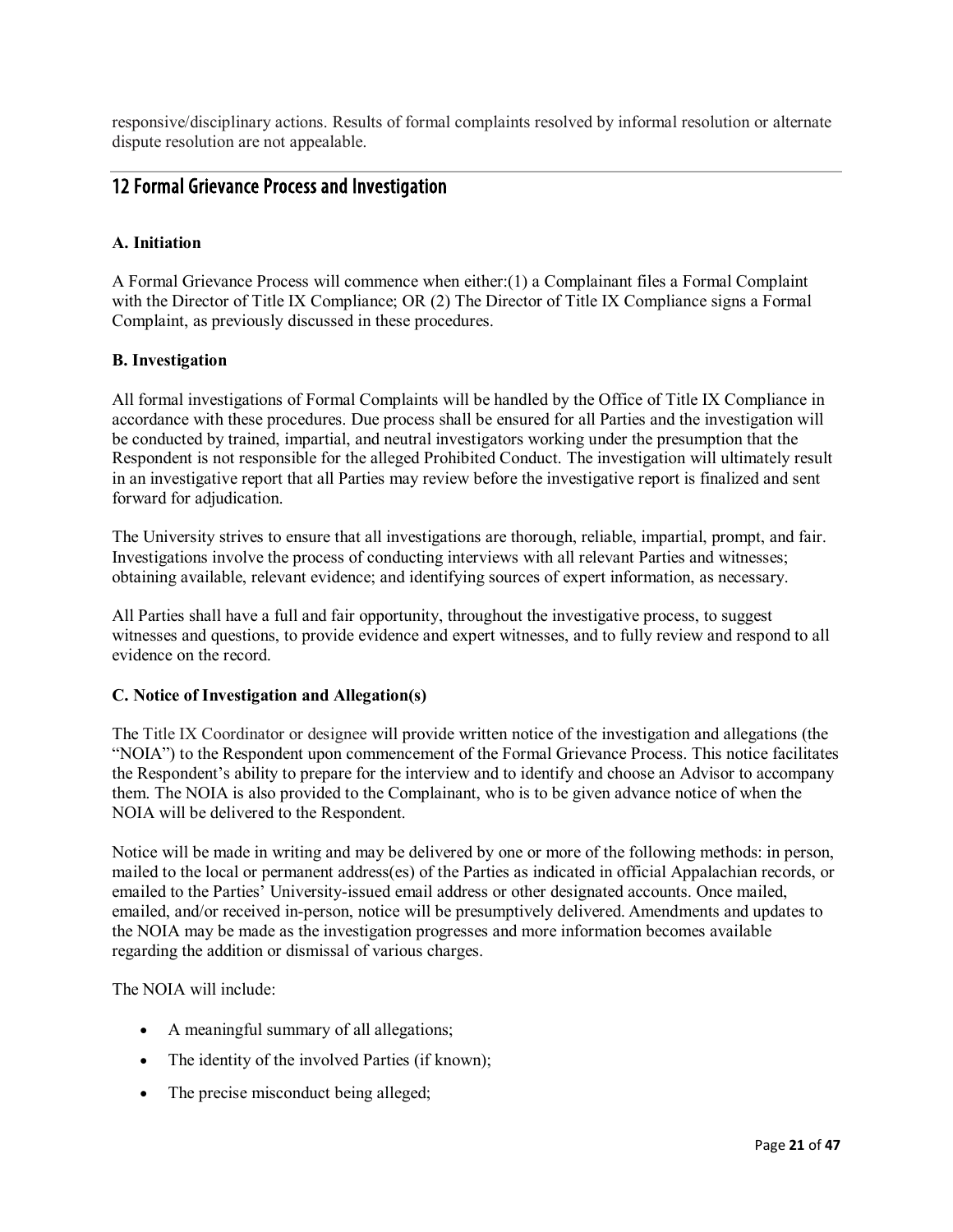- The date and location of the alleged incident(s) (if known);
- The specific policies implicated;
- A description of the applicable procedures;
- A statement of the potential sanctions/responsive actions that could result;
- A statement that Appalachian presumes the Respondent is not responsible for the reported misconduct unless and until the evidence supports a different determination;
- A statement that determinations of responsibility are made at the conclusion of the process and that the Parties will be provided an opportunity to inspect and review all related or relevant evidence obtained during the review and comment period;
- A statement about Appalachian's policy on retaliation;
- Information about the privacy of the process;
- Information on the need for each Party to have an Advisor of their choosing and suggestions for ways to identify an Advisor;
- A statement informing the Parties that Appalachian's Policy prohibits knowingly making false statements, including knowingly submitting false information during the resolution process;
- Referral to the Office of Disability Resources to request accommodations on the basis of disability during the Grievance Process;
- A link to Appalachian's VAWA Brochure, Resource Guide for Sex-Based Misconduct at Appalachian State University;
- The name(s) of the Investigator(s), along with a process to identify, in advance of the interview process, to the Title IX Coordinator any conflict of interest that the Investigator(s) may have; AND
- An instruction to preserve any evidence that is related to the allegations.

#### **D. Appointment of Investigator(s)**

Once the decision to commence a formal investigation is made, the Title IX Coordinator shall appoint the investigator(s) to conduct the investigation, usually within three  $(3)$  business days of determining that an investigation should proceed.

#### **E. Investigation Process**

The Office of Title IX Compliance will make a good faith effort to complete investigations as promptly as circumstances permit. Investigations are to be pursued expeditiously, and all interviews and collection of evidence normally should occur within sixty (60) business days but may on occasion take longer based on the cooperation of the involved Parties and witnesses. The Office of Title IX Compliance will communicate regularly with the Parties to update them on the progress and timing of the investigation.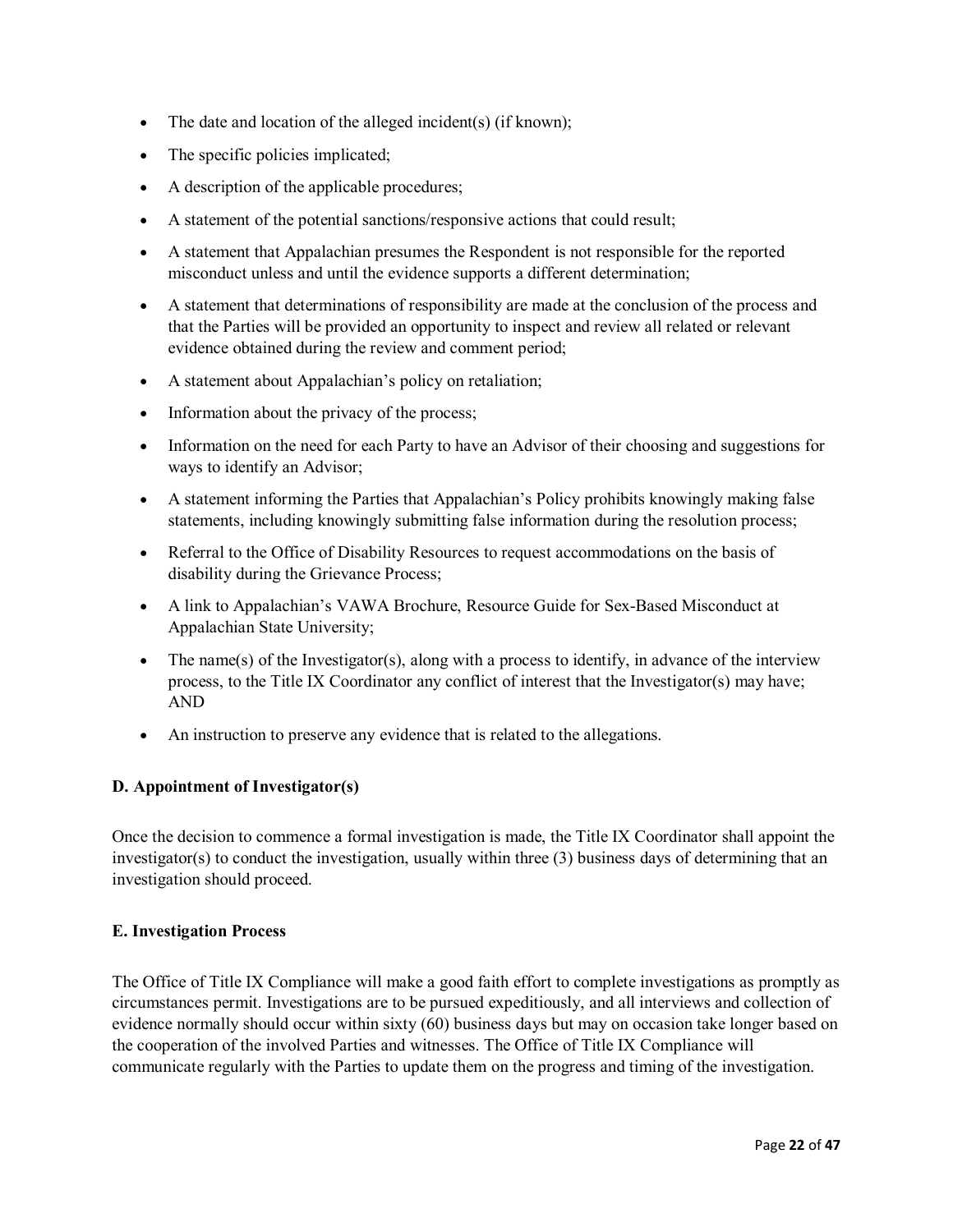#### **F. Delays in the Investigation Process**

Some investigations may take weeks or even months, depending on the nature, extent, and complexity of the allegations, availability of witnesses, police involvement, and other factors beyond the control of the University and the Parties.

Appalachian may undertake a short delay in its investigation (several business days to a few weeks) if circumstances require. Such circumstances include but are not limited to: a request from law enforcement to temporarily delay the investigation, the absence of Parties or witnesses, the need for language assistance, and coordination of accommodations on the basis of disability.

Appalachian will communicate in writing the anticipated duration of the delay and reason to the Parties and provide the Parties with status updates if necessary. Appalachian will promptly resume its investigation and Resolution Process as soon as feasible. During such a delay, Appalachian will implement supportive measures as deemed appropriate.

#### **G. Collection and Preservation of Evidence**

Investigators will typically engage in the following steps, though not necessarily in the order outlined here: $4$ 

- Assist the Title IX Coordinator with conducting a prompt initial assessment to determine if the allegations indicate a potential policy violation;
- Provide Parties with information regarding available supportive measures;
- Identify all policies implicated by the alleged misconduct and notify the Complainant and Respondent of all of the specific policies implicated;
- Commence a thorough, reliable, and impartial investigation by identifying issues and developing a strategic investigation plan, including a witness list, evidence list, intended investigation timeframe, and order of interviews for all witnesses and the Parties;
- Maintain and preserve all evidence collected throughout the investigation;
- Interview Parties (with Advisors present as desired) and witnesses in a neutral, unbiased manner, informed by annual training for the investigators;
- Provide each interviewed Party and witness an opportunity to review and verify the Investigator's summary notes or transcript of the relevant evidence/testimony from their respective interviews and meetings;
- Make good faith efforts to notify the Parties of any meeting or interview involving the other Party, in advance when possible;
- When participation of a Party is expected, provide that Party with written notice of the date, time, and location of the meeting, as well as the expected participants and purpose;

<span id="page-23-0"></span> <sup>4</sup> More information regarding witnesses (as opposed to Parties) is available in Appendix C: Roles and Expectations for Witnesses.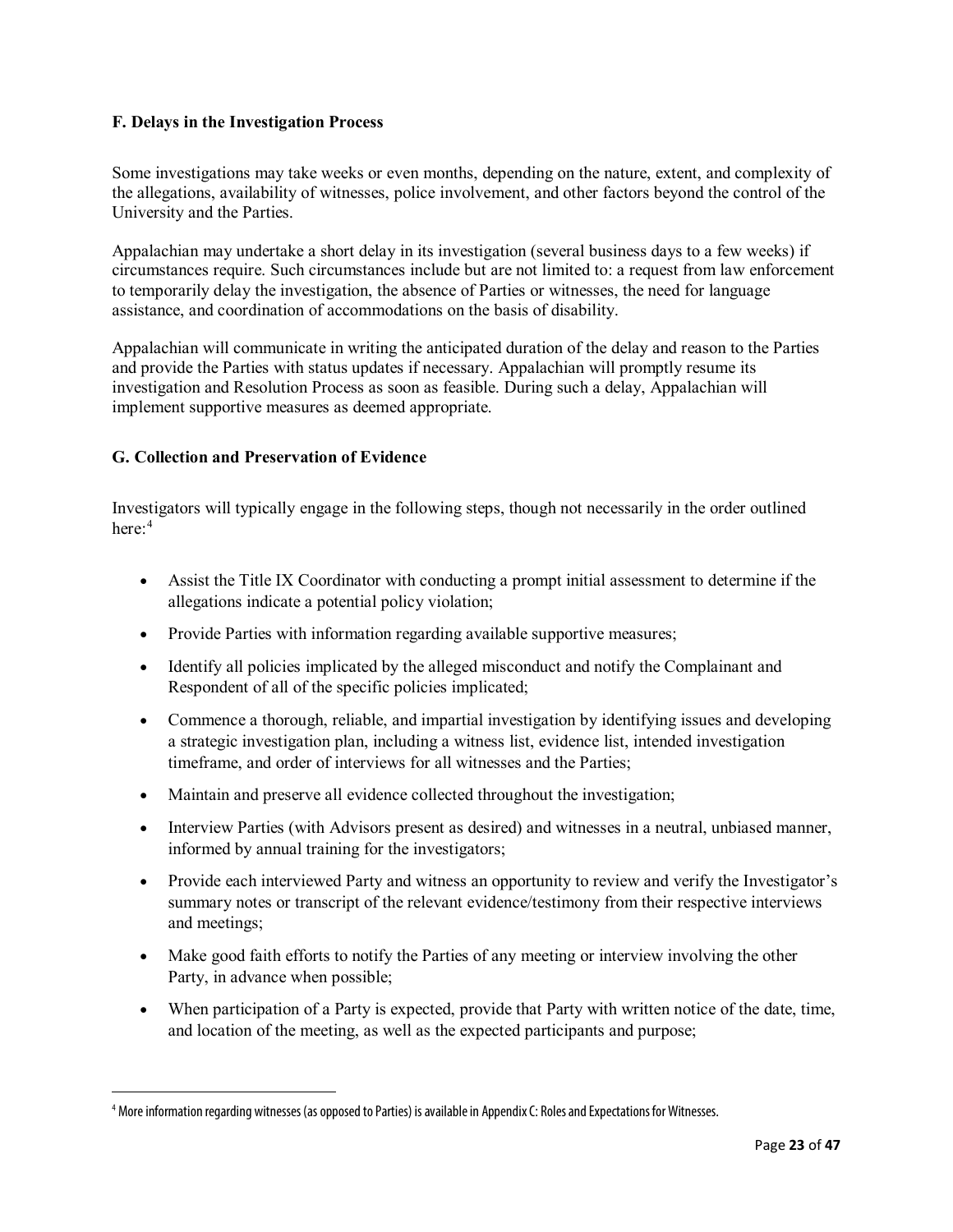- Interview all available, relevant witnesses and conduct follow-up interviews as necessary;
- Allow each Party the opportunity to suggest witnesses and questions they wish the Investigator(s) to ask the other Party and witnesses, and document in the report which questions were asked, with a rationale for any changes or omissions;
- Complete the investigation promptly and without unreasonable deviation from the intended timeline;
- Provide regular status updates to the Parties throughout the investigation; and
- Before the conclusion of the investigation, provide the Parties and their respective Advisors (if so desired by the Parties) a draft report with the evidence, including witnesses and documents, that will be used in constructing the investigative report for review to allow both Parties an opportunity to respond to the evidence prior to the conclusion of the investigation.

#### **H. Production and Dissemination of an Investigative Report**

Before the conclusion of the investigation, the investigator(s) shall:

- Construct a comprehensive draft investigative report fully summarizing the investigation, all relevant Party and witness interviews, and all relevant evidence collected, and rendering no recommendations or conclusions regarding responsibility in the formal complaint being investigated;
- Provide the Parties and their respective Advisors (if so desired by the Parties) a secured electronic or hard copy of the draft investigation report as well as an opportunity to inspect and review all of the evidence obtained as part of the investigation that is related to the reported misconduct, including any evidence upon which Appalachian does not intend to rely in reaching a determination, for a review and comment period of ten (10) business days so that each Party may meaningfully respond to the evidence. The Parties may elect to waive the full ten (10) business days. Each copy of the materials shared will be watermarked on each page with the role of the person receiving it (e.g., Complainant, Respondent, Complainant's Advisor, Respondent's Advisor);
- Respond to submitted responses and comments of the Parties pertaining to their review of the investigative report;
- Share any responses and comments of the Parties pertaining to the draft investigative report with other Parties for additional responses, as appropriate;
- Incorporate relevant statements presented by the Parties' written responses into the final investigation report, including any additional relevant evidence, make any necessary revisions, and finalize the report. The Investigator(s) should document all rationales for any changes made after the review and comment period;
- Share the report with the Title IX Coordinator for their review and feedback;
- Share the final report with all Parties and their Advisors through secure electronic transmission or hard copy at least ten (10) business days prior to a hearing; and
- Provide the Parties with a file of any related evidence that was not included in the report.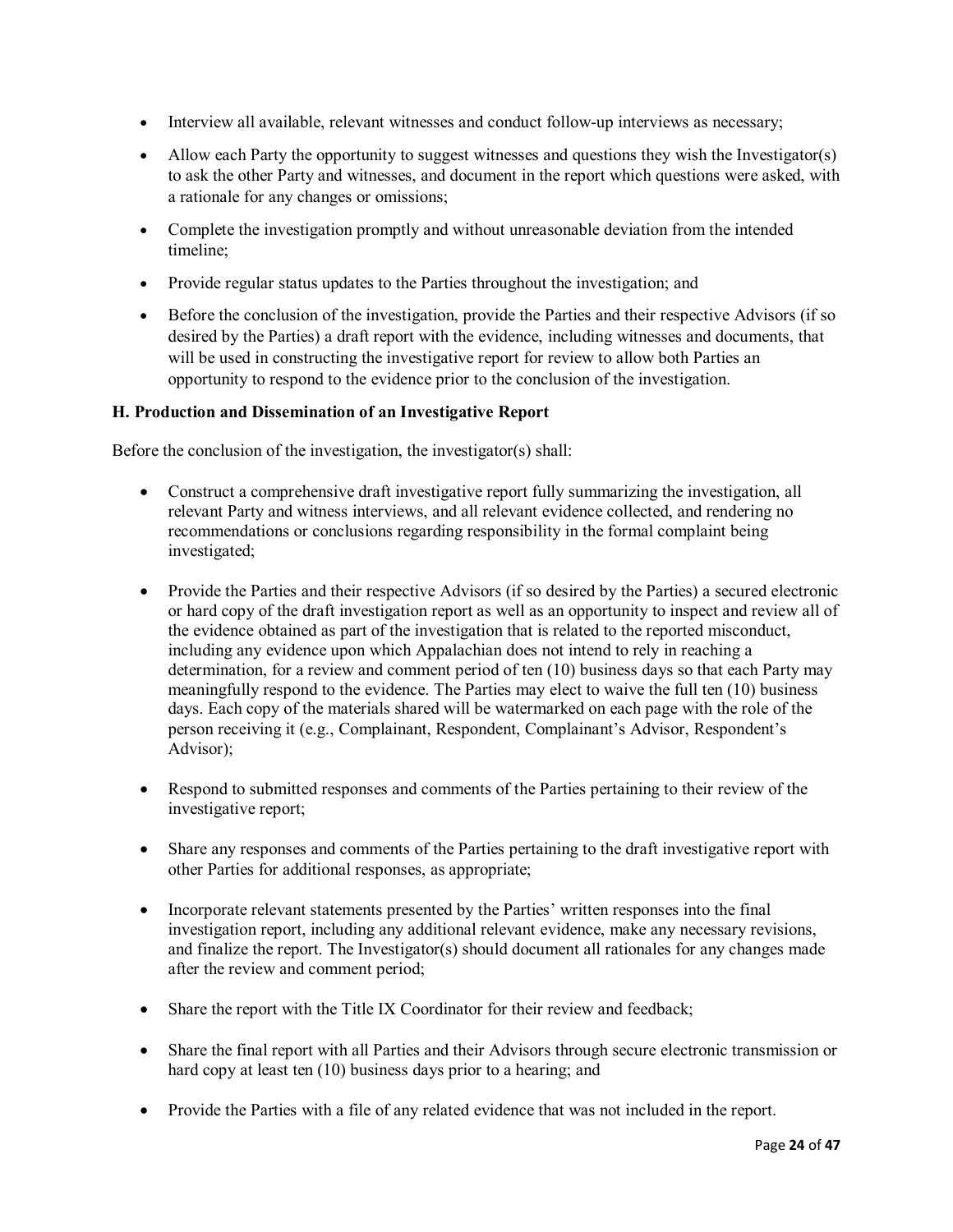## **I. Forwarding of Investigative Report to Hearing Panel**

At the conclusion of an investigation by the Office of Title IX Compliance of a Formal Complaint under these procedures and if an informal resolution has not been conducted, the final investigative report will be made available to both Parties and will be forwarded for use in a live hearing before a Hearing Panel.

# <span id="page-25-0"></span>13 Hearings: Composition and Notice

#### **A. Adjudication and Standard of Proof**

The Formal Grievance Process involves an objective evaluation of all relevant evidence obtained, including evidence that supports that the Respondent engaged in a policy violation and evidence that supports that the Respondent did not engage in a policy violation. Credibility determinations may not be based solely on an individual's status or participation as a Complainant, Respondent, or witness. The Respondent is presumed to not be responsible for allegations. Formal rules of evidence and procedure of civil and criminal courts do not apply.

The standard of proof used to determine the level of evidence needed to reach a determination in an administrative or adjudicative process that an individual is responsible for any alleged violation(s) will be the preponderance of the evidence (i.e., that it is more likely than not that the individual engaged in Prohibited Conduct). This determination must be based solely on the information presented, which may include, but is not limited to pertinent records (e.g., Formal Complaints, police reports, investigation reports), exhibits (e.g., photographs, audio/video information, electronic communications including social media), and written or oral statements.

#### **B. Hearing Timing and Graduating Respondents**

Hearings for possible violations that occur near or after the end of an academic term and are unable to be resolved before the end of the term will typically be held immediately after the end of the term or during the summer, as needed, to meet the resolution process timeline addressed in these procedures.

If the Respondent is a graduating student, a hold may be placed on a diploma or official transcripts until the matter is fully resolved (including any appeal). A student pending the resolution of an alleged violation of Prohibited Conduct is not in good standing to graduate.

#### **C. Composition of Live Hearing Panels**

Each Hearing Panel will consist of one to three, trained hearing officer(s). The number of hearing officers will be determined based on availability of the hearing officer(s) and/or the nature of the offense. The nature of the offense is based on whether the alleged prohibited conduct may result in a sanction of a suspension or greater. Prohibited conduct that may result in suspension or greater are but not limited to; sexual assault, dating or domestic violence resulting in injury requiring medical attention, or stalking involving threats of violence.

Hearing officers may not be involved in any facet of the Formal Complaint prior to the hearing, and must not have conflict of interest or perceived conflict of interest with any Party or witness. Training for all Hearing Panel members will be the responsibility of the Office of Title IX Compliance.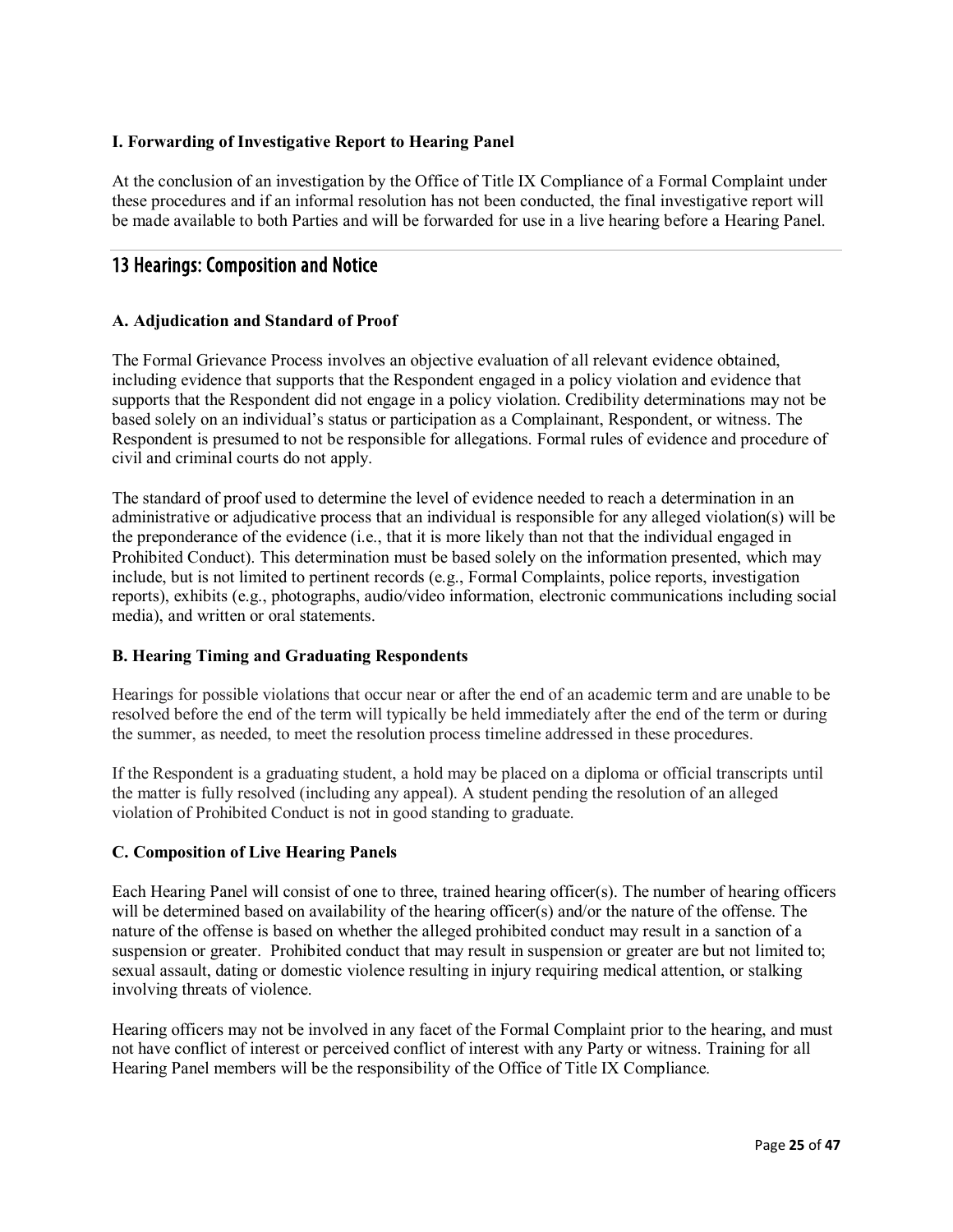Determination of the appropriate Hearing Panel to hear the Formal Complaint will be made by the Director of Title IX Compliance or designee. The Hearing Panel adjudicating the Formal Complaint, including the designation of the Hearing Panel's chairperson, depends upon the administrative office that governs the Respondent(s):

- For a student Respondent, the allegations, absent exceptional circumstances, will be heard by a Hearing Panel chaired by a representative from the Office of Student Affairs or designee;
- For a faculty Respondent, the allegations, absent exceptional circumstances, will be heard by a Hearing Panel chaired by a member of the Appalachian faculty or designee;
- For a staff Respondent, the allegations will, absent exceptional circumstances, be heard by a Hearing Panel chaired by a representative of the Office of Human Resources or designee; and
- For all other Respondents, including, but not limited to alumni/ae, volunteers, or others engaged in carrying out Appalachian programs and events, the Director of Title IX Compliance will determine the appropriate Hearing Panel to refer the formal complaint to for adjudication.

#### **D. Notice of Live Hearing**

No fewer than ten (10) business days prior to the hearing, the Title IX Coordinator or designee will send notice of the hearing to the Parties. Once mailed, emailed, and/or received in-person, notice will be presumptively delivered.

The notice will contain:

- A description of the alleged violation(s), a list of all policies allegedly violated, a description of the applicable procedures, and a statement of the potential sanctions/responsive actions that could result;
- The time, date, and location of the hearing and a reminder that attendance is mandatory, superseding all other campus activities;
- Any technology that will be used to facilitate the hearing;
- Information about the option for the live hearing to occur with the Parties located in separate rooms using technology that enables the Decision-maker(s) and Parties to see and hear a Party or witness answering questions. Such a request must be raised with the Title IX Coordinator at least five (5) business days prior to the hearing;
- A list of all those who will attend the hearing, along with an invitation to object to any Decisionmaker based on demonstrated bias. This must be raised with the Title IX Coordinator at least five (5) business days prior to the hearing;
- Information on how the hearing will be recorded and on access to the recording for the Parties after the hearing;
- Notification that the Parties may have the assistance of an Advisor of their choosing at the hearing and will be required to have one present for any questions they may desire to ask. The Party must notify the Title IX Coordinator if they do not have an Advisor, and Appalachian will appoint one. Each Party must have an Advisor present without exception;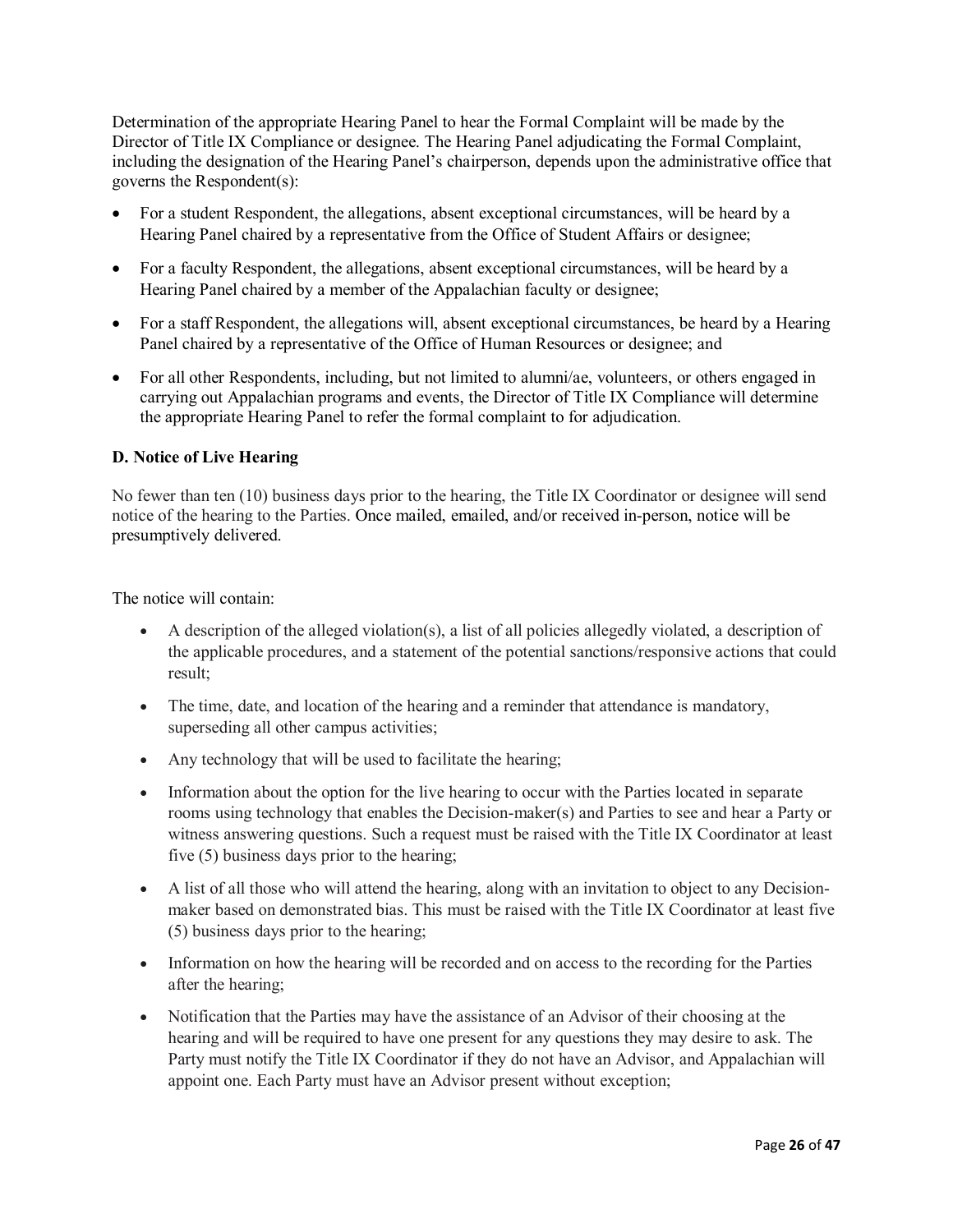- A copy of all the materials provided to the Decision-Maker(s) about the matter, unless they have been provided already;
- An invitation to each Party to submit to the Hearing Chair an impact statement pre-hearing that the Decision-Maker will review during any sanction determination;
- Referral to the Office of Disability Resources to request accommodations on the basis of disability. A minimum of ten (10) business days prior to the hearing is recommended; and
- Whether or not Parties may bring mobile phones or devices into the hearing.

## **E. Alternative Hearing Participation Options**

If a Party or Parties prefer not to attend or cannot attend the hearing in person, the Party should request alternative arrangements from the Title IX Coordinator or the Hearing Chair at least five (5) business days prior to the hearing.

The Title IX Coordinator or the Hearing Chair can arrange to use technology to allow remote testimony without compromising the fairness of the hearing. Remote options may also be needed for witnesses who cannot appear in person. Any witness who cannot attend in person should let the Title IX Coordinator or the Hearing Chair know at least five (5) business days prior to the hearing so that appropriate arrangements can be made.

#### **F. Joint Hearings**

In hearings involving more than one Respondent or in which two (2) or more Complainants have accused the same individual of substantially similar conduct, the default procedure will be to hear the allegations jointly. However, the Title IX Coordinator may permit the investigation and/or hearings pertinent to each Respondent to be conducted separately if there is a compelling reason to do so. In joint hearings, separate determinations of responsibility will be made for each Respondent with respect to each violation of Prohibited Conduct.

#### **G. Hearing Rights and Requirements**

The Hearing Panel will conduct a live hearing, either in person or virtually, on the Formal Complaint for the purpose of determining responsibility, as detailed under Title IX.

Questioning of Parties and Witnesses shall be permitted at these hearings and must be done by Party Advisors, as detailed under Title IX. See section 10 of these Procedures for further details of the Advisor's role and responsibilities.

# <span id="page-27-0"></span>14 Hearings: Pre-Hearing

## **A. Pre-Hearing Preparation**

The Hearing Chair or hearing facilitator after any necessary consultation with the Parties, Investigator(s) and/or Title IX Coordinator, will provide the names of persons who will be participating in the hearing,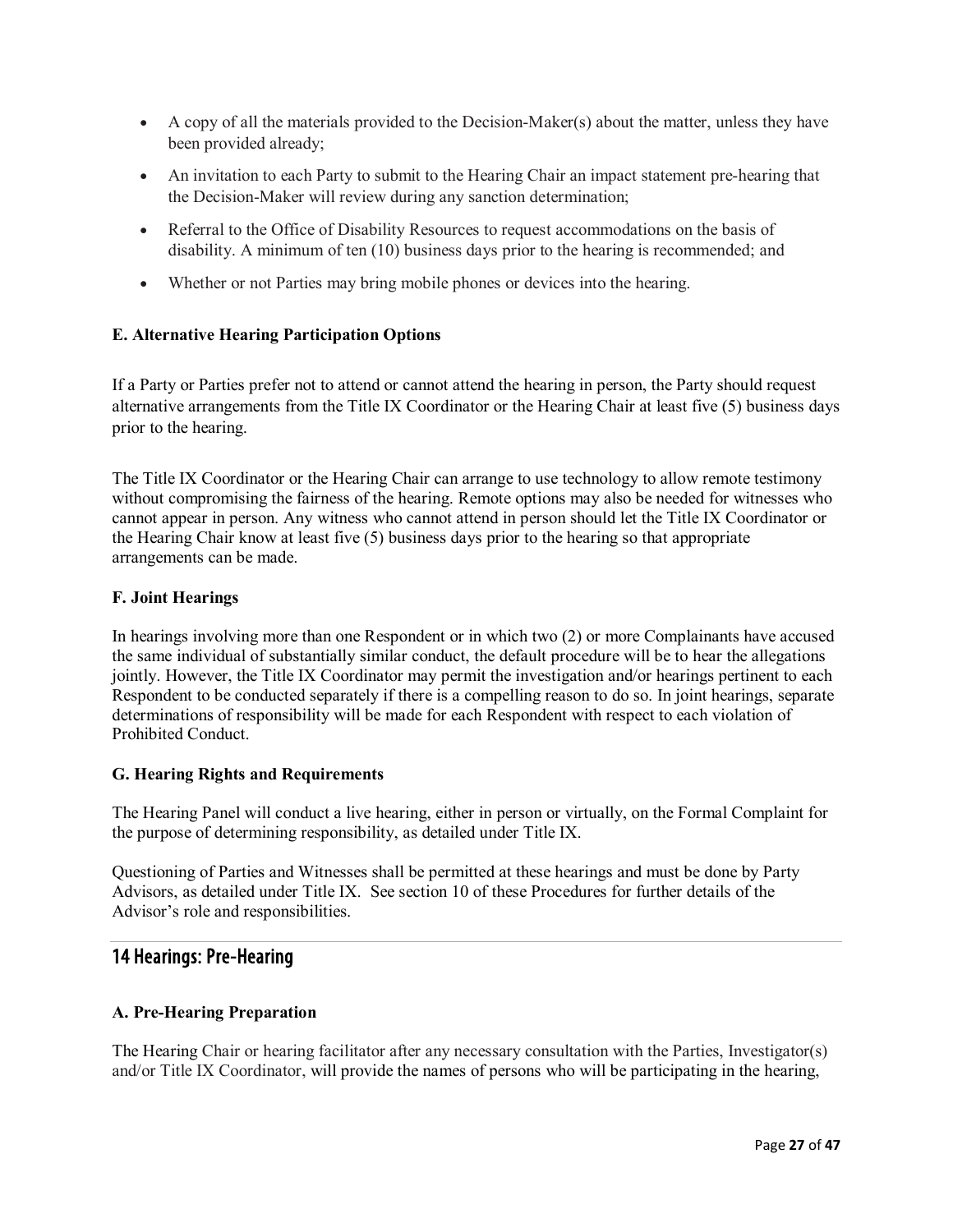all pertinent documentary evidence, and the final investigation report to the Parties at least ten (10) business days prior to the hearing.

Any witness scheduled to participate in the hearing must have been first interviewed by the Investigator(s) or have proffered a written statement or answered written questions unless all Parties and the Chair assent to the witness's participation in the hearing. If a Party does not agree to the witness's participation, the Chair should stop the hearing to allow the witness to be interviewed by the Investigator. The same holds for any evidence that is first offered at the hearing. If the Parties and Chair do not assent to the admission of evidence newly offered at the hearing, the Chair may delay the hearing and instruct that the investigation needs to be re-opened to consider that evidence.

The Parties will be given a list of the names of the Decision-Maker(s) at least ten (10) business days in advance of the hearing. This list will include alternate Decision-Maker(s) in case any originally selected Decision-Maker(s) are unavailable on the day of a hearing. All objections to any Decision-Maker must be raised in writing, detailing the rationale for the objection, and must be submitted to the Title IX Coordinator as soon as possible and no later than five (5) business day prior to the hearing. Decision-Makers will only be removed if the Title IX Coordinator concludes that their bias or conflict of interest precludes an impartial hearing of the allegation(s).

The Title IX Coordinator will give the Decision-Maker(s) a list of the names of all Parties, witnesses, and Advisors at least ten (10) business days in advance of the hearing. Any Decision-Maker who cannot make an objective determination must recuse themselves from the proceedings when notified of the identity of the Parties, witnesses, and Advisors in advance of the hearing. If a Decision-Maker is unsure of whether bias or any conflict of interest exists, they must raise the concern to the Title IX Coordinator as soon as possible.

If a Decision-Maker(s) that was originally assigned to the hearing becomes unexpectedly unavailable, the Title IX Coordinator or designee will attempt to find a replacement Decision-Maker(s) from a list of available alternate Decision-Maker(s) that were also reviewed by both Parties and deemed by the Title IX Coordinator to be able to serve impartially.

#### **B. Pre-Hearing Meeting**

The Chair may convene a pre-hearing meeting(s) with the Parties or their Advisors to invite them to submit the questions or discuss evidence they (the Parties and/or their Advisors) wish to ask or discuss at the hearing so that the Hearing Chair can rule on their relevance ahead of time to avoid any improper evidentiary introduction in the hearing or provide recommendations for more appropriate phrasing. However, this advance review opportunity does not preclude the Advisors from asking a question for the first time at the hearing or from asking for a reconsideration based on any new information or testimony offered at the hearing. The Hearing Chair must document and share with each Party their rationale for any exclusion or inclusion at a pre-hearing meeting.

The Hearing Chair, with the full agreement of the Parties, may decide in advance of the hearing that certain witnesses do not need to be present if their testimony can be adequately summarized by the Investigator(s) in the investigation report or during the hearing.

The pre-hearing meeting(s) will be recorded or transcribed. The Parties will receive either a transcript or recording of the pre-hearing meeting(s) prior to the Hearing.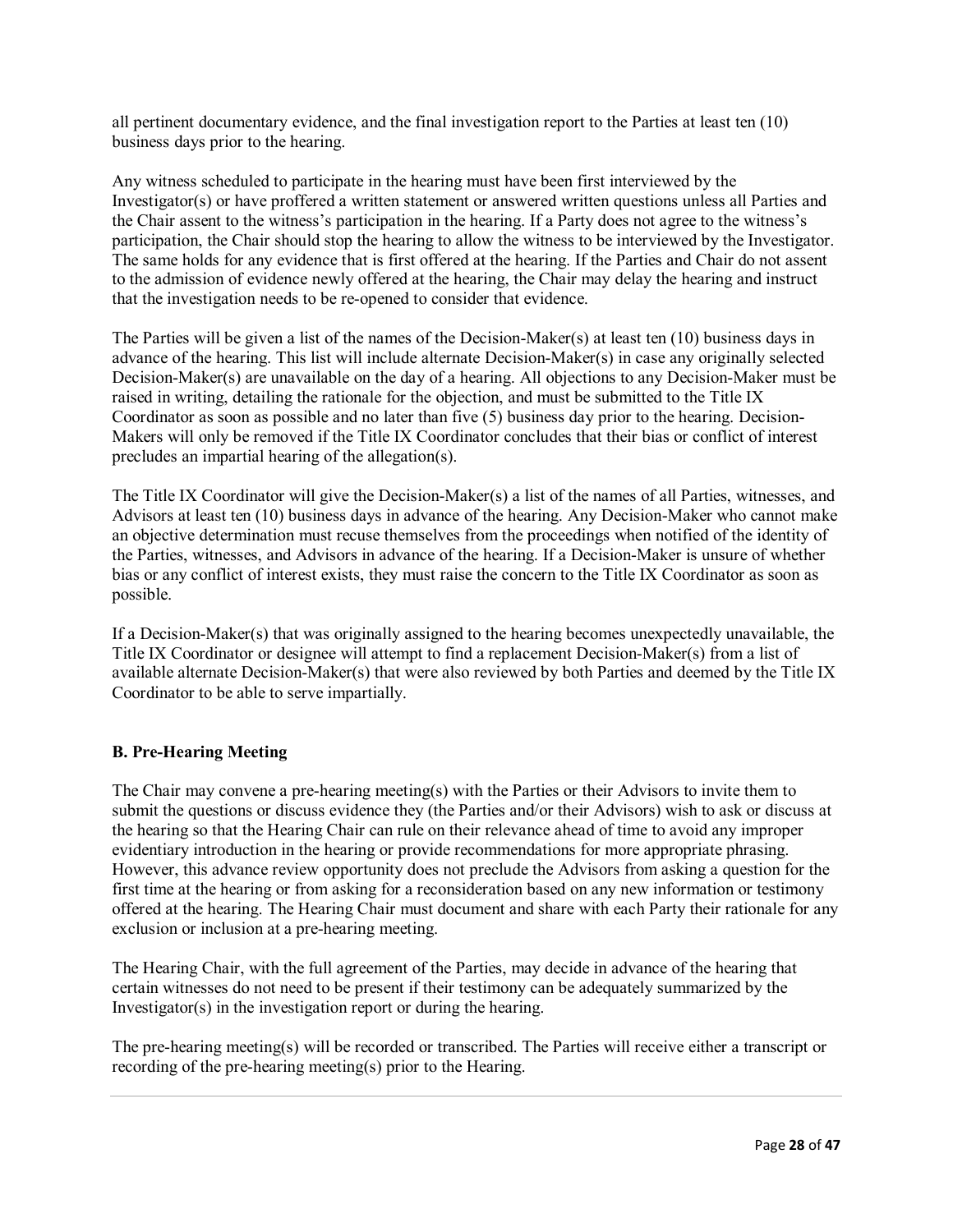# <span id="page-29-0"></span>15 Hearings: Processes and Procedures

## **A. Hearing Process and Procedures**

At the hearing, the Hearing Panel or Decision-Maker(s) have the authority to hear and make determinations on all allegations of Prohibited Conduct, and may also hear and make determinations on any additional alleged University policy violations that have occurred in concert with the Prohibited Conduct.

Participants at the hearing will include the Hearing Chair, any additional Hearing Panelists, the hearing facilitator, as expressed below, the Investigator(s) who conducted the investigation, the Parties, Advisors to the Parties, any called witnesses, the Title IX Coordinator, individuals providing approved accommodations, and any other University administrators identified by the Title IX Coordinator that may need to be present at the hearing.

The Hearing Chair or Decision-Maker(s) will answer all questions of procedure. Anyone appearing at the hearing to provide information will respond to questions on their own behalf.

The Hearing Chair will allow witnesses who have relevant information to appear at a portion of the hearing to respond to specific questions from the Decision-Maker(s) and the Parties and will then be excused.

#### **B. The Order of the Hearing – Introductions and Explanation of Procedure**

1. The Hearing Chair is responsible for introducing the participants and explaining the hearing procedures. This may include a final opportunity for challenge or recusal of the Decisionmaker(s) based on bias or any conflict of interest. The Hearing Chair will rule on any such challenge unless the Hearing Chair is the individual who is the subject of the challenge, in which case the Title IX Coordinator will review and decide the challenge.

2. The Hearing Chair or hearing facilitator will then conduct the hearing according to the hearing script and will assist with technological and process logistics.

3. The Investigator(s) will then present a summary of the final investigation report, including items that are contested and those that are not, and will be subject to questioning by the Decisionmaker(s) and the Parties (through their Advisors). The Investigator(s) may be present during the entire hearing process, but not during deliberations.

4. Neither the Parties nor the Decision-maker(s) should ask the Investigator(s) their opinions on credibility, recommended findings, or determinations, and the Investigators, Advisors, and Parties will refrain from discussion of or questions about these assessments. If such information is introduced, the Hearing Chair will direct that it be disregarded.

5. The order of witnesses and the process for conducting the hearing will be determined by the Hearing Chair or Decision-Maker(s).

• All questions may only be conducted by an Advisor and are subject to a relevance determination by the Hearing Chair or Decision-Maker, as applicable. The Advisor, who will remain seated during questioning, will pose the proposed question orally, electronically, or in writing [orally is the default, but other means of submission may be permitted by the Hearing Chair or Decision-Maker(s) upon request if agreed to by all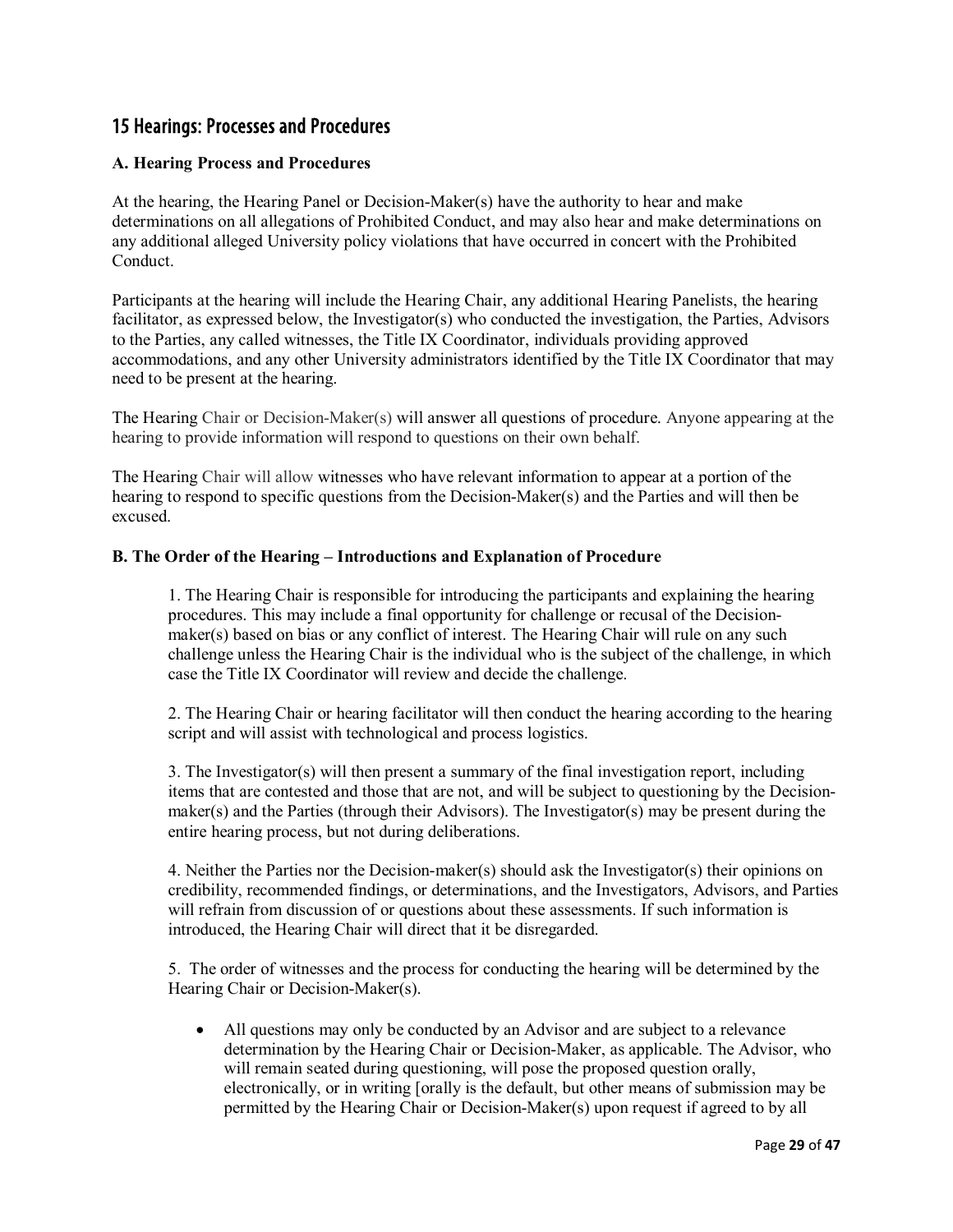Parties and the Hearing Chair or Decision-Maker(s)], the proceeding will pause to allow the Hearing Chair or Decision-Maker(s) to consider it and communicate the determination orally. The Hearing Chair or Decision-Maker(s) will determine whether the question will be permitted, disallowed, or rephrased.

- The Hearing Chair or Decision-Maker(s) may invite explanations or persuasive statements regarding relevance by the Advisors if the Hearing Chair or Decision-Maker(s) so chooses. The Hearing Chair or Decision-Maker(s) will then state their decision on the question for the record and advise the Party/witness to whom the question was directed, accordingly. The Hearing Chair or Decision-Maker(s) will explain any decision to exclude a question as not relevant or to reframe it for relevance.
- The Hearing Chair or Decision-Maker(s) will limit or disallow questions on the basis that they are irrelevant, unduly repetitious (and thus irrelevant), or abusive. The Hearing Chair or Decision-Maker(s) has the final say on all questions and determinations of relevance. The Hearing Chair or Decision-Maker(s) may consult with legal counsel on any questions of admissibility. The Hearing Chair or Decision-Maker(s) may ask Advisors to frame why a question is or is not relevant from their perspective but will not entertain argument from the Advisors on relevance once the Hearing Chair or Decision-Maker(s) has ruled on a question.
- If the Parties raise an issue of bias or conflict of interest of an Investigator, Hearing Panel or Decision-Maker at the hearing, the Hearing Chair or Decision-Maker(s) may elect to address those issues, consult with legal counsel, refer them the Title IX Coordinator, or preserve them for appeal. If bias is not in issue at the hearing, the Hearing Chair or Decision-Maker(s) should not permit irrelevant questions that probe for bias.

#### **C. Refusal to Submit to Cross-Examination and Inferences**

Any party or witness may choose not to offer evidence and/or answer questions at the hearing, either because they do not attend the hearing, or because they attend but refuse to participate in some or all questioning. The Decision-maker(s) can only rely on whatever relevant evidence is available through the investigation and hearing in making the ultimate determination of responsibility.

The Decision-Maker(s) may not draw any inference about the determination regarding responsibility based solely on a Party's or witness's absence from the live hearing or refusal to answer crossexamination or other questions.

If a Party's Advisor of choice refuses to comply with Appalachian's established rules of decorum for the hearing, Appalachian may stop the hearing, ask the Advisor to leave the hearing and advise the Party to select a different Advisor. The Party may be permitted at least five (5) business days to find another Advisor to allow their new Advisor to review the investigation report and prepare for the hearing before proceeding with the hearing. If the Party is unable to find a new Advisor within the specified time period, Appalachian reserves the right to assign the Party an Appalachian-provided Advisor. If an Appalachianprovided Advisor refuses to comply with the rules of decorum, Appalachian may provide that Party with a different Appalachian Advisor to conduct cross-examination on behalf of that Party.

#### **D. Recording Hearings**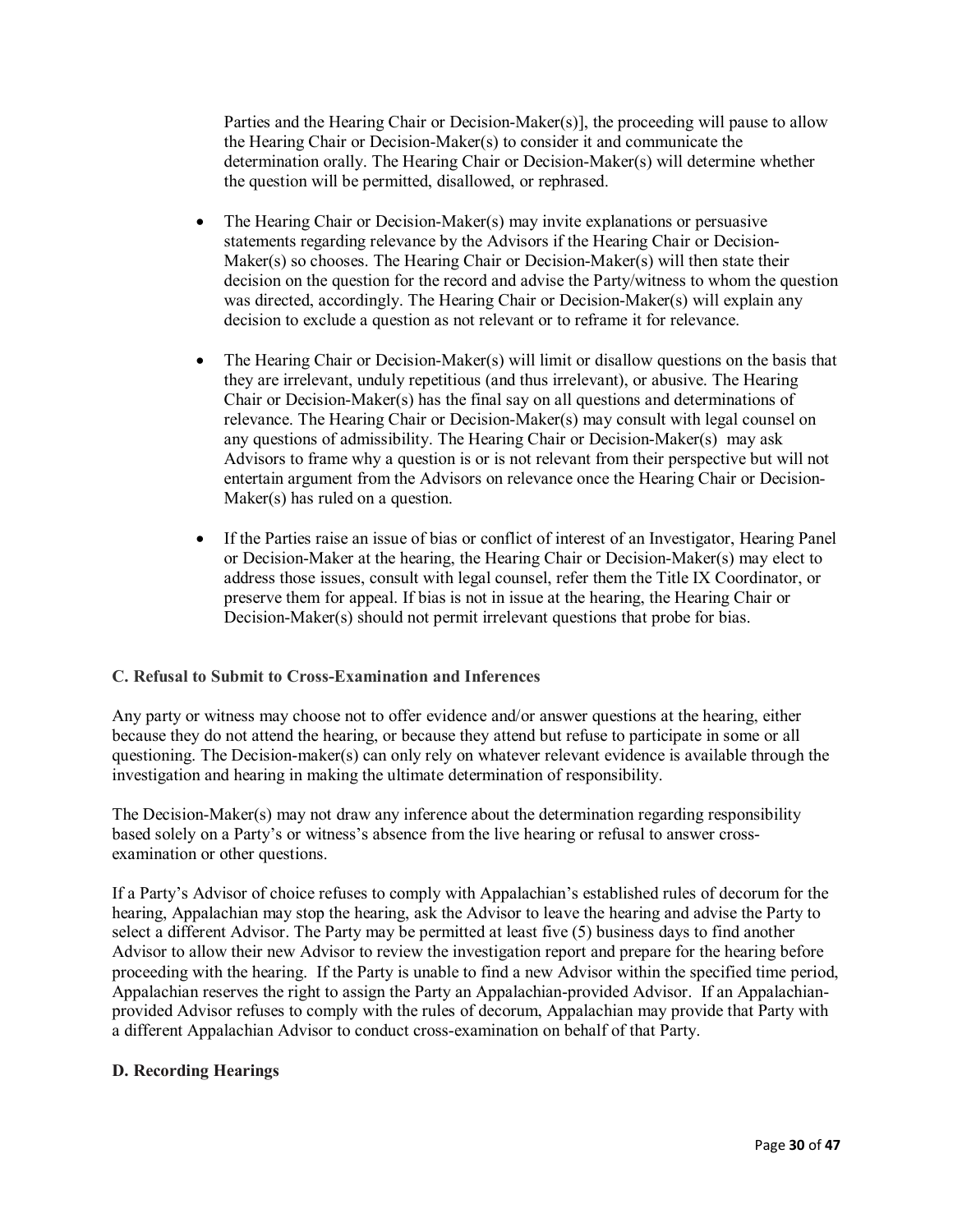Appalachian will create an audio, audiovisual recording, or transcript, of any live hearing (but not deliberations) and make it available to the Parties for inspection and review. The Parties may not record the proceedings and no other recordings will be permitted.

The Decision-Maker(s), the Parties, their Advisors, and appropriate administrators of Appalachian will be permitted to listen to the recording in a controlled environment determined by the Title IX Coordinator. No person will be given or be allowed to make a copy of the recording without permission from the Title IX Coordinator.

# <span id="page-31-0"></span>16 Hearings: Decision and Notice of Outcome

#### **A. Decision and Issuance of Findings to the Parties**

The Decision-Maker(s) or Hearing Panel, as applicable, will deliberate at the conclusion of a hearing and make a determination regarding responsibility for each matter of Prohibited Conduct alleged against the Respondent. The Decision-Maker(s) or Hearing Panel will then consult with the appropriate administrative authority to determine an appropriate sanction(s). Once a decision is made on sanction, the Parties will receive a Notice of Outcome that includes the decision on responsibility and if a sanction was imposed as addressed below.

#### **B. Notice of Outcome**

The Decision-Maker(s) will work with the Title IX Coordinator to prepare a written Notice of Outcome. The Title IX Coordinator or designee will then share the notice, including the final determination, rationale for the determination on each allegation raised, and any applicable sanction(s) with the Parties and their Advisors within ten (10) business days of receiving the Decision-maker(s)' deliberation statement.

The Notice of Outcome will be shared with the Parties simultaneously. Notification may be delivered by one or more of the following methods: in person, mailed to the local or permanent address of the Parties as indicated in official Appalachian records, or emailed to the Parties' University-issued email address or other designated accounts. Once mailed, emailed, and/or received in-person, notice will be presumptively delivered.

The Notice of Outcome will articulate any specific policies reported to have been violated, including the relevant policy section(s), and will contain a description of the procedural steps taken by Appalachian from the receipt of the misconduct report to the determination, including any notifications to the Parties, interviews with Parties and witnesses, site visits, methods used to obtain evidence, and hearings held.

To the extent Appalachian is permitted to share such information under state or federal law, the Notice of Outcome will specify the finding on each alleged policy violation; the findings of fact that support the determination; conclusions regarding the application of the relevant policy to the facts at issue; a statement of, and rationale for, the result of each allegation; any sanctions issued; and any remedies provided to the Complainant designed to ensure access to Appalachian's Educational Program or Activity. Remedies will not be shared with the Respondent, unless the remedy directly relates to the Respondent.

The Notice of Outcome will also include information on when the results are considered by Appalachian to be final, any changes that occur before finalization, and the relevant procedures and bases for any available appeal options.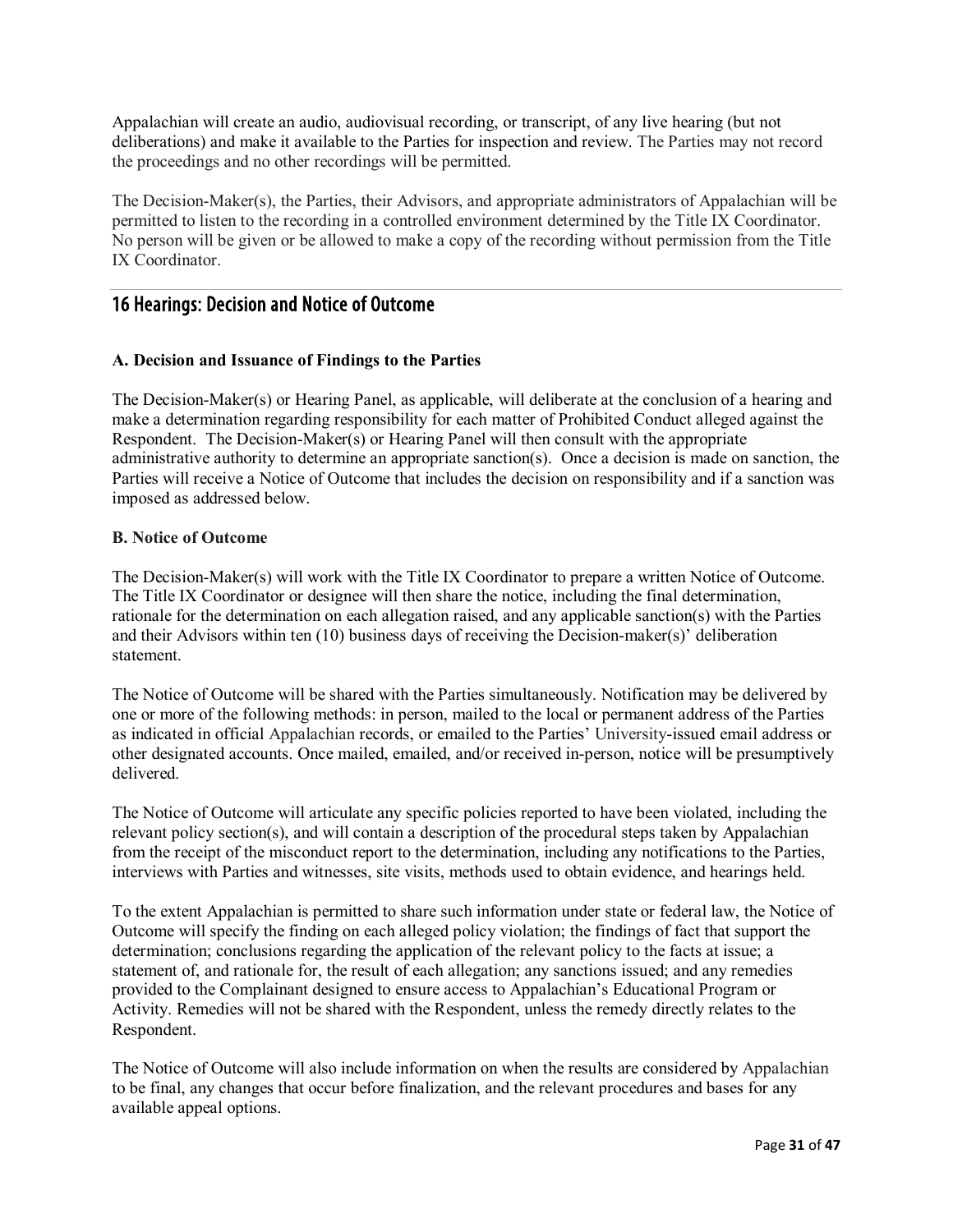Before the Notice of Outcome is provided to the Parties, the Notice of Outcome may be reviewed by Appalachian's Office of General Counsel, at its discretion.

#### **C. Assignment of No Responsibility to Respondent**

In the event that a Respondent is not found responsible for any allegation, the Hearing Panel shall dismiss the Formal Complaint in its entirety.

#### **D. Assignment of Full or Partial Responsibility to Respondent**

In the event that the Hearing Panel finds the Respondent responsible for any of the allegations in the Formal Complaint, the Hearing Panel will then confer with the appropriate administrative officers to determine specific sanctions, in accord with Section 17, below.

Any sanctions will subsequently be incorporated into the Decision-Maker's Notice of Outcome that will be issued simultaneously to the Parties in a timely fashion. The Hearing Panel's or Decision-Maker(s) decision either to dismiss the Formal Complaint or to find responsibility and allocate sanctions is subject to appellate processes.

## <span id="page-32-0"></span>17 Sanctions

#### **A. Sanctions for Parties Found Responsible**

If the Decision-Maker(s) find the Respondent responsible for any of the allegations in the Formal Complaint, the Hearing Panel will, before issuing its Notice of Outcome to the Parties, consult with the administrative officers listed below, who in turn, will determine specific sanctions.

#### **B. Referral for Sanctions**

The Decision-Makers listed below must consult with the Decision-Maker(s) before providing a written decision on sanction(s) and written rationale(s) for inclusion in the Decision-Maker(s) Notice of Outcome.

**1. Student Respondent.** For a student Respondent, a finding of responsibility will be shared with a representative from the Office of Student Affairs or designee for sanctioning.

**2.Faculty Respondent.** For a Faculty Respondent, a finding of responsibility will be shared with the Provost or designee for sanctioning.

**3. SHRA or EHRA Non-Faculty Respondent.** For SHRA or EHRA Non-Faculty Respondents, a finding of responsibility will be shared with the Director of the Office of Human Resources or designee for sanctioning.

#### **C. Factors to Be Assessed in Sanctioning**

In assessing any sanction in light of a Hearing Panel's Finding of responsibility, the Decision-Maker shall, at minimum, consider the following, to reach a just and appropriate resolution for each case: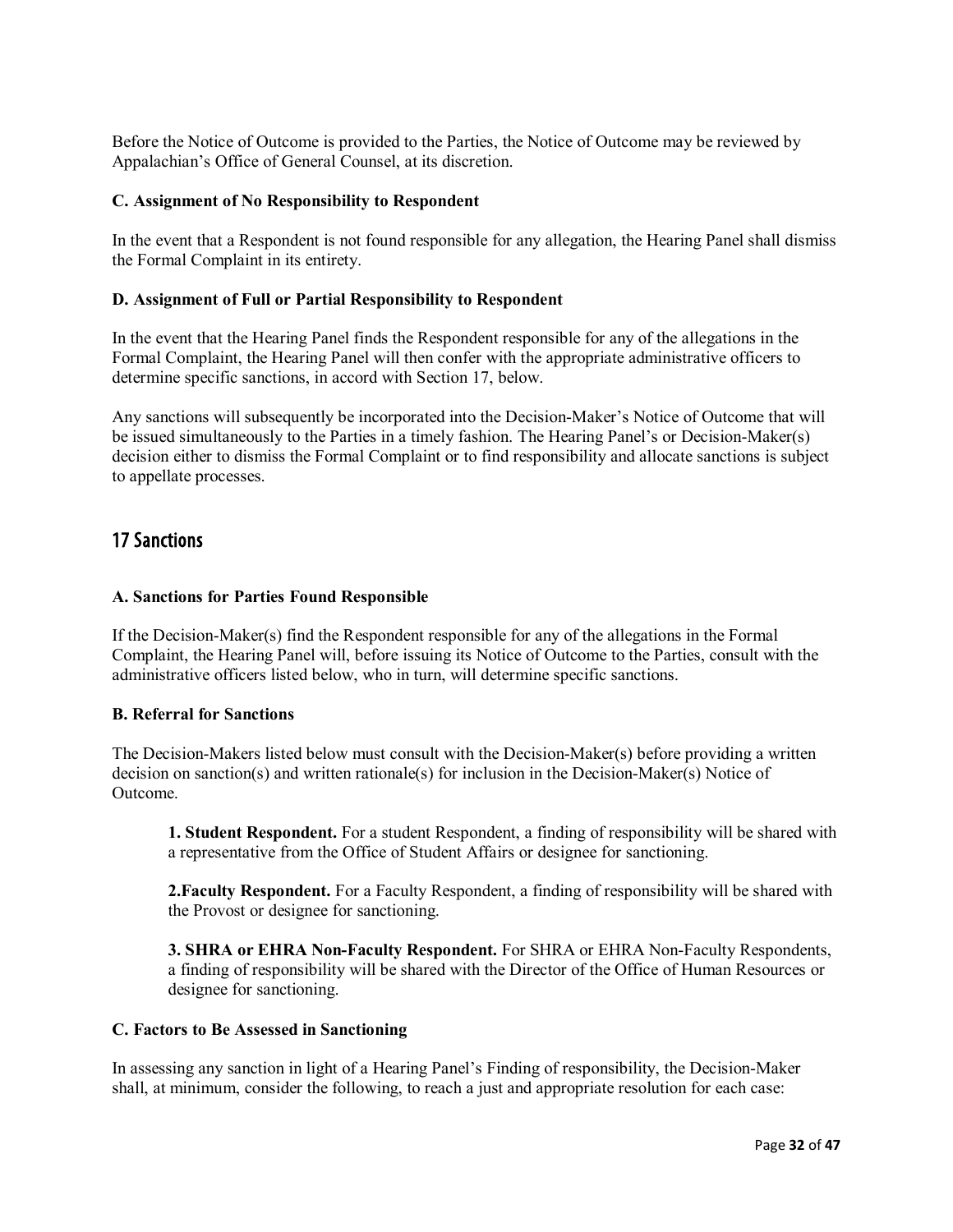- The nature and violence of the conduct at issue as well as the degree of any damage, injury, or harm resulting from it;
- The impact of the conduct on the Complainant or other relevant Parties;
- The impact or implications of the conduct on Appalachian and the campus community;
- Prior misconduct by the Respondent, including the Respondent's relevant prior discipline history, both at Appalachian or elsewhere (if known), including criminal convictions;
- Whether the Respondent has accepted responsibility for the conduct;
- Maintenance of a safe and respectful educational and employment environment;
- Information provided in an impact statement;
- Protection of the University community;
- Any other mitigating, aggravating, or compelling circumstances relevant to the misconduct including, but not limited to a Respondent's demonstration of insight about their behavior, present demeanor, and attitude; and
- The professional judgement of the Decision-Maker(s).

#### **18 Range of Sanctions**

#### **A. Sanctions for Students**

The range of sanctions for Prohibited Conduct by a student Respondent may include, alone or in combination, any of the following:

- Letter of Concern.
- Disciplinary Warning.
- Disciplinary Probation.
- Suspension.
- Expulsion.
- Community Service with a non-profit agency.
- Restitution for loss, damage, or actual expenses incurred as a result of the student's behavior.
- Participation in educational programming, which may include online programs, counseling, evaluation and compliance with any recommendations, reflection pieces, or other activities.
- Program service fee for on-campus alcohol and other drug education.
- Change in current University Housing assignment.
- Loss of University Housing privileges.
- Random drug testing at the student's expense.
- Restriction from representing the University in any official function or leadership position (e.g., varsity athletics, student leadership position, cheerleader, senator or officer in Student Government Association, elected office in any recognized student organization).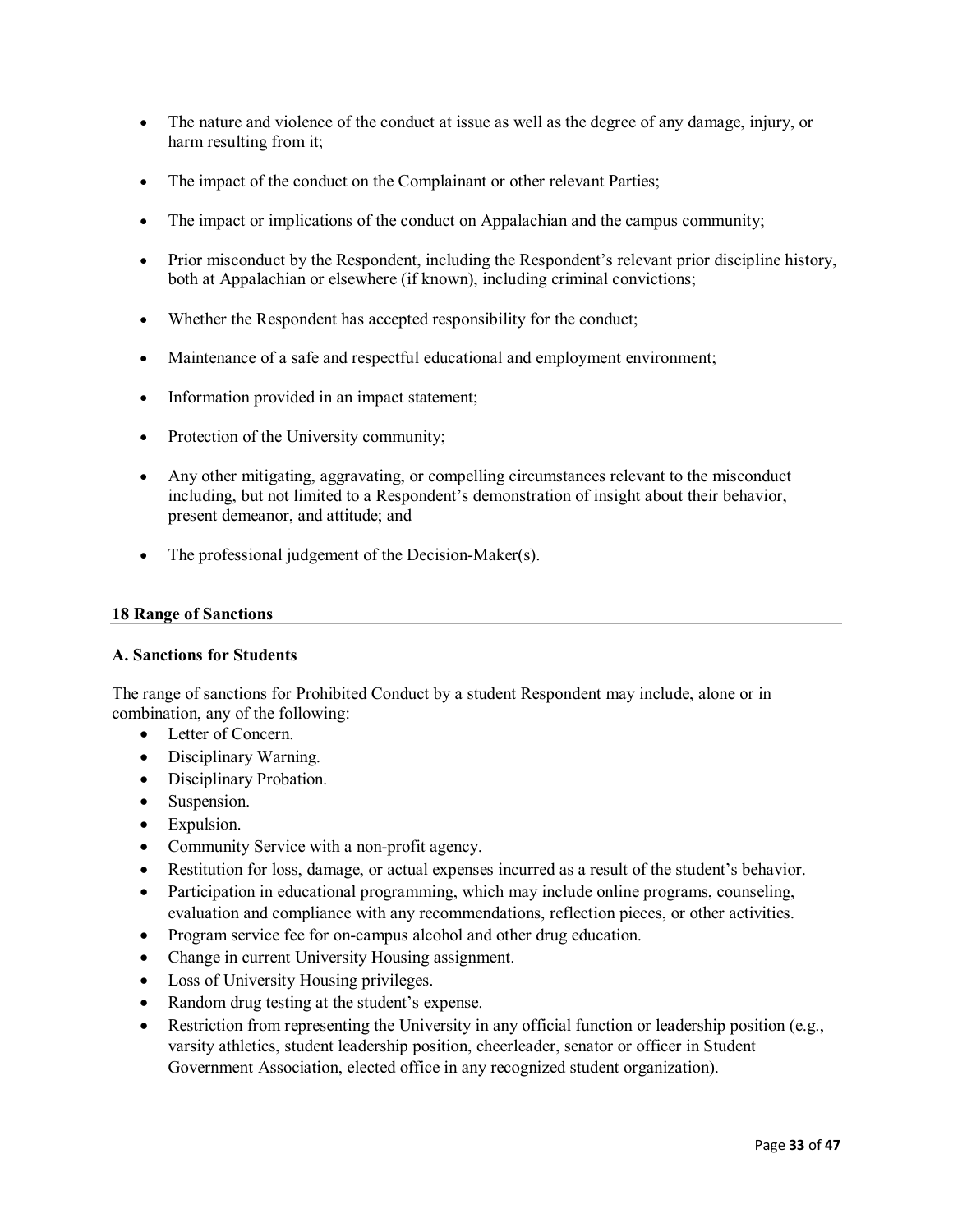- Ban for a definite or indefinite period of time from all or a portion of any University premises or University-sponsored activity.
- Restriction of contact with, or proximity to, other specified members of the University community.
- Any other sanction determined appropriate by a Conduct Review Officer or Board.

## **B. Sanctions for Faculty, SHRA, and EHRA Non-Faculty Employees**

The range of sanctions for Prohibited Conduct by an employee (faculty or staff) Respondent may include, alone or in combination, those listed below. This list is not exhaustive. Other sanctions may be imposed instead of, or in addition to, those specified in these procedures. Each incident will be reviewed on an individual basis. University policies prohibit a broad range of behaviors, all of which are serious in nature. Depending on the specifics of the incident, more or less severe sanctions may be imposed.

- Letter of reprimand/Written Warning: Notice, in writing, that continuation or repetition of Prohibited Conduct may be cause for additional disciplinary action. Such letter will be placed in the employees personnel file.
- Educational Requirements: Completion of training, projects, programs, or requirements designed to help the responsible Party manage behavior and understand why it was inappropriate (including any appropriate and relevant community service opportunities or professional development).
- Enhanced Supervision, Observation or Review: More frequent and/or more in-depth supervision or formal review of performance or conduct relevant to the violation.
- Formal Performance Improvement Plan (Not applicable for faculty).
- Restitution: Repayment to the University and/or an affected Party for damages resulting from the policy violation.
- Removal from administrative role: Removal from current administrative role (e.g., program director, assistant/associate dean, etc.) accompanied by loss of associated stipend.
- Assignment to a New Supervisor (Not applicable for faculty).
- **Transfer and/or Reassignment of Duties (Not applicable for faculty).**
- Restriction of Professional Development Resources (Not applicable for faculty).
- Decrease in pay or denial of pay increase: Decrease in pay for a specified period of time, or denial of scheduled pay increase.
- Denial of Promotion (Not applicable for faculty).
- **•** Demotion in rank: Reduction in faculty rank, accompanied by associated pay decrease. Upon a specified period of time, request for promotion in rank may be considered.
- Suspension without pay: Exclusion from University premises, attending classes, and other privileges or activities for a specified period of time, as set forth in the suspension notice. Notice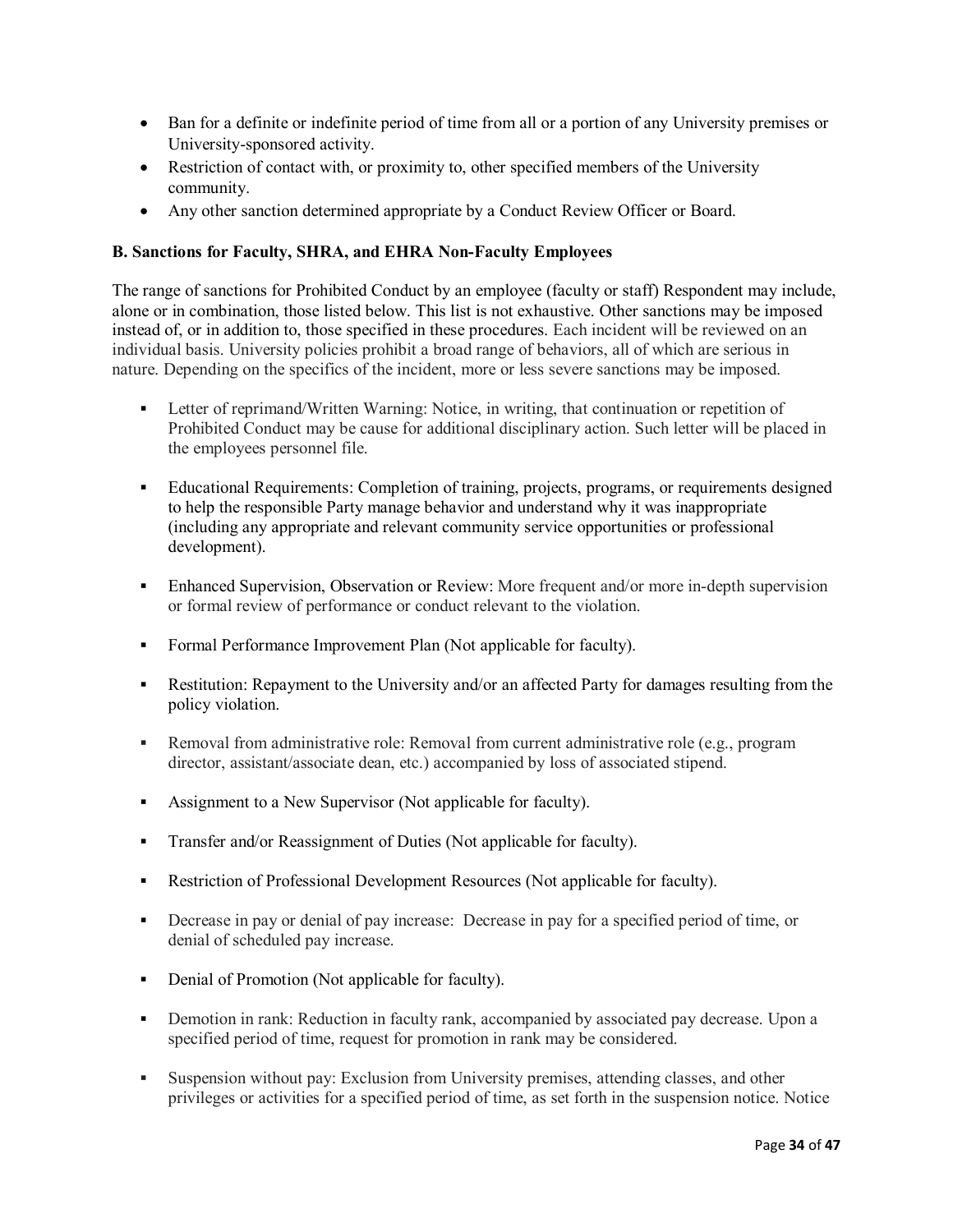of this action will remain in the employee's personnel file. Conditions for return to work may be specified in the suspension notice.

 Discharge: Permanent termination of employment status and exclusion from University premises, privileges, and activities. This action will be permanently recorded in the employee's personnel file.

#### **C. Failure to Comply with Sanctions and/or Interim and Long-term Remedies and/or Responsive Actions**

All Respondents are expected to comply with the assigned sanctions, responsive actions, and/or corrective actions within the timeframe specified by the final Decision-maker(s). Failure to abide by the sanction(s)/action(s) imposed by the date specified, whether by refusal, neglect, or any other reason, may result in additional sanction(s)/action(s), including suspension, expulsion, and/or termination from Appalachian and may be noted on a student's official transcript or employee's personnel file. A suspension will only be lifted when compliance is achieved to the satisfaction of the Title IX Coordinator or appropriate administrative official.

# <span id="page-35-0"></span>19 Appeals

#### **A. Appeal of Finding of Responsibility**

Appeals must be written and submitted to the Title IX Coordinator or designee within five (5) business days of receiving the Hearing Panel's Notice of Outcome. Appeals must include a rationale and any supporting evidence for any of the grounds for appeals listed below.

#### **B. Grounds for Appeals**

The Complainant and/or the Respondent may appeal the Decision-Maker(s) Finding of responsibility or decision to dismiss the Formal Complaint on any of these three bases: (1) procedural irregularity that affected the outcome of the matter; (2) new evidence that was not reasonably available at the time the determination regarding responsibility or dismissal was made, that could affect the outcome of the matter; and (3) the Title IX Coordinator, Investigator(s), or Decision-Maker(s) had a conflict of interest or bias for or against Complainants or Respondents generally or the individual Complainant or Respondent that affected the outcome of the matter.

#### **C. Decision Regarding Appeals of Responsibility**

Appeals will be reviewed by a trained appellate officer or appeals panel assigned by the Title IX Coordinator or designee.

#### **D. Appeal of Sanctions Assessed**

Appeals of University decisions regarding sanctions will be addressed in the procedures provided by each administrative office that was responsible for the determination of the sanction(s). Each administrative office will author and publish procedures to resolve appeals of sanctions in cases of Prohibited Conduct. However, any supportive measures shall remain in place.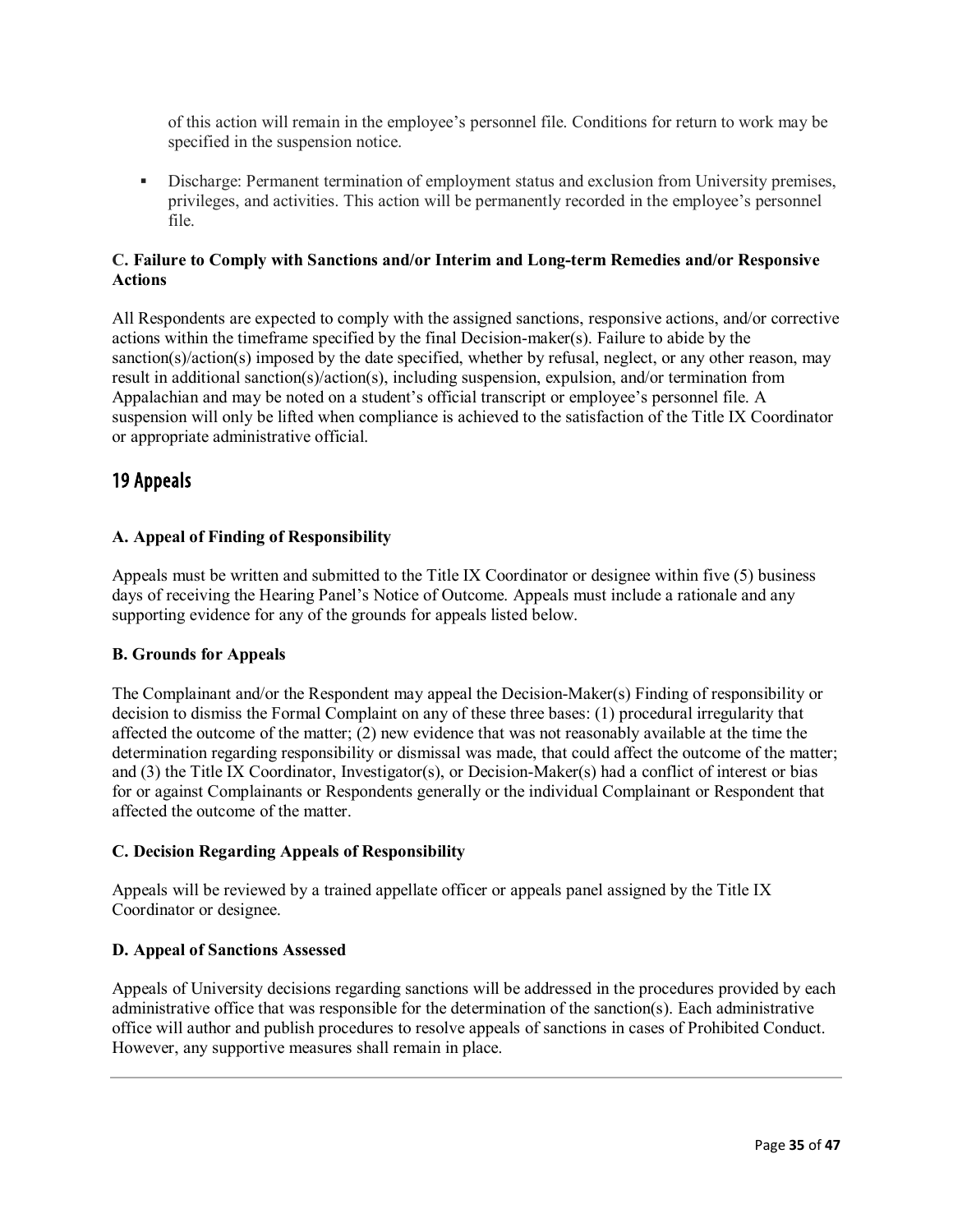# <span id="page-36-0"></span>20 Implementation of Procedures

In accordance with Title IX, Appalachian's Director of Title IX Compliance serves as Appalachian's Title IX Coordinator and oversees all implementation of these procedures pursuant to **Appalachian Policy 112 – Sex-Based Misconduct**. The Director of Title IX Compliance is responsible for the creation and implementation of procedures, and by extension the Office of Title IX, to address Sex-Based Misconduct and Retaliation. All members of the Title IX Team are evaluated and trained to ensure they are not biased for or against any Party in a specific case, or for or against Complainants or Respondents. The Title IX Coordinator manages the Office of Title IX Compliance and acts with independence and authority free from bias and conflicts of interest. The Title IX Coordinator oversees all resolutions under these procedures.

# <span id="page-36-1"></span>21 Academic Freedom

As permitted by federal and state law, Appalachian supports and encourages full freedom of inquiry, discourse, teaching, research, and publication. Such opportunities are afforded in pursuit of knowledge and learning without fear of sanction unless the manner of expression is found through the administration of these Procedures to substantially impair the rights of others.

## <span id="page-36-2"></span>22 Contact Information for Questions and Concerns

A. Any questions regarding Title IX may be referred internally to the Title IX Coordinator; or externally to the U.S. Department of Education's Office of Civil Rights, or the U.S. Equal Opportunity Commision

#### **Title IX Coordinator and Office of Title IX Compliance**

**Director Title IX Compliance** Office of Title IX Compliance 123 I.G. Greer Hall | P.O. Box 32053 Appalachian State University Boone, NC 28608 828.262.2144 Email: [titleix@appstate.edu](mailto:titleix@appstate.edu) Website: [titleix.appstate.edu](https://titleix.appstate.edu/)

#### **U.S. Department of Education's Office for Civil Rights Office for Civil Rights (OCR)**

U.S. Department of Education 400 Maryland Avenue, SW Washington, D.C. 20202-1100

Customer Service Hotline #: (800) 421-3481 Facsimile: (202) 453-6012 Email: [OCR@ed.gov](mailto:OCR@ed.gov) TDD#: (877) 521-2172 Web:<http://www.ed.gov/ocr>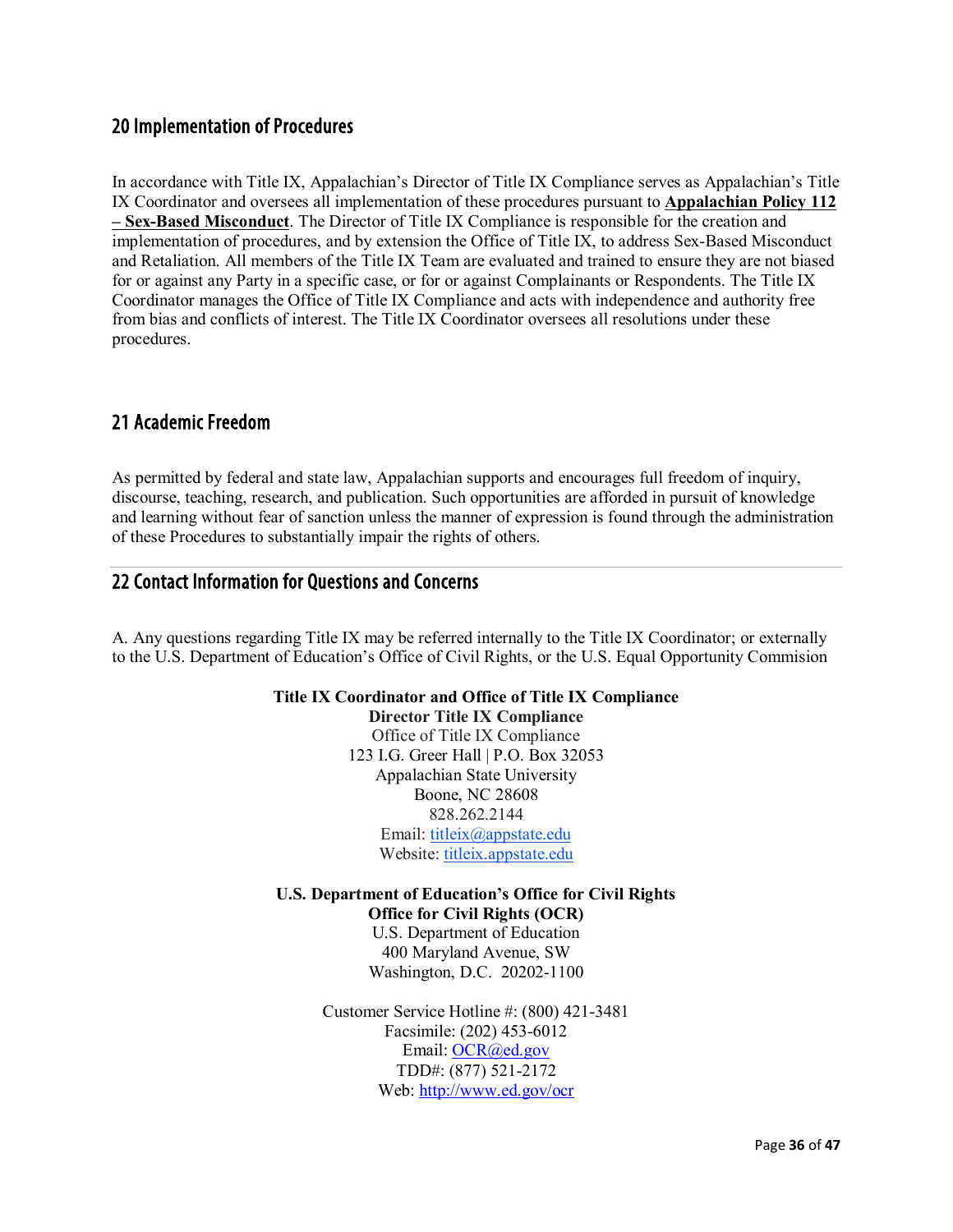#### **U.S. Equal Employment Opportunity Commission**

131 M Street, NE Washington, DC 20507 Phone: 202-663-4900 Email: info@eeoc.gov Web: [http://www.eeoc.gov](http://www.eeoc.gov/)

B. Additional Contact Information for Appalachian Administrative Offices Office of Academic Affairs (828-262-2070)

> Office of Human Resources (828-262-3186)

Office of Student Conduct (828-262-2704)

# <span id="page-37-0"></span>23 Authority and Additional References

[U.S. Dept. of Education Title IX Rules and Regulations, May 19, 2020](https://www.govinfo.gov/content/pkg/FR-2020-05-19/pdf/FR-2020-05-19.pdf)

[Code of Student Conduct](https://studentconduct.appstate.edu/)

[Equal Opportunity](https://policy.appstate.edu/Equal_Opportunity)

[EHRA Non-Faculty Grievances](https://policy.appstate.edu/EHRA_Non-Faculty_Grievances)

[Faculty Handbook](https://facultyhandbook.appstate.edu/)

Appalachian Policy 110 Discrimination and Harassment

SHRA Grievance and Appeal Policy 601.6

Appalachian Policy 301.4 Clery Act Compliance

Appalachian Policy 915 E-Mail as Official Means of Communication

Appalachian Policy 602.23 EHRA Non-Faculty Grievances

[The UNC Policy Manual, Chapter 100.1,](https://www.northcarolina.edu/apps/policy/index.php?pg=dl&id=10866&format=pdf&inline=1) *The Code,* Section 103

North Carolina Office of State Human Resources - Unlawful Workplace Harassment

The UNC Policy Manual, Chapter 100.1, *The Code*, Section 103

The UNC Policy 1300.8 Policy on Free Speech and Free Expression Within the University of North Carolina System

Title II, Civil Rights Act of 1964, as amended (42 U.S.C. 2000a, *et seq.*)

Title IV, the Violence Against Women Act, Violence Crime Control and Law Enforcement Act of 1994

Title VII, Civil Rights Act of 1964, as amended (42 U.S.C. 2000e, *et seq.*) Rehabilitation Act of 1973, as amended (29 U.S.C. 701 *et seq.*)

Title IX of the Education Amendments of 1972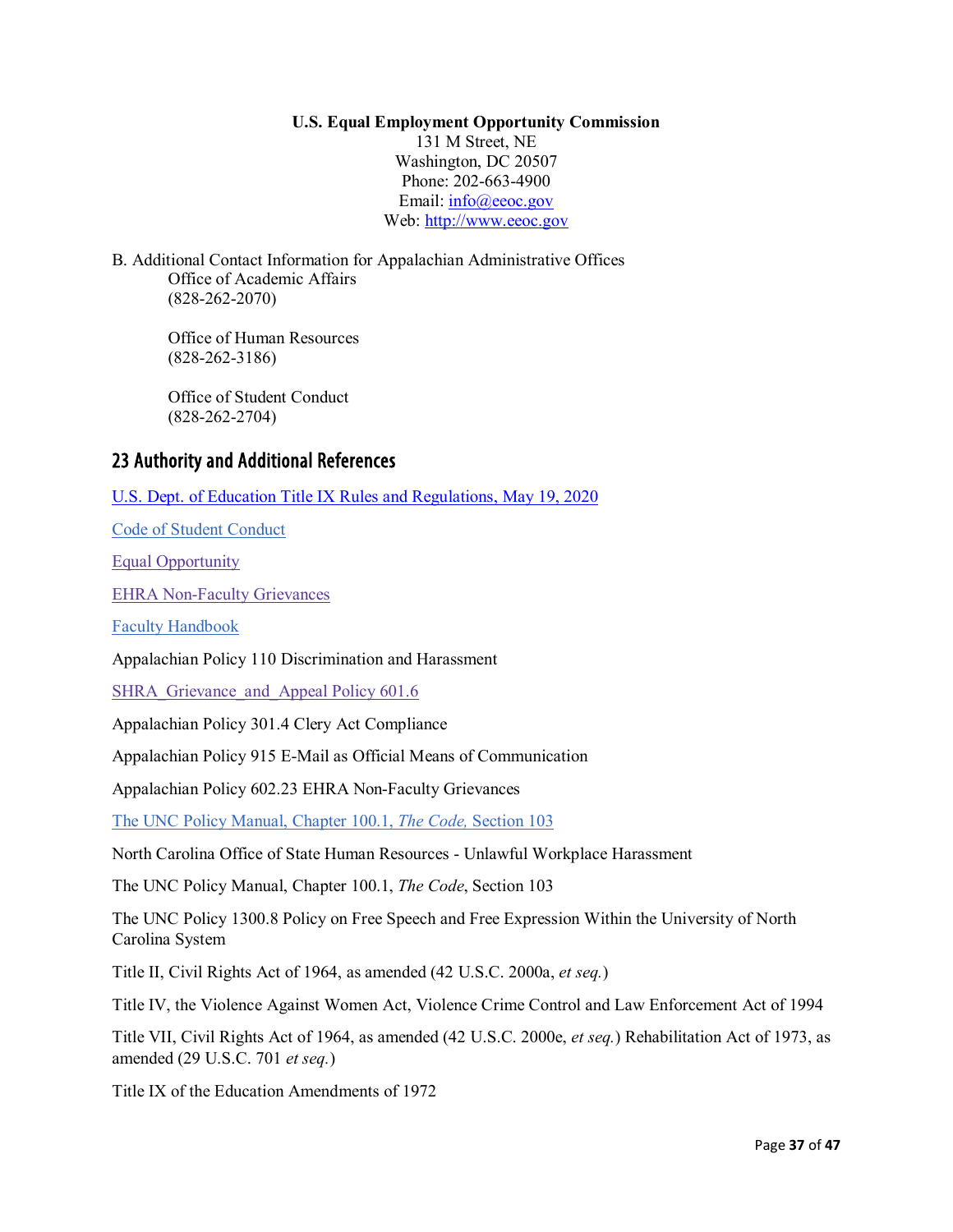Jeanne Clery Disclosure of Campus Security Policy and Campus Crime Statistics Act of 1990 Uniformed Services Employment and Reemployment Rights Act (38 U.S.C. 4301, *et seq.*) Pregnancy Discrimination Act of 1978 (95 U.S.C. 555, *et seq.*)

# <span id="page-38-0"></span>24 Original Effective Date

8-14-2020

Portions of this Sex-Based Misconduct Procedures are drawn from ATIXA 2020 MODEL POLICY AND PROCEDURES THROUGH A LIMITED LICENSE TO APPALACHIAN STATE UNIVERSITY. ALL OTHER RIGHTS RESERVED. © 2020, ASSOCIATION OF TITLE IX ADMINISTRATORS (ATIXA).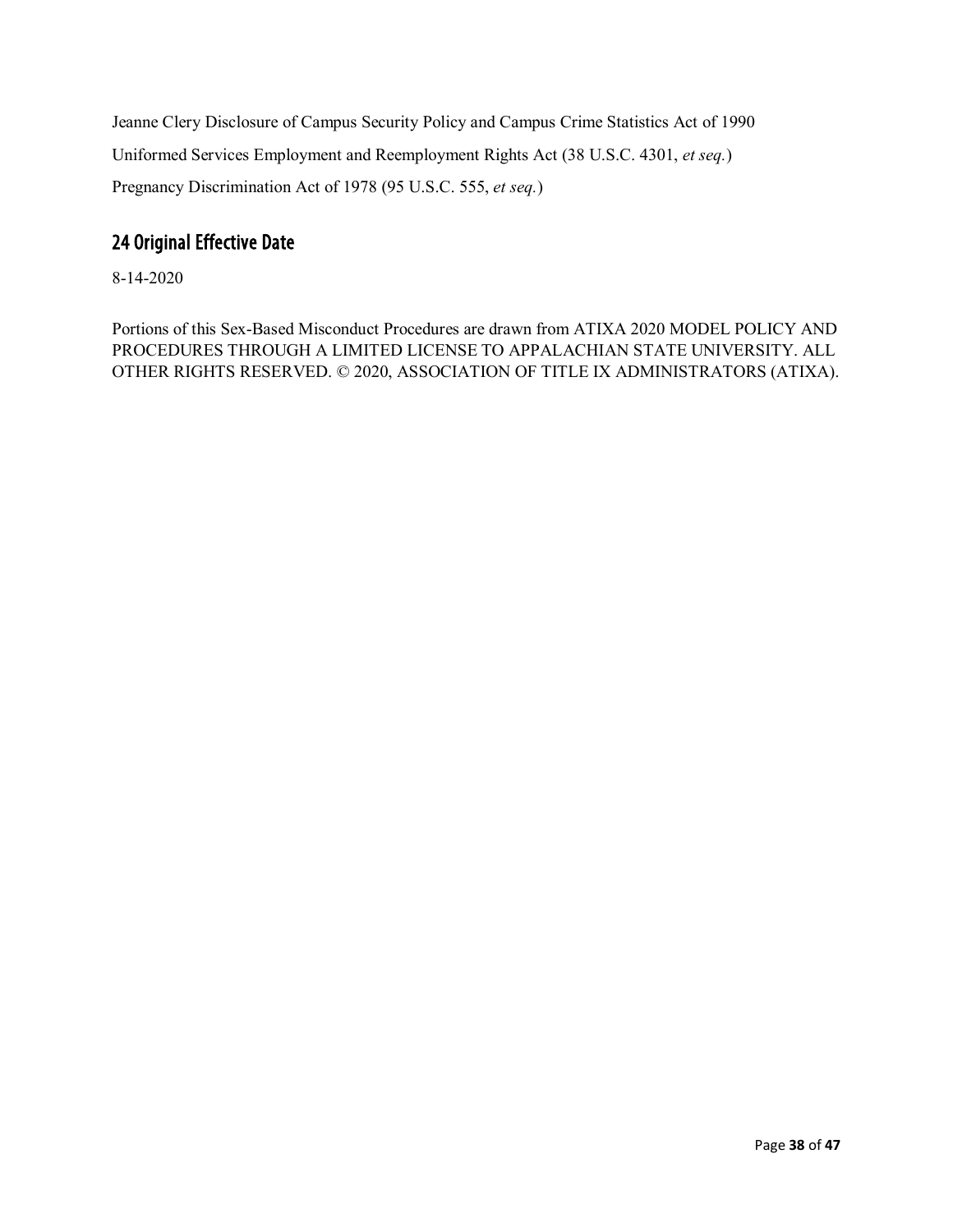# <span id="page-39-0"></span>APPENDICES: INFORMATION RELATED TO SEX-BASED MISCONDUCT PROCEDURES (subject to revision)

Note: These Appendices will be posted on the Office of Title IX Compliance website, titleix.appstate.edu, and updated regularly as needed.

## **Appendix A: NON-EXHAUSTIVE LIST OF SUPPORT RESOURCES AND SUPPORTIVE MEASURES POTENTIALLY AVAILABLE FOR COMPLAINANTS AND/OR RESPONDENTS**

**Appendix B: ROLES AND EXPECTATIONS FOR PARTY ADVISORS**

## **Appendix C: ROLES AND EXPECTATIONS FOR WITNESSES**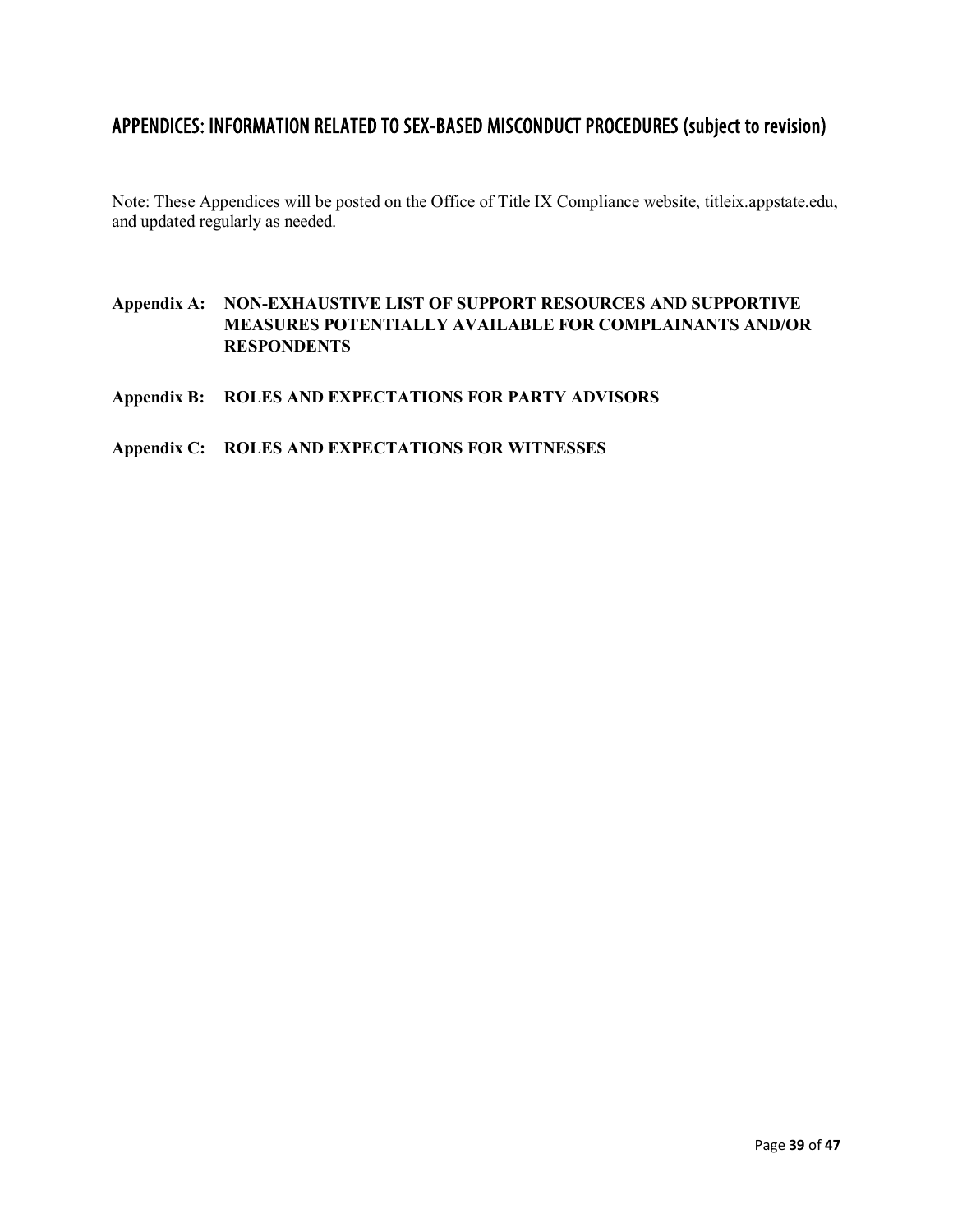# <span id="page-40-0"></span>Appendix A: NON-EXHAUSTIVE LIST OF SUPPORT RESOURCES AND SUPPORTIVE MEASURES POTENTIALLY AVAILABLE FOR COMPLAINANTS AND/OR RESPONDENTS

The following lists of Resources for Complainants and Respondents will be maintained and updated as needed.

## **CONFIDENTIAL RESOURCES**

- 1. **On-Campus Confidential Resources for Complainants Who Do Not Wish to File a Formal Complaint or Have the Details of Their Concerns Reported**
	- a. Counseling & Psychological Services

Miles Annas Building | 828.262.3180 | counseling.appstate.edu

b. Student Health Services

Miles Annas Building | 828.262.3100 | healthservices.appstate.edu

c. Student Legal Clinic

324 Plemmons Student Union | 828.262.8284 | legalclinic.appstate.edu

d. University Ombuds

I.G. Greer #236A | 828.262.2559 | ombuds.appstate.edu

e. Counseling for Faculty and Staff

400 University Hall | 828.262.4951 | ihhs.appstate.edu

f. Licensed professional counselors and licensed athletic trainers when working within the specific scope of their role as a licensed professional.

## 2. **Off-Campus Confidential Resources for Complainants Who Do Not Wish to File a Formal Complaint or Have the Details of Their Concerns Reported**

- a. OASIS (Opposing Abuse with Services, Information, and Shelter) 24-hour crisis line: 828.262.5035 | oasisinc.org
- b. Watauga Medical Center

336 Deerfield Rd | 828.262.4100 | apprhs.org/wataugamedical

c. Legal Aid of NC

171 Grand Blvd | 828.335.4890 | legalaidnc.org

- d. North Carolina Coalition Against Sexual Assault 811 Spring Forest Rd, Suite 100, Raleigh | 919.871.1015 | nccasa.org
- e. North Carolina Coalition Against Domestic Violence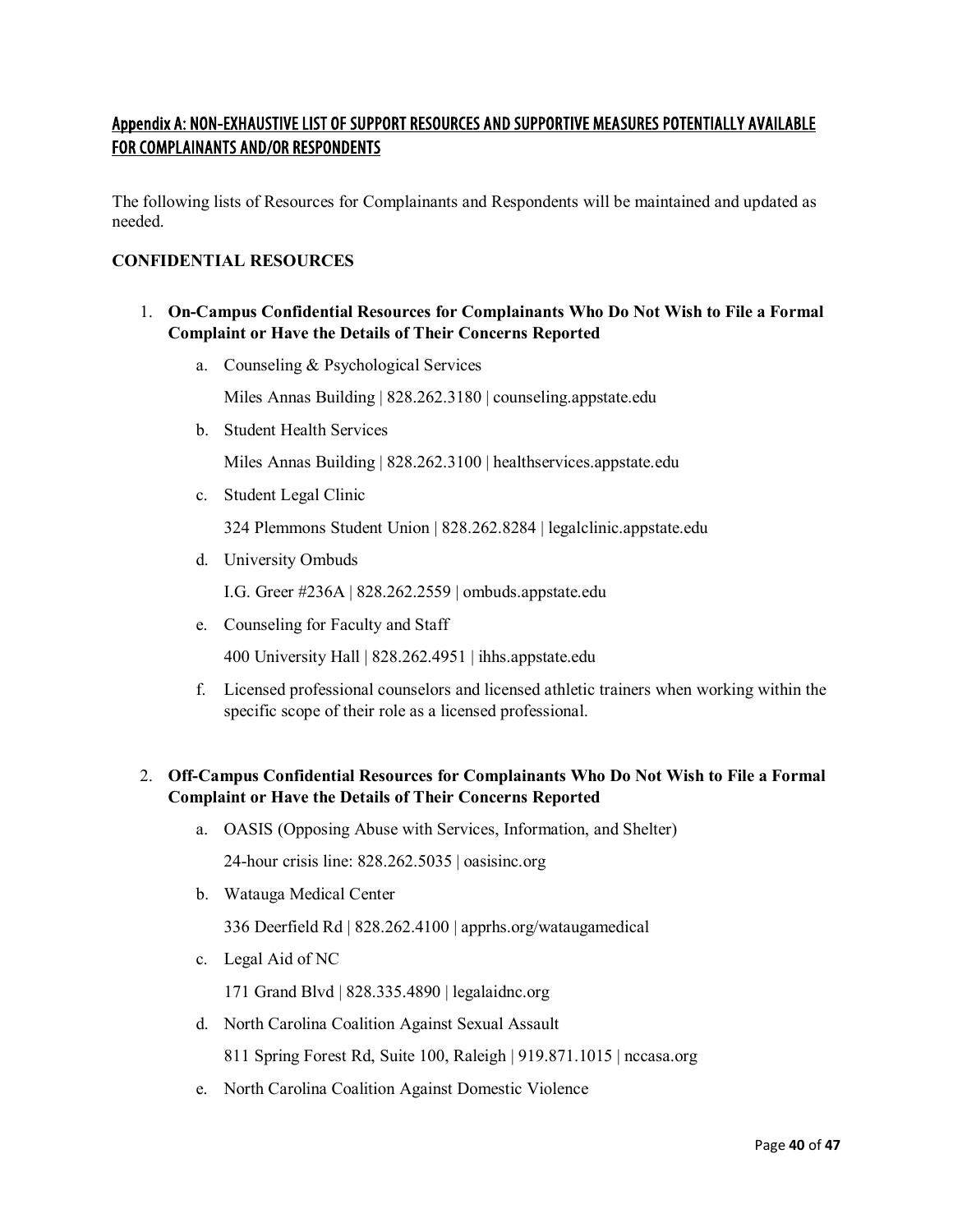3710 University Dr., Suite 140, Durham | 919.956.9124 | nccadv.org

f. Local Clergy / Chaplains

All of the above-listed individuals will maintain confidentiality when acting under the scope of their licensure, professional ethics, and/or professional credentials, except in extreme cases of imminent threat or danger or abuse of a minor/elder/individual with a disability, or when required to disclose by law or court order.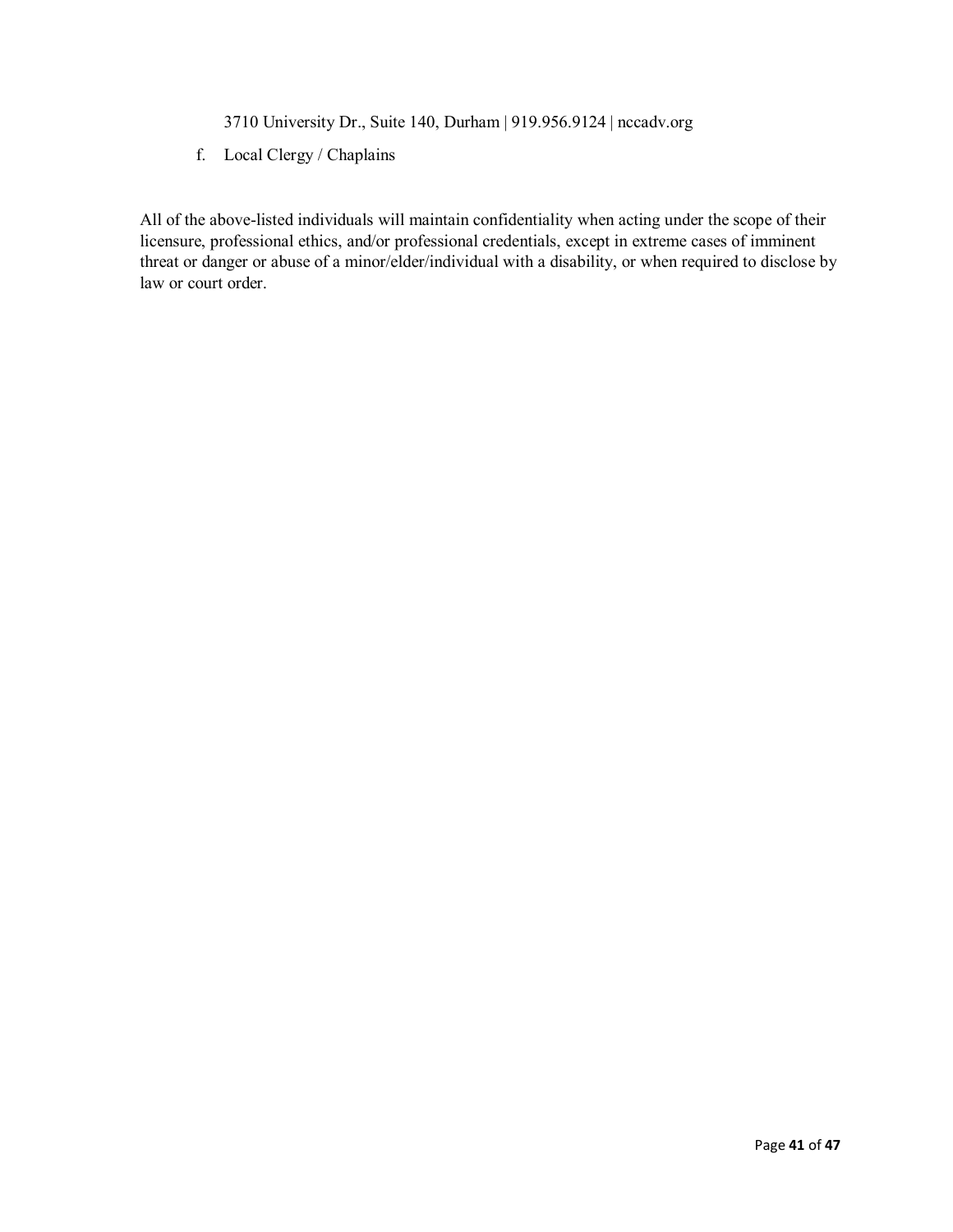#### **SUPPORTIVE MEASURES AND RESOURCES**

Supportive measures may include the following, alone or in combination, along with any other measures deemed necessary by the appropriate University personnel:

#### **Specific University Actions**

Academic modification Employment modification Residence modification Safety planning Parking modification Facilitation of a coaching conversation Facilitation of mediation or other alternative dispute mechanisms No-Contact Directive Assistance with connecting with the appropriate resources for obtaining a Protective Order

#### **Referrals Coordinated with the Following Resources, Both On- and Off-Campus\***

Academic Assistance (Advising/Registrar)

287 Rivers Street |828.262.2050 | registrar.appstate.edu

#### Law Enforcement

a. Appalachian Police Department

461 River St | 828.262.2150 | police.appstate.edu

b. Watauga County Sheriff's Office

184 Hodges Gap Rd | 828.264.3761 | wataugacounty.org

c. Boone Police Department

1500 Blowing Rock Rd | 828.268.6900 |townofboone.net

Counseling and Psychological Services

Miles Annas Building | 828.262.3180 | counseling.appstate.edu

Faculty Notification

324 Plemmons Student Union | 828.262.8284 |casemanagement.appstate.edu

Faculty & Staff Counseling

400 University Hall | 828.262.4951 | ihhs.appstate.edu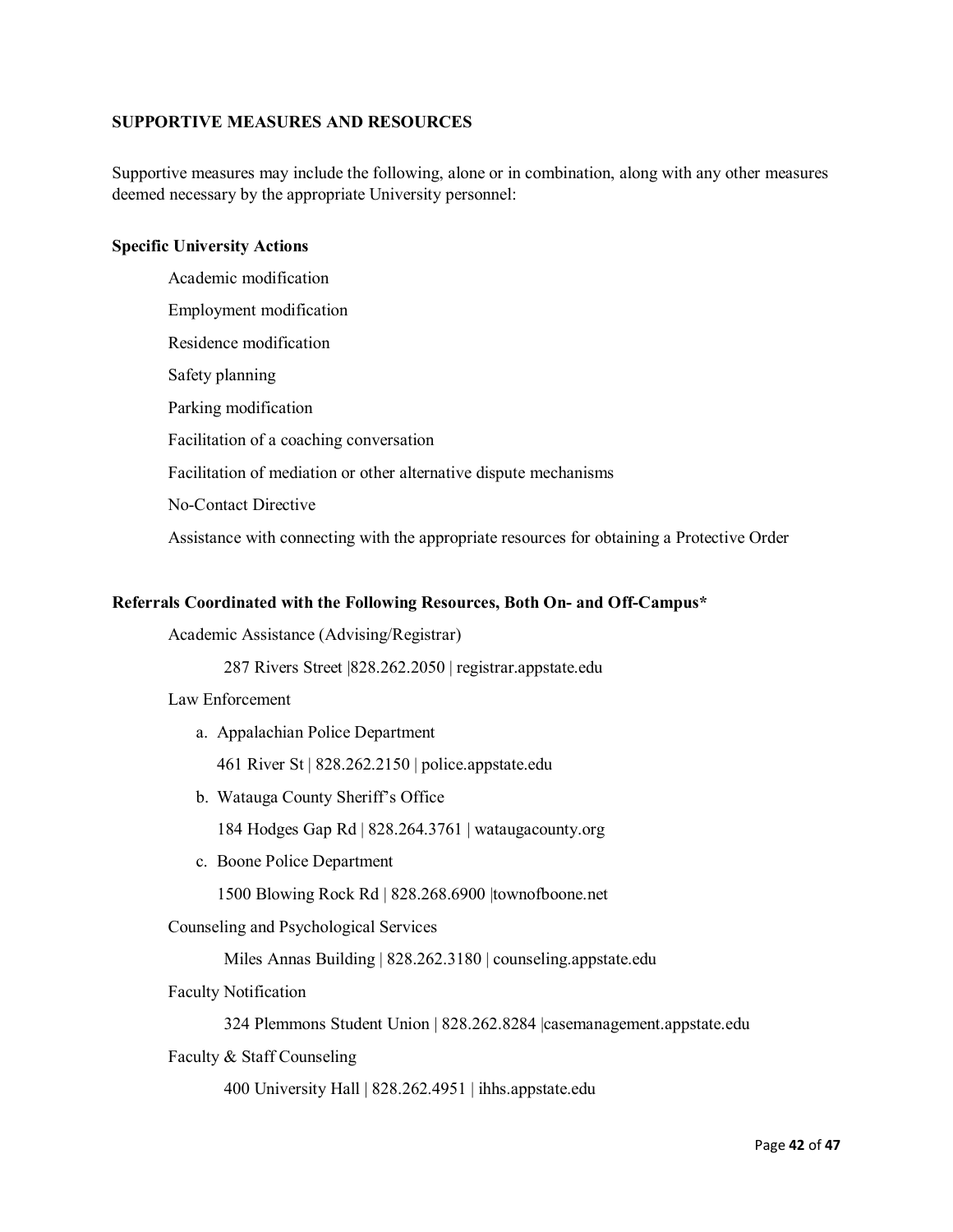MS Shook Student Medical Center

Miles Annas Building | 828.262.3100 | healthservices.appstate.edu National Hotlines

a. North Carolina Coalition Against Sexual Assault

811 Spring Forest Rd, Suite 100, Raleigh | 919.871.1015 | nccasa.org

b. North Carolina Coalition Against Domestic Violence

3710 University Dr., Suite 140, Durham | 919.956.9124 | nccadv.org

OASIS, Inc.

24-hour crisis line: 828.262.5035 | oasisinc.org

Office of the Dean of Students

```
324 Plemmons Student Union | 828.262.8284 |casemanagement.appstate.edu
```
Office of Disability Resources

Suite 112 Anne Belk Hall | 828.262.3056 | odr.appstate.edu

Office of Human Resources (Including opportunities for Mediation for employees)

330 University Hall | 828.262.3187 | hr.appstate.edu

Office of the Ombuds

I.G. Greer #236A | 828.262.2559 | ombuds.appstate.edu

Office of the Provost

438 Academy St, Suite 207 | 828.262.2070 | academicaffairs.appstate.edu

Office of Title IX Compliance

123 I.G. Greer | 828.262.2144 | titleix.appstate.edu

Student Legal Clinic

171 Grand Blvd | 828.335.4890 | legalaidnc.org

Wellness and Prevention Services

Miles Annas SS, 614 Howard St | 828.262.3148 | wellness.appstate.edu

Watauga Medical Center

336 Deerfield Rd | 828.262.4100 | apprhs.org/wataugamedical

\*Note that not all of the resources listed here are confidential. Please ask if you are requiring confidential services or note specifically those listed in this document, specifically noted as Confidential Resources.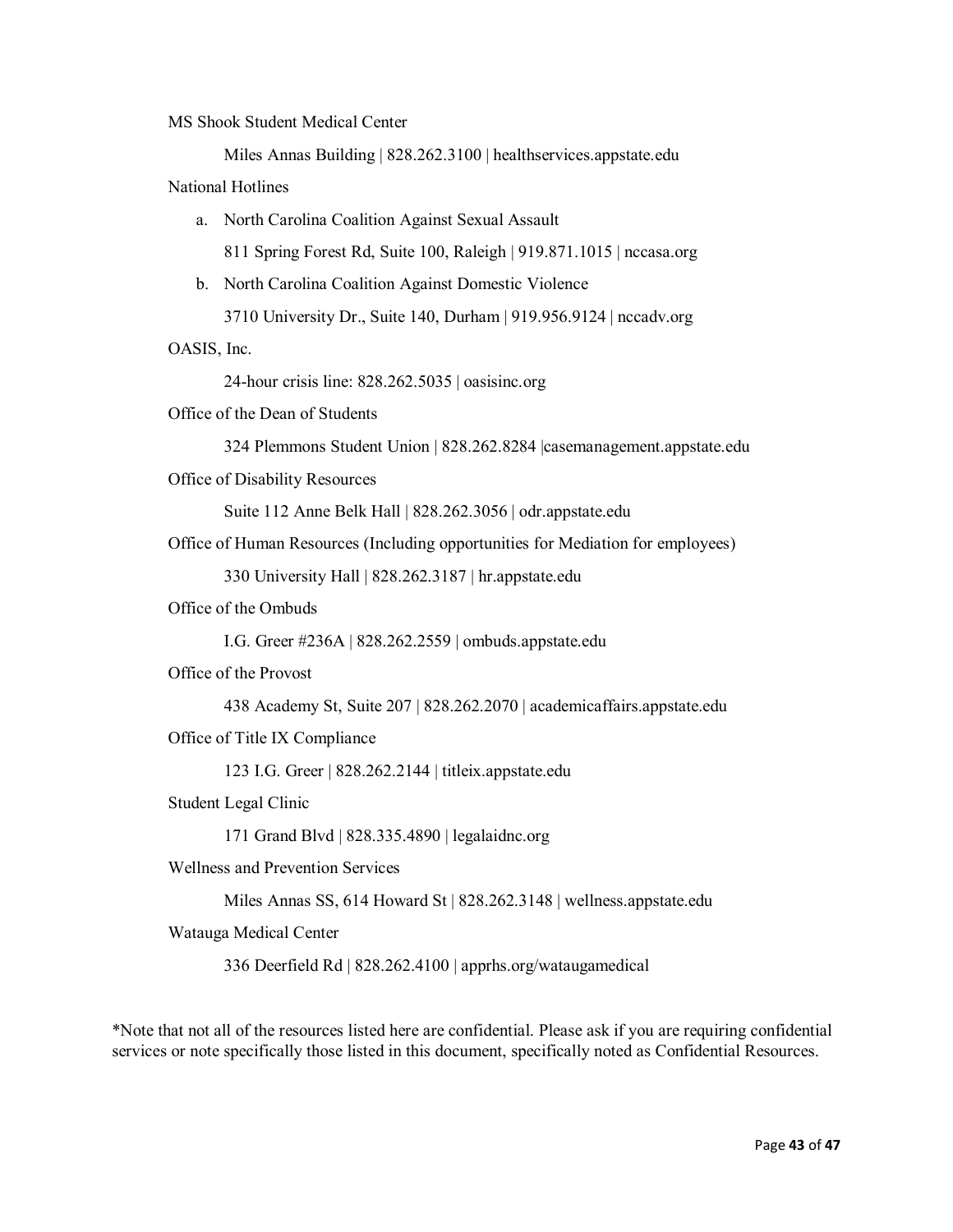## <span id="page-44-0"></span>Appendix B: ROLES AND EXPECTATIONS FOR PARTY ADVISORS

#### **Advisor's Role in Meetings and Interviews**

The Parties may be accompanied by their Advisor in all meetings and interviews at which the Party is entitled to be present, including intake and interviews. Advisors should help the Parties prepare for each meeting and are expected to advise ethically, with integrity, and in good faith.

Appalachian cannot guarantee equality of Advisors, meaning that if one Party selects an Advisor who is an attorney, but the other Party does not or cannot afford an attorney, Appalachian is not obligated to provide an attorney.

Where applicable under state law or Appalachian policy, Advisors or attorneys are permitted to fully represent their advisees or clients in resolution proceedings, including all meetings, interviews, and hearings. Although Appalachian prefers to hear from Parties directly, in these cases, Parties are entitled to have evidence provided by their chosen representatives.

#### **Advisors in Hearings/Appalachian-Appointed Advisor**

Under the U.S. Department of Education regulations regarding Title IX, a form of indirect questioning is required during the hearing, and must be conducted by the Parties' Advisors. The Parties are not permitted to directly question each other or any witnesses. If a Party does not have an Advisor for a hearing, Appalachian will appoint a trained Advisor for the limited purpose of conducting any questioning of the other Party and witnesses.

A Party may reject this appointment and choose their own Advisor, but they may not proceed without an Advisor. If the Party's Advisor will not conduct questioning, Appalachian will appoint an Advisor who will do so thoroughly, regardless of the participation or non-participation of the advised Party in the hearing itself. Extensive questioning of the Parties and witnesses will also be conducted by the Decision-maker(s) during the hearing.

#### **Pre-Interview Meetings**

Advisors may request to meet with the administrative officials conducting interviews/meetings in advance of these interviews or meetings. This pre-meeting allows Advisors to clarify and understand their role and Appalachian's policies and procedures.

## **Advisor Violations of Appalachian Policy and Procedures**

All Advisors are subject to the same Appalachian policies and procedures, whether they are attorneys or not. Advisors are expected to advise their advisees without disrupting proceedings. Advisors should not address Appalachian officials in a meeting or interview unless invited to (e.g., asking procedural questions). The Advisor may not make a presentation or represent their advisee during any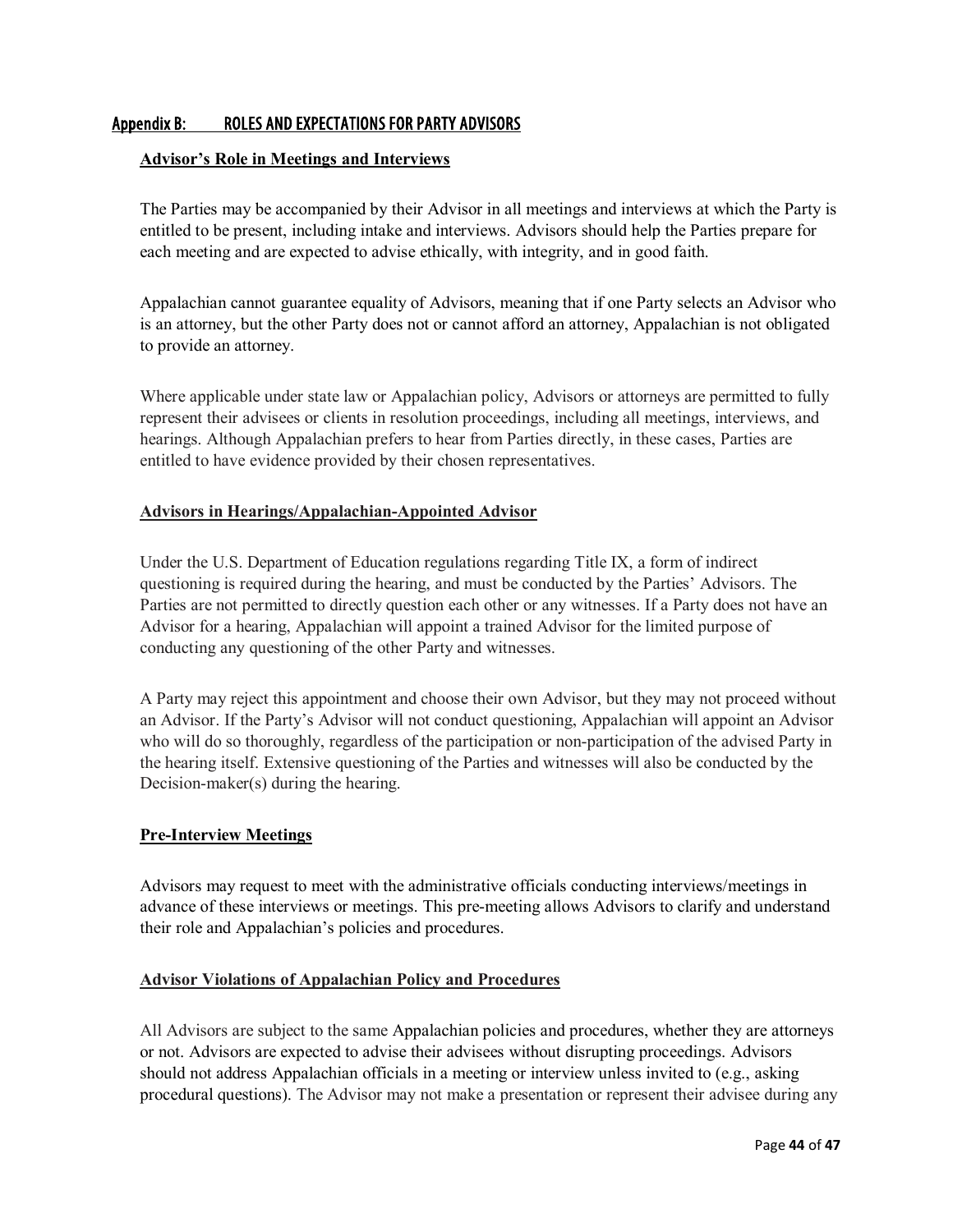meeting or proceeding and may not speak on behalf of the advisee to the Investigator(s) or other Decision-maker(s) except during a hearing proceeding, during cross-examination.

An Advisor may be present during interviews of Parties; however, they are not permitted to speak or ask questions during interviews. Parties are required to respond for themselves and responses provided by an Advisor will not be considered by the Investigator or Decision Maker. The Title IX Coordinator will provide guidance before interviews to assist Advisors with the appropriate processes to consult with their advisee during interviews.

Any Advisor who oversteps their role as defined by these procedures may be warned. If the Advisor continues to disrupt or otherwise fails to respect the limits of the Advisor role, the meeting will be ended, or other appropriate measures implemented. Subsequently, the Title IX Coordinator will determine how to address the Advisor's non-compliance and future role.

#### **Sharing Information with the Advisor**

Appalachian expects that the Parties may wish to have Appalachian share documentation and evidence related to the allegations with their Advisors. Parties may share this information directly with their Advisor or other individuals if they wish. Doing so may help the Parties participate more meaningfully in the resolution process.

Appalachian also provides a consent form that authorizes Appalachian to share such information directly with their Advisor. The Parties must either complete and submit this form to the Title IX Coordinator or provide similar documentation demonstrating consent to a release of information to the Advisor before Appalachian is able to share records with an Advisor.

If a Party requests that all communication be made through their attorney Advisor, Appalachian will/will not comply with that request at the discretion of the Title IX Coordinator.

#### **Privacy of Records Shared with Advisor**

Advisors are expected to maintain the privacy of the records shared with them. These records may not be shared with third Parties, disclosed publicly, or used for purposes not explicitly authorized by Appalachian. Appalachian may seek to restrict the role of any Advisor who does not respect the sensitive nature of the process or who fails to abide by Appalachian's privacy expectations.

#### **Expectations of an Advisor**

Efforts will be made to accommodate an Advisors schedule for their attendance in meetings. However, an Advisor's inability to attend a meeting does not require Appalachian to reschedule a meeting or proceeding after reasonable efforts have been made to accommodate the Advisor's schedule. Appalachian may also make reasonable provisions to allow an Advisor who cannot attend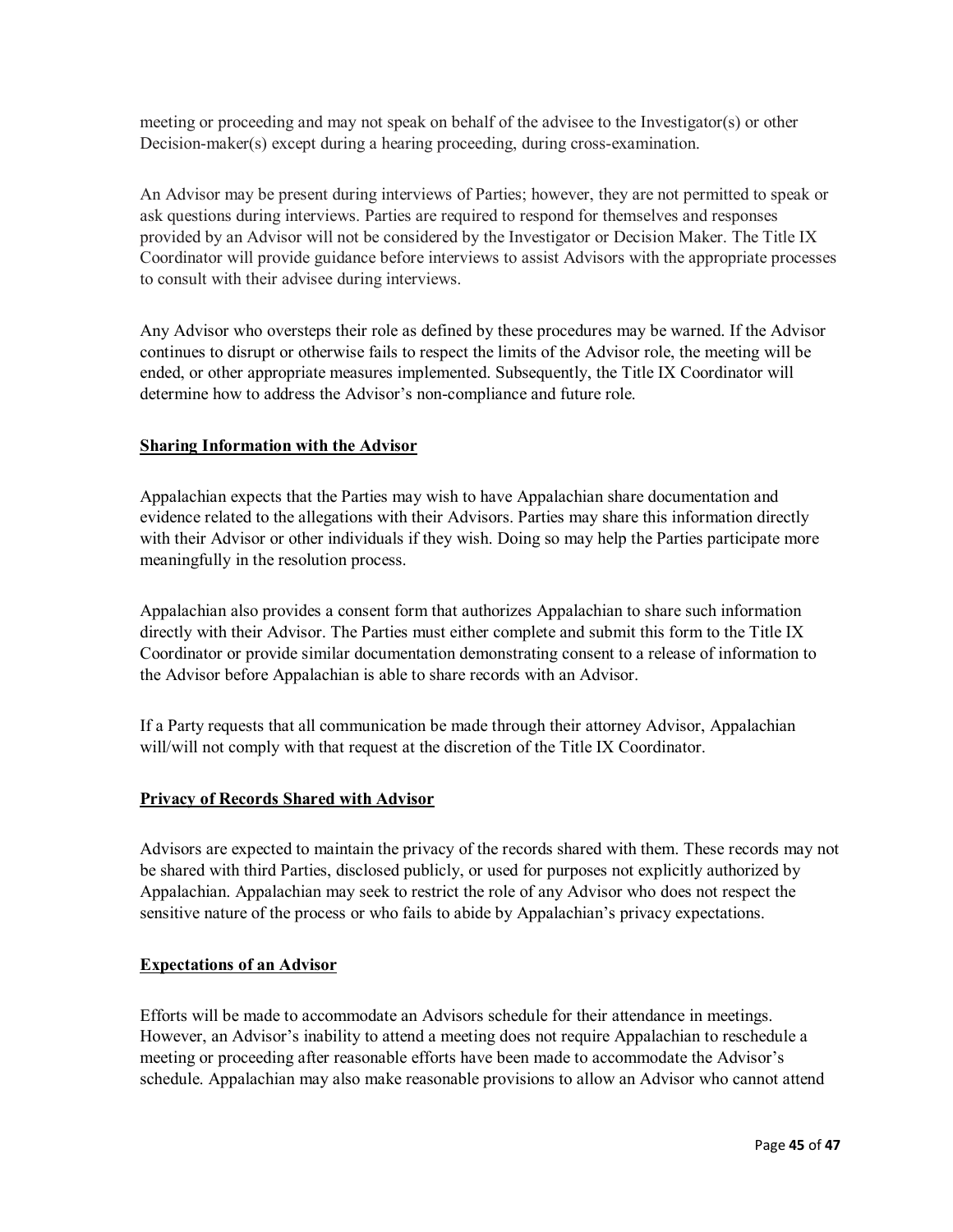in person to attend a meeting by telephone, video conferencing, or other similar technologies as may be convenient and available.

#### **Expectations of the Parties with Respect to Advisors**

A Party may elect to change Advisors during the process and is not obligated to use the same Advisor throughout. The Parties are expected to inform the Investigator(s) of the identity of their Advisor at least five (5) business days before the date of their first meeting with Investigators (or as soon as possible if a more expeditious meeting is necessary or desired).

The Parties are expected to provide timely notice to the Title IX Coordinator if they change Advisors at any time. It is assumed that if a Party changes Advisors, consent to share information with the previous Advisor is terminated, and a release for the new Advisor must be secured. Parties are expected to inform the Title IX Coordinator of the identity of their hearing Advisor at least five (5) business days before the hearing.

#### **Assistance in Securing an Advisor**

For representation, Respondents may wish to contact organizations such as:

- FACE [\(http://www.facecampusequality.org\)](http://www.facecampusequality.org/)
- SAVE [\(http://www.saveservices.org\)](http://www.saveservices.org/).

Complainants may wish to contact organizations such as:

• The Victim Rights Law Center [\(http://www.victimrights.org\)](http://www.victimrights.org/),

• The National Center for Victims of Crime [\(http://www.victimsofcrime.org\)](http://www.victimsofcrime.org/), which maintains the Crime Victim's Bar Association.

• The Time's Up Legal Defense Fund: <https://nwlc.org/times-up-legal-defense-fund/>